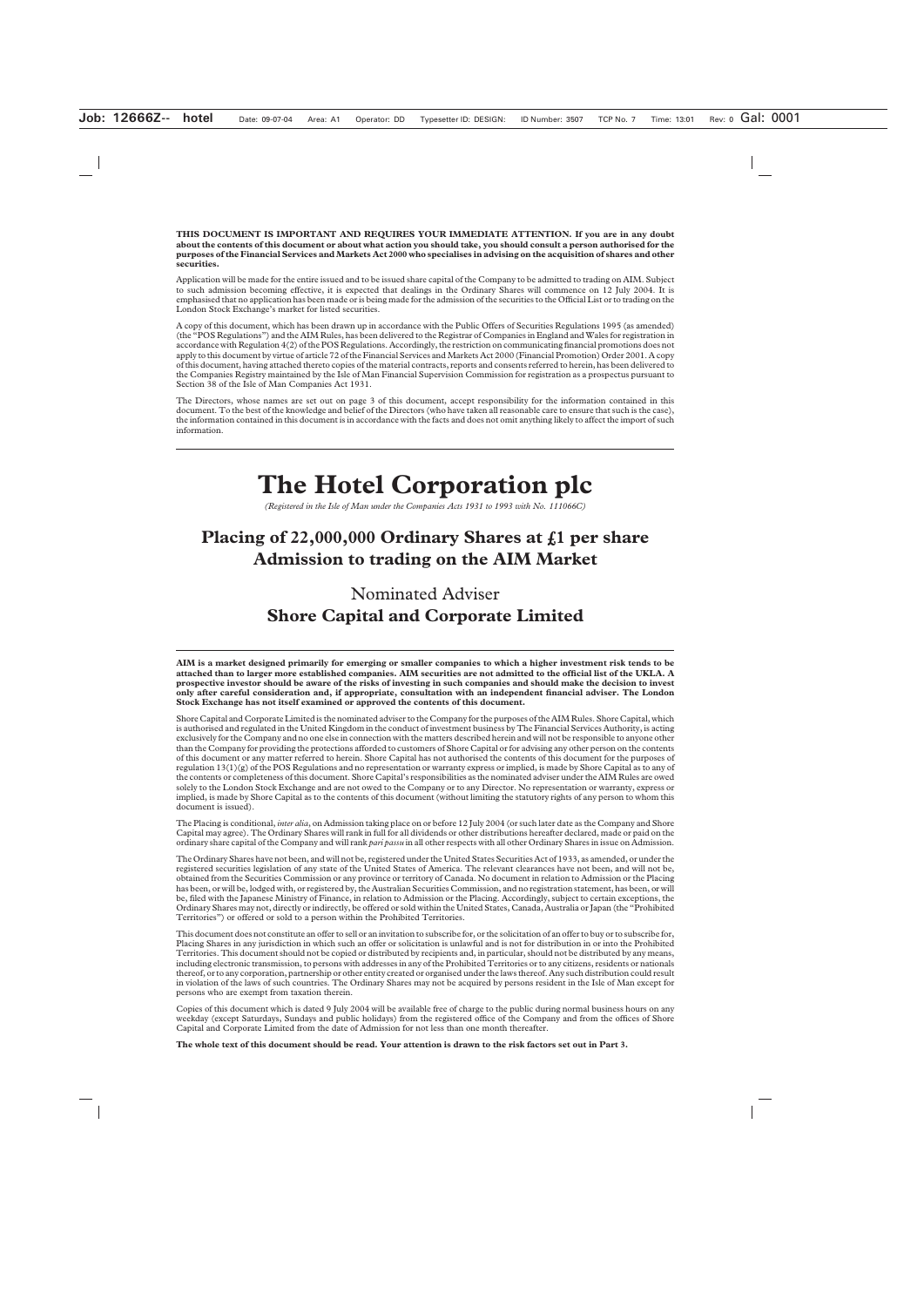# **CONTENTS**

|                    | <b>Directors and advisers</b>                                 | Page<br>3      |
|--------------------|---------------------------------------------------------------|----------------|
| <b>Definitions</b> |                                                               | $\overline{4}$ |
|                    | Placing statistics and expected timetable                     | $\overline{7}$ |
| PART <sub>1</sub>  | <b>Information on the Company</b>                             |                |
|                    | Introduction and strategy<br>1.                               | 8              |
|                    | 2.<br>Opportunity                                             | 8              |
|                    | Investment and realisation<br>3.                              | 8              |
|                    | The Placing and Admission<br>4.                               | 9              |
|                    | 5.<br>Directors                                               | 9              |
|                    | Corporate governance and administration<br>6.                 | 10             |
|                    | Dividend policy<br>7.                                         | 10             |
|                    | <b>CREST</b><br>8.                                            | 10             |
|                    | Further information and risk factors<br>9.                    | 10             |
|                    | <b>PART 2A</b> Information on Dawnay Shore Hotels             | 11             |
|                    | PART 2B Principal terms for investment in Dawnay Shore Hotels | 27             |
|                    | PART 2C Additional information on Dawnay Shore Hotels         | 30             |
| <b>PART 3</b>      | <b>Risk factors</b>                                           | 42             |
| PART <sub>4</sub>  | Auditors' and accountants' report on The Hotel Corporation    | 44             |
| <b>PART 5</b>      | <b>General information</b>                                    | 46             |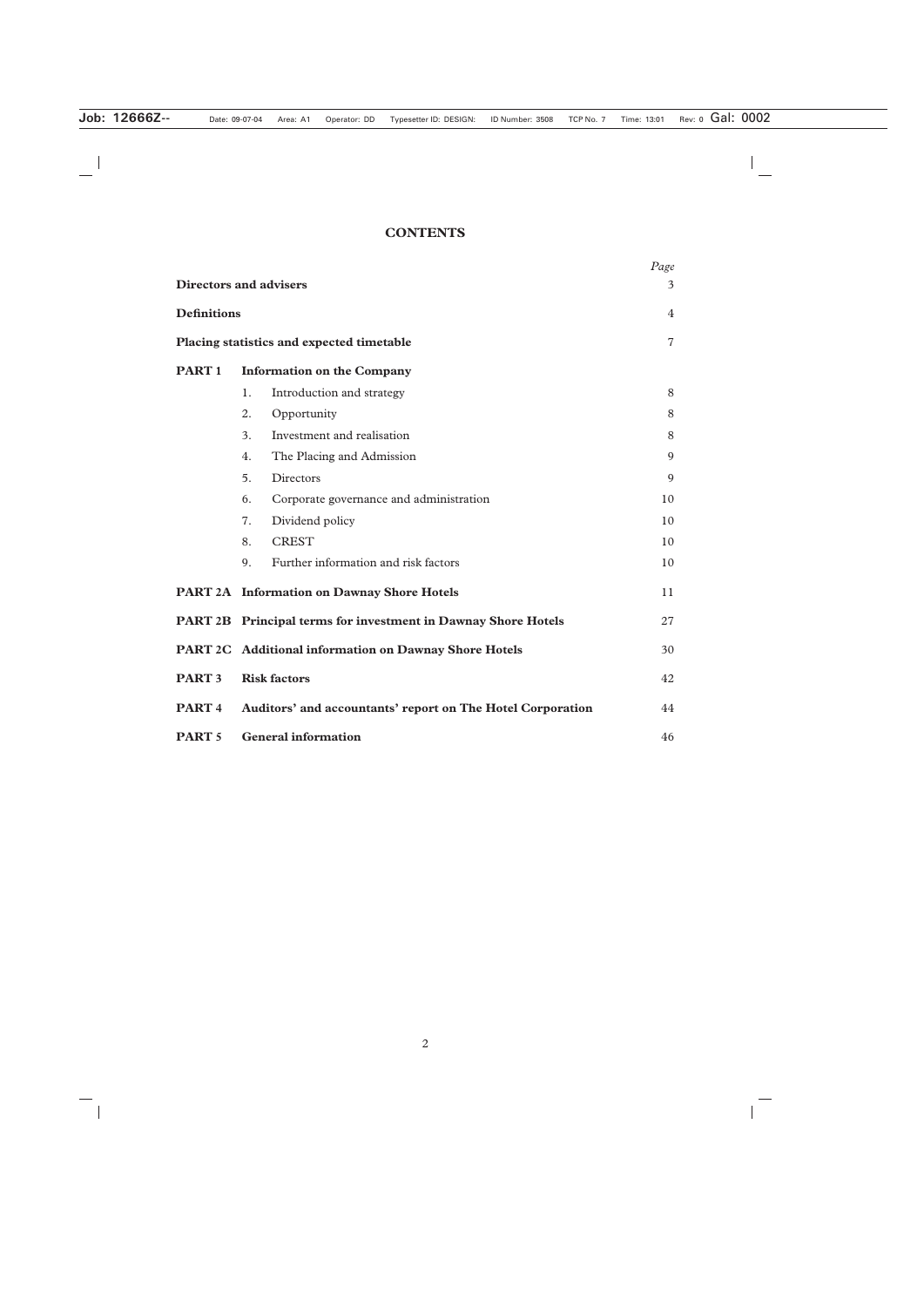# **DIRECTORS AND ADVISERS**

| <b>Directors</b>                                    | James Barclay Douglas CA LLB<br>Donald Lindsay Adamson MA MSI<br>Ita Mary McArdle LLB<br>Derek William Short FCIB MSI FinstD      |
|-----------------------------------------------------|-----------------------------------------------------------------------------------------------------------------------------------|
|                                                     | All of:                                                                                                                           |
|                                                     | 1st Floor, 28 Victoria Street<br>Douglas<br>Isle of Man IM1 2LE                                                                   |
| <b>Registered Office</b>                            | 1st Floor, 28 Victoria Street<br>Douglas<br>Isle of Man IM1 2LE                                                                   |
| <b>Company Secretary</b>                            | Ita Mary McArdle LLB<br>1st Floor, 28 Victoria Street<br>Douglas<br>Isle of Man IM1 2LE                                           |
| <b>Nominated Adviser</b>                            | Shore Capital and Corporate Limited<br><b>Bond Street House</b><br>14 Clifford Street<br>London W1S 4JU                           |
| <b>Stockbroker</b>                                  | Shore Capital Stockbrokers Limited<br><b>Bond Street House</b><br>14 Clifford Street<br>London W1S 4JU                            |
| <b>Solicitors to the Company</b>                    | SJ Berwin<br>222 Gray's Inn Road<br>London WC1X 8XF                                                                               |
| Isle of Man Advocates to the<br>Company             | Simcocks Advocates Limited<br>Ridgeway House<br><b>Ridgeway Street</b><br>Douglas<br>Isle of Man IM99 1PY                         |
| <b>Auditors and Reporting</b><br><b>Accountants</b> | <b>Baker Tilly</b><br>2 Bloomsbury Street<br>London WC1B 3ST                                                                      |
| <b>Receiving Agents and</b><br><b>Registrars</b>    | Computershare Investor Services PLC<br><b>PO Box 82</b><br>The Pavilions<br>Bridgwater Road<br>Bristol BS99 7NH                   |
| <b>Isle of Man Administrator</b>                    | Simcocks Trust Limited<br>1st Floor, 28 Victoria Street<br>Douglas<br>Isle of Man IM1 2LE                                         |
| <b>CREST Service Provider</b>                       | Computershare Investor Services (Channel Islands) Limited<br>Ordnance House<br>31 Pier Road<br><b>St Helier</b><br>Jersey JE4 8PW |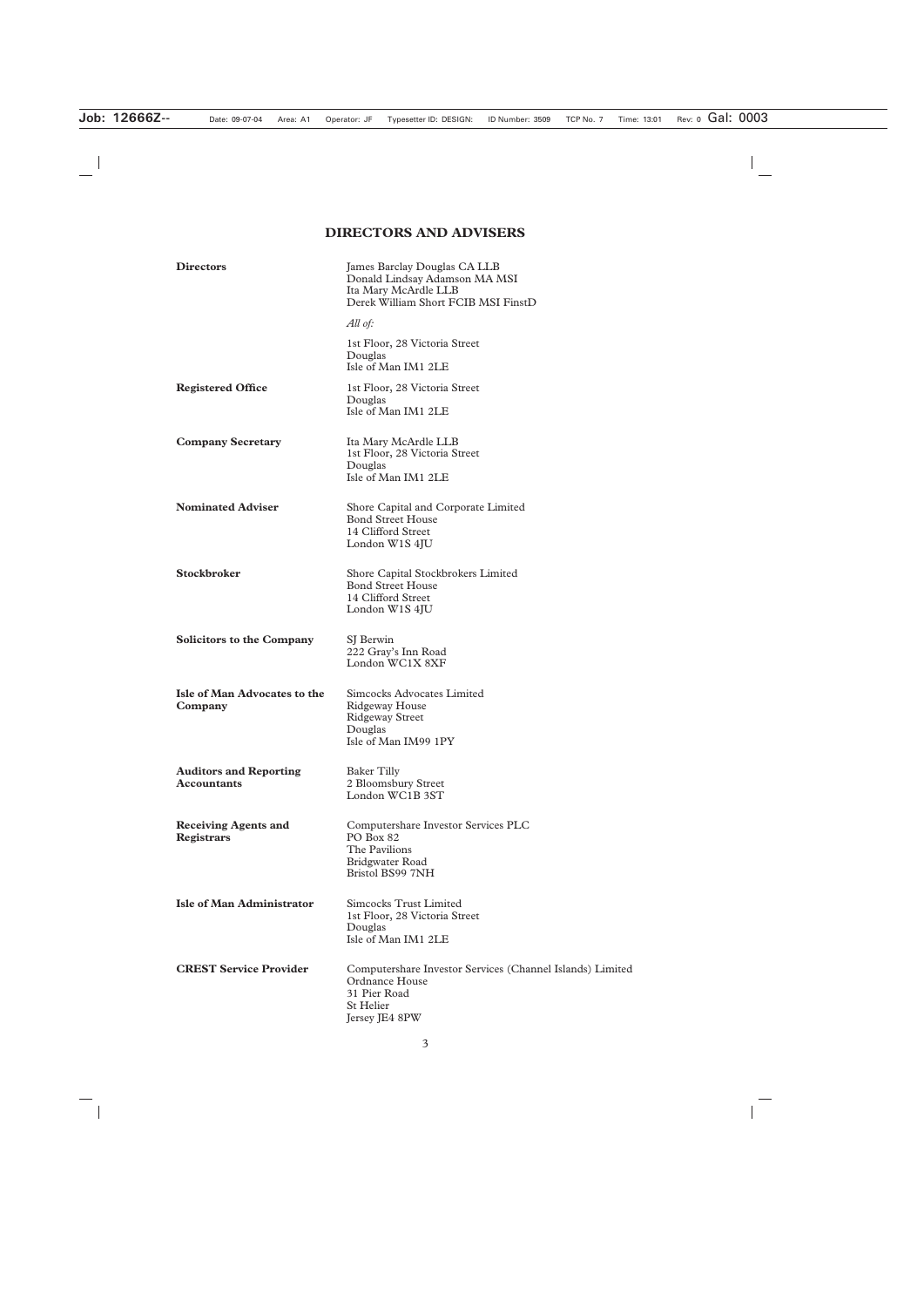# **DEFINITIONS**

|                                         | The following definitions apply throughout this document, unless the context requires otherwise:                                                                                                                                                                                                                   |
|-----------------------------------------|--------------------------------------------------------------------------------------------------------------------------------------------------------------------------------------------------------------------------------------------------------------------------------------------------------------------|
| "Act"                                   | the Companies Act 1985 (as amended) of England and Wales                                                                                                                                                                                                                                                           |
| "Admission"                             | the admission of the entire ordinary share capital of the<br>Company, issued and to be issued pursuant to the Placing, to<br>trading on AIM in accordance with the AIM Rules                                                                                                                                       |
| "Admission Document"                    | this document compiled in compliance with the POS<br>Regulations and the AIM Rules                                                                                                                                                                                                                                 |
| "AIM"                                   | the AIM Market of the London Stock Exchange                                                                                                                                                                                                                                                                        |
| "AIM Rules"                             | the rules for companies traded on AIM, as published by the<br>London Stock Exchange                                                                                                                                                                                                                                |
| "Board" or "Directors"                  | the directors of the Company, whose names are set out on page 3<br>of this document                                                                                                                                                                                                                                |
| "Bondholder"                            | a holder of DSH Bonds                                                                                                                                                                                                                                                                                              |
| "Combined Code"                         | the Combined Code and the Principles of Good Governance<br>and Code of Best Practice published by the Committee on<br>Corporate Governance                                                                                                                                                                         |
| "Company" or "The Hotel<br>Corporation" | The Hotel Corporation plc, a close-ended company of 1st Floor,<br>28 Victoria Street, Douglas, Isle of Man, IM1 2LE                                                                                                                                                                                                |
| "Completion"                            | completion of the Placing                                                                                                                                                                                                                                                                                          |
| "Computershare"                         | Computershare Investor Services (Channel Islands) Limited                                                                                                                                                                                                                                                          |
| "CREST"                                 | the relevant system (as defined in the Regulations) for the<br>paperless settlement of share transfers and the holding of shares<br>in uncertificated form in respect of which CRESTCo Limited is<br>the operator (as defined in the Regulations)                                                                  |
| "Dawnay, Day"                           | Dawnay, Day & Co Limited                                                                                                                                                                                                                                                                                           |
| "Dawnay, Day Group"                     | Dawnay, Day and companies connected with Dawnay, Day<br>through common ownership and directorships                                                                                                                                                                                                                 |
| "Dawnay Shore Hotels"                   | Dawnay Shore Hotels plc, registered office Bond Street House,<br>14 Clifford Street, London W1S 4JU                                                                                                                                                                                                                |
| "DSH Board"                             | the board of directors for the time being of Dawnay Shore Hotels                                                                                                                                                                                                                                                   |
| "DSH Bonds"                             | the $\text{\textsterling}60,000,000$ (or such higher nominal amount if more than<br>750 Units are subscribed by investors in Dawnay Shore Hotels)<br>unsecured deep discount bonds December 2004 to June 2009 to<br>be issued by DSH Subsidiary pursuant to the Instrument and<br>supported by Dawnay Shore Hotels |
| "DSH Directors"                         | the directors of Dawnay Shore Hotels, whose names appear on<br>page 20 of this document                                                                                                                                                                                                                            |
| "DSH Founder Shares"                    | the founder shares of 0.1p each in the capital of Dawnay Shore<br>Hotels                                                                                                                                                                                                                                           |
| "DSH Ordinary Shareholders"             | the holders of DSH Ordinary Shares                                                                                                                                                                                                                                                                                 |
| "DSH Ordinary Shares"                   | the ordinary shares of 5p each in the capital of Dawnay Shore<br>Hotels                                                                                                                                                                                                                                            |
| "DSH Subsidiary"                        | DSH (Finance) plc                                                                                                                                                                                                                                                                                                  |
| "EBITDA"                                | earnings before interest, tax, depreciation and amortisation                                                                                                                                                                                                                                                       |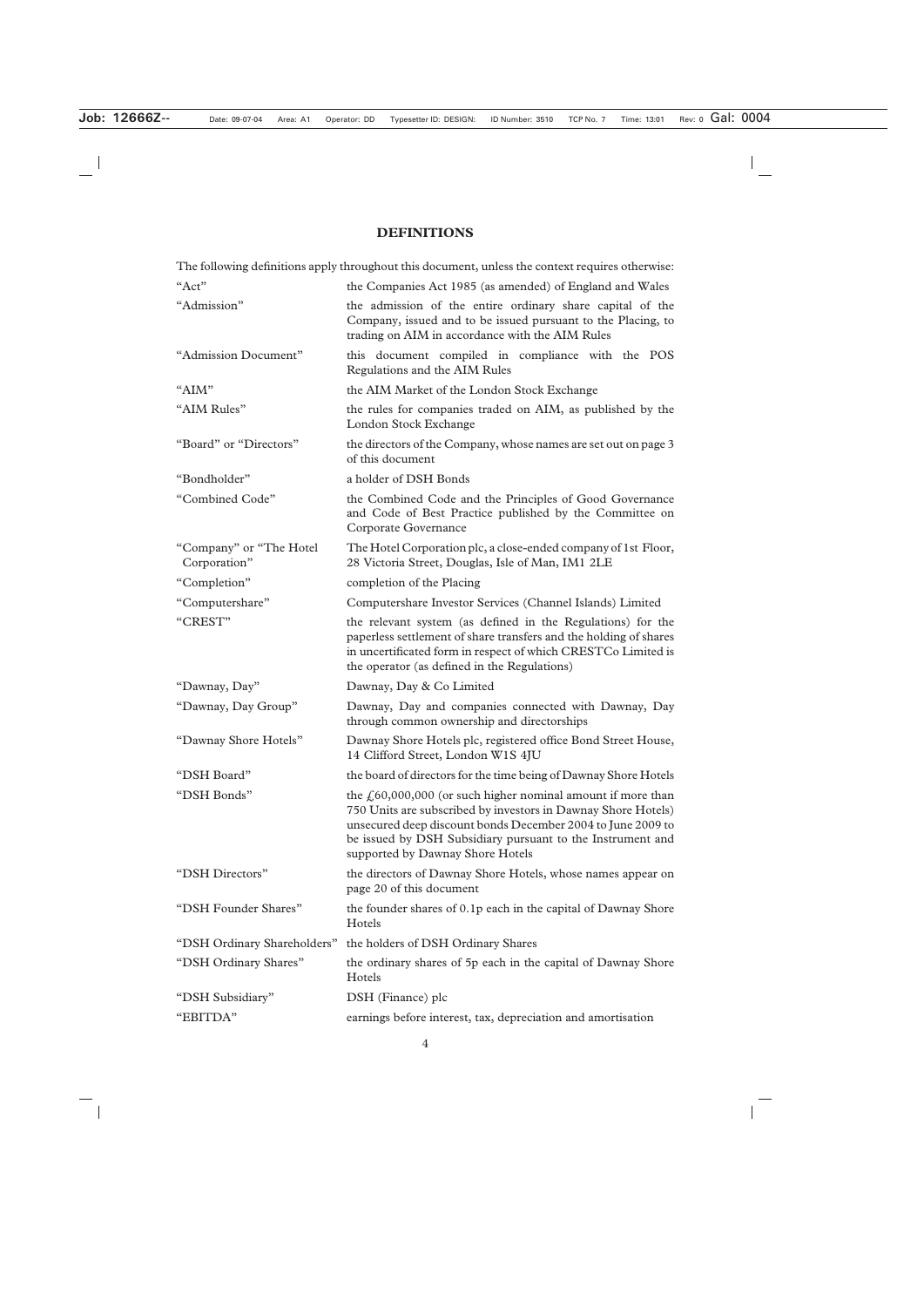| "Enlarged Issued Share<br>Capital" | the 22,000,000 Ordinary Shares in issue at Admission                                                                                                                                                                                                                                                  |  |  |  |
|------------------------------------|-------------------------------------------------------------------------------------------------------------------------------------------------------------------------------------------------------------------------------------------------------------------------------------------------------|--|--|--|
| "Escrow Agent"                     | SJ Berwin                                                                                                                                                                                                                                                                                             |  |  |  |
| "EU"                               | the European Union                                                                                                                                                                                                                                                                                    |  |  |  |
| "Exit"                             | has the meaning given to it in section $3(b)(i)-(iv)$ of Part 2C                                                                                                                                                                                                                                      |  |  |  |
| "Exit Value"                       | has the meaning given to it in section 3(b) of Part 2C                                                                                                                                                                                                                                                |  |  |  |
| "Founder Shares"                   | the founder shares of 0.1p each in the capital of Dawnay Shore<br>Hotels                                                                                                                                                                                                                              |  |  |  |
| "Founders"                         | members of the Dawnay, Day Group and Shore Capital Group                                                                                                                                                                                                                                              |  |  |  |
| "FSA"                              | The Financial Services Authority                                                                                                                                                                                                                                                                      |  |  |  |
| "FSMA"                             | the Financial Services and Markets Act 2000                                                                                                                                                                                                                                                           |  |  |  |
| "Gross Asset Value"                | has the meaning given in section $3(d)$ of Part 2C                                                                                                                                                                                                                                                    |  |  |  |
| "Group"                            | Dawnay Shore Hotels and its subsidiaries                                                                                                                                                                                                                                                              |  |  |  |
| "Instrument"                       | the deep discount bond instrument to be entered into by the<br>DSH Subsidiary constituting the DSH Bonds                                                                                                                                                                                              |  |  |  |
| "Intra-Group Loan"                 | the loan from the DSH Subsidiary to Dawnay Shore Hotels<br>which is further described in paragraph $5(g)$ of Part 2C                                                                                                                                                                                  |  |  |  |
| "Investor"                         | a subscriber for DSH Ordinary Shares and/or DSH Bonds                                                                                                                                                                                                                                                 |  |  |  |
| "Investor Commitments"             | the sum of all amounts actually paid at any time by an Investor<br>(or their predecessor in title) to Dawnay Shore Hotels and/or the<br><b>DSH</b> Subsidiary:                                                                                                                                        |  |  |  |
|                                    | in subscribing for DSH Ordinary Shares; and<br>(a)                                                                                                                                                                                                                                                    |  |  |  |
|                                    | in making loans (which shall include but not be limited to<br>(b)<br>subscribing for DSH Bonds)                                                                                                                                                                                                       |  |  |  |
| "Investor Returns"                 | cash receipts of an Investor in respect of the Investor<br>Commitments including without limitation:                                                                                                                                                                                                  |  |  |  |
|                                    | any redemptions or repurchases of DSH Ordinary Shares;<br>(a)                                                                                                                                                                                                                                         |  |  |  |
|                                    | any dividends or distributions received on DSH Ordinary<br>(b)<br>Shares;                                                                                                                                                                                                                             |  |  |  |
|                                    | the proceeds of sale or redemption or repurchase or<br>(c)<br>repayment of any DSH Bonds disposed of or redeemed or<br>repurchased or repaid (computed, where relevant to loans<br>to be sold or redeemed or repurchased or repaid on an Exit,<br>on the basis that the Exit has just completed); and |  |  |  |
|                                    | the amount of any Exit Value attributable to the Investor<br>(d)<br>(computed where relevant to any Exit on the basis that the<br>event triggering the Exit has completed);                                                                                                                           |  |  |  |
|                                    | but excluding any arms length fees, commissions or other like<br>sums received by the Investor                                                                                                                                                                                                        |  |  |  |
| "IOM Act"                          | the Companies Acts $1931 - 1993$ (as amended) of the Isle of<br>Man                                                                                                                                                                                                                                   |  |  |  |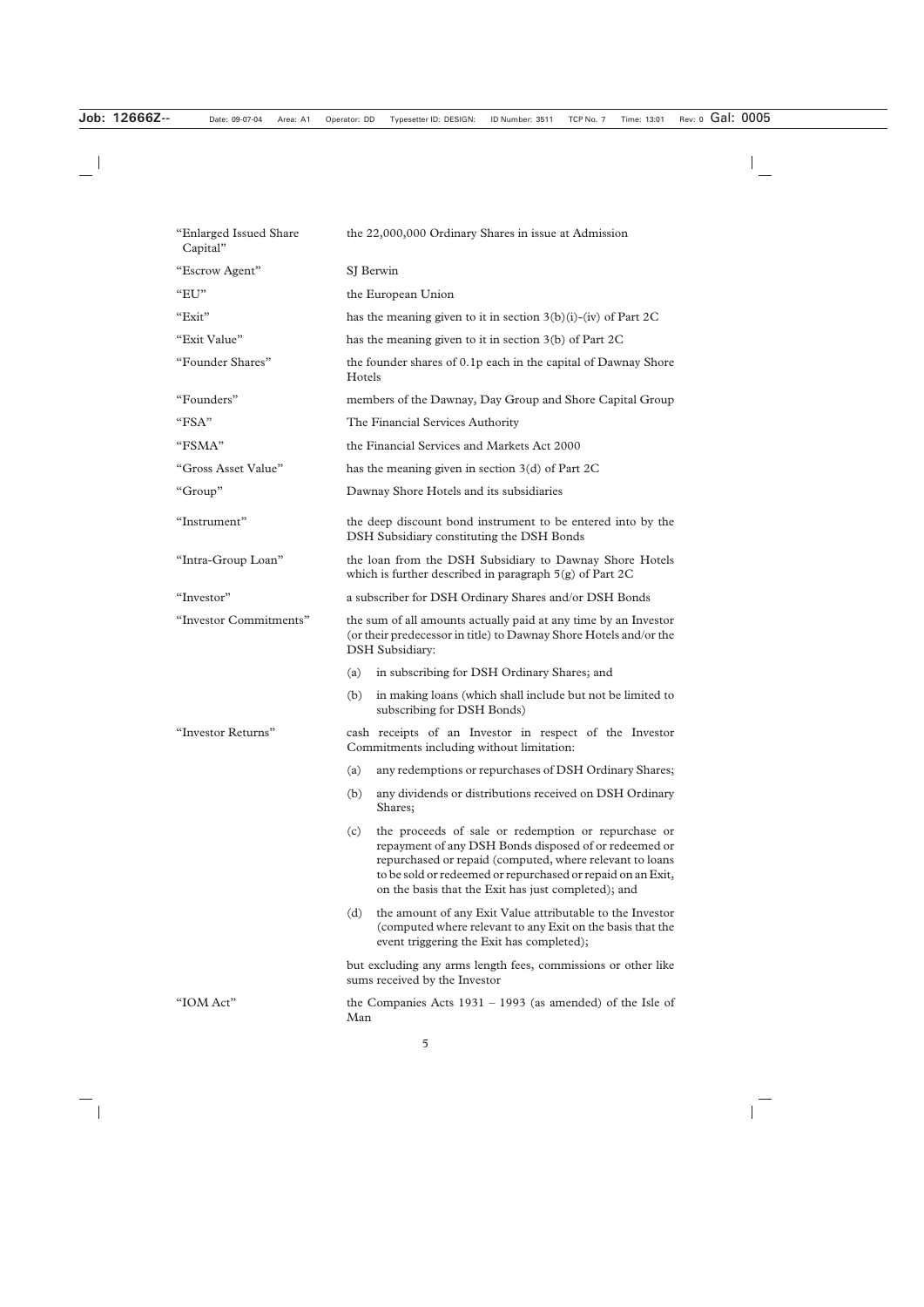| "Listing"                            | a successful application being made in relation to all or any of the<br>DSH Ordinary Shares for admission to listing to the United                                                                                                                                                                                                                                               |
|--------------------------------------|----------------------------------------------------------------------------------------------------------------------------------------------------------------------------------------------------------------------------------------------------------------------------------------------------------------------------------------------------------------------------------|
|                                      | Kingdom Listing Authority and admission to trading on the<br>London Stock Exchange or admission to trading on AIM or a<br>successful application being made to any other recognised<br>investment exchange or overseas investments exchange (as such<br>expressions are defined in FSMA) for all or any of the DSH<br>Ordinary Shares to be admitted to trading on such exchange |
| "London Stock Exchange"              | London Stock Exchange plc                                                                                                                                                                                                                                                                                                                                                        |
| "OECD"                               | Organisation of Economic Cooperation and Development                                                                                                                                                                                                                                                                                                                             |
| "Official List"                      | the Official List of the UKLA                                                                                                                                                                                                                                                                                                                                                    |
| "Operating Board"                    | Michael Purtill, Ian Goulding and David Taylor of Dawnay<br><b>Shore Hotels</b>                                                                                                                                                                                                                                                                                                  |
| "Ordinary Shares"                    | ordinary shares of 5p each in the Company                                                                                                                                                                                                                                                                                                                                        |
| "Paramount"                          | Paramount Hotels Group Limited                                                                                                                                                                                                                                                                                                                                                   |
| "Paramount Group"                    | Paramount and its subsidiaries                                                                                                                                                                                                                                                                                                                                                   |
| "Placees"                            | each of the persons to whom Placing Shares are issued pursuant<br>to the Placing                                                                                                                                                                                                                                                                                                 |
| "Placing"                            | the placing of 22,000,000 Ordinary Shares by Shore Capital<br>Stockbrokers Limited at $fn$ per share as set out in this document                                                                                                                                                                                                                                                 |
| "Placing Agreement"                  | the agreement dated 8 July 2004 between the Company, Shore<br>Capital, Shore Capital Stockbrokers Limited and the Directors<br>described in paragraph 4 of Part 5                                                                                                                                                                                                                |
| "Placing Price"                      | $\text{\textsterling}1$ per Ordinary Share                                                                                                                                                                                                                                                                                                                                       |
| "Placing Shares"                     | the 22,000,000 Ordinary Shares which are to be issued pursuant<br>to the Placing                                                                                                                                                                                                                                                                                                 |
| "POS Regulations"                    | the Public Offers of Securities Regulations 1995, as amended                                                                                                                                                                                                                                                                                                                     |
| "Prohibited Territories"             | the United States, Australia, Canada and Japan and their<br>respective territories and possessions                                                                                                                                                                                                                                                                               |
| "Regulations"                        | the Transfer of Securities Regulations 1996 (Isle of Man)                                                                                                                                                                                                                                                                                                                        |
| "REIT"                               | a real estate investment trust or property investment fund<br>pursuant to legislation or regulations enacted or introduced after<br>the date of this document                                                                                                                                                                                                                    |
| "Shore Capital"                      | Shore Capital and Corporate Limited                                                                                                                                                                                                                                                                                                                                              |
| "Shore Capital Group"                | Shore Capital Group plc or, where the context demands,<br>members of its group of companies                                                                                                                                                                                                                                                                                      |
| "Target Groups" or<br>"Target Group" | together, Paramount and the hotel group comprising the second<br>prospective acquisition described in Part 2A or either of these as<br>the context requires                                                                                                                                                                                                                      |
| "Tynwald"                            | the Isle of Man Parliament                                                                                                                                                                                                                                                                                                                                                       |
| "UK"                                 | the United Kingdom of Great Britain and Northern Ireland                                                                                                                                                                                                                                                                                                                         |
| "UKLA"                               | The UK Listing Authority, being the FSA acting in its capacity as<br>the competent authority for the purposes of the Financial<br>Services and Markets Act 2000                                                                                                                                                                                                                  |
| "Undertaking"                        | the undertaking relating to the DSH Bonds to be granted by<br>Dawnay Shore Hotels described in paragraph 4(j) of Part 2C                                                                                                                                                                                                                                                         |
| "Units"                              | has the meaning given to it in section 2 of Part 2C                                                                                                                                                                                                                                                                                                                              |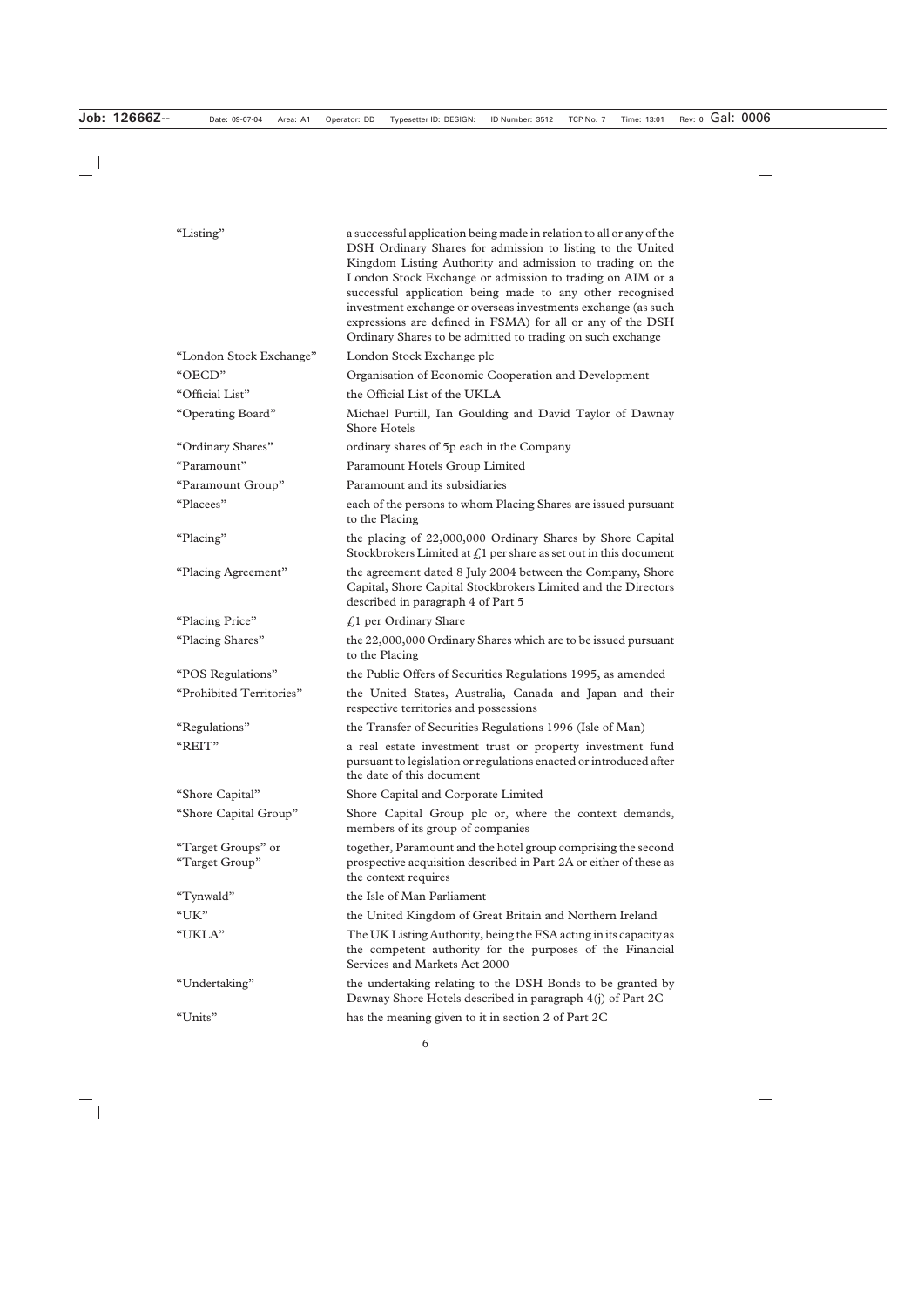# **PLACING STATISTICS**

| Number of Placing Shares                                 | 22,000,000  |
|----------------------------------------------------------|-------------|
| <b>Placing Price per Placing Share</b>                   | $\sqrt{1}$  |
| Number of Ordinary Shares in issue following the Placing | 22,000,000  |
| Market capitalisation at the Placing Price               | £22,000,000 |

# **EXPECTED TIMETABLE**

| Publication date of Prospectus                                    | 9 July 2004  |
|-------------------------------------------------------------------|--------------|
| Admission effective and dealings expected to commence             | 12 July 2004 |
| Subscription for Units in Dawnay Shore Hotels                     | 12 July 2004 |
| Completion of the purchase of Paramount by Dawnay Shore Hotels    | 12 July 2004 |
| CREST stock accounts credited (as applicable)                     | 12 July 2004 |
| Share certificates in respect of the Placing Shares despatched by | 14 July 2004 |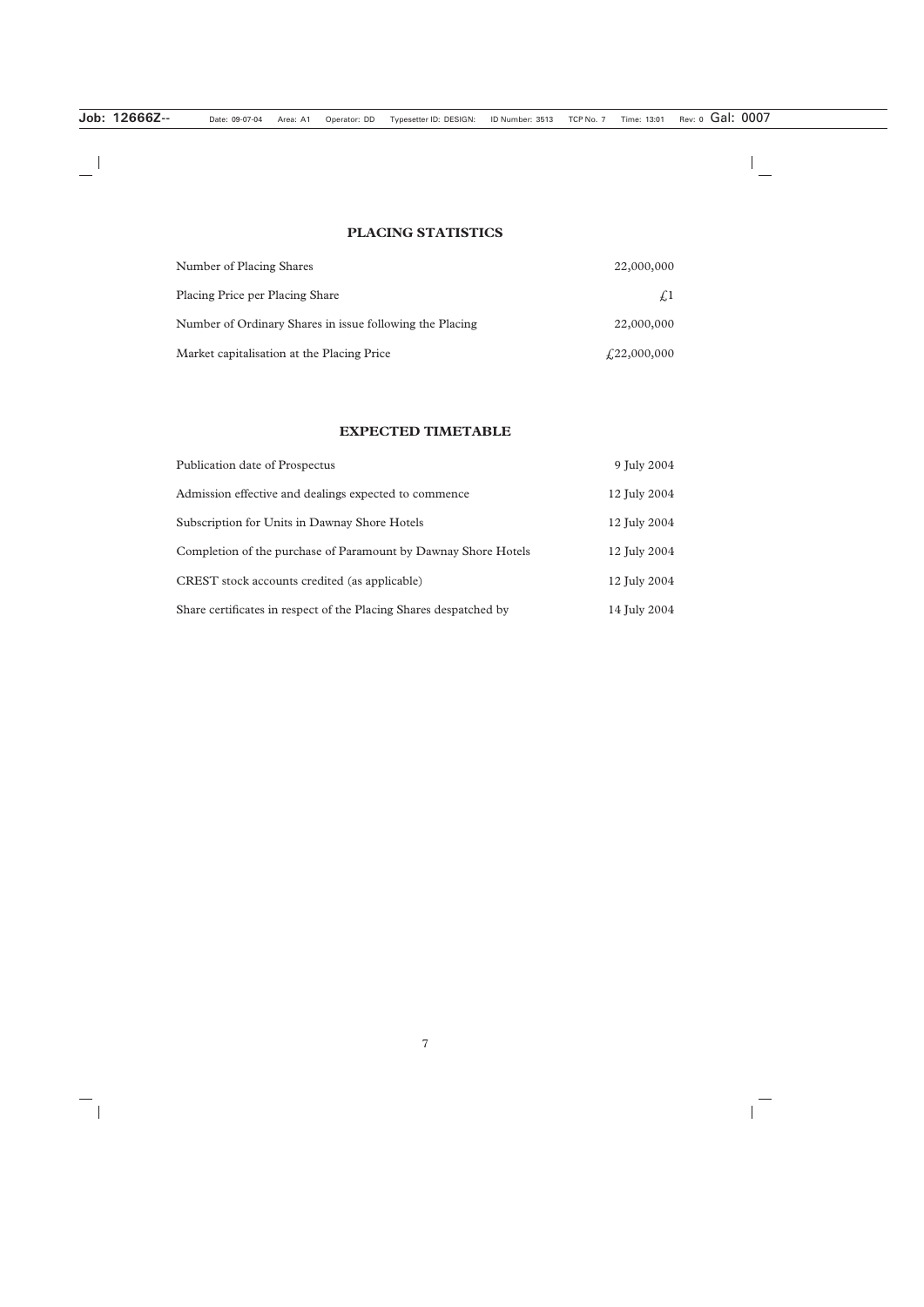# **PART 1**

# **INFORMATION ON THE COMPANY**

#### **1. Introduction and strategy**

The Hotel Corporation is a new company, registered in the Isle of Man, which has been established to invest in businesses within the hotels sector in the UK.

The Company's strategy is to create value for shareholders through investing in the four-star hotels sector in the UK with a particular focus on provincial hotels.

The Directors will seek to invest in businesses in the UK hotels sector subject to its aggregate shareholding in any one business not exceeding 49.9 per cent. In the event that the Company's interest in any one business is less than 50 per cent., the Directors do not intend to invest further in such business where its resulting shareholding increases and where it may trigger any obligation, in respect of the making of an offer, arising under Rule 9 of the City Code on Takeovers and Mergers.

The purpose of the Placing is to provide the Company with the necessary funds to implement its strategy.

#### **2. Opportunity**

The opportunity has arisen to invest in a portfolio of regional UK hotels, through Dawnay Shore Hotels, which the Directors believe could generate significant investment returns over a five year period for shareholders.

Dawnay Shore Hotels has reached agreement to purchase Paramount which has a portfolio comprising four-star UK provincial hotels as well as a strong management team and is in discussions to acquire a further portfolio of similar hotels which, together, would have 25 to 30 hotels with between about 50 and 200 rooms per hotel. The consideration for the acquisition of the two businesses by Dawnay Shore Hotels amounts to a combined cost of approximately  $\ell$ , 380 million to be funded by a combination of equity and debt finance. Dawnay Shore Hotels has secured  $\angle$  305 million of senior debt and is raising  $\angle$  75 million of equity finance in total. Of the equity finance for the purchase of Paramount, the majority is being raised through a placing with private equity investors and  $f(22)$  million through the Company.

Dawnay Shore Hotels is proposing to issue up to 800 Units, each comprising DSH Ordinary Shares with a subscription cost of  $\text{\textsterling}50,000$  and DSH Bonds at a subscription cost of  $\text{\textsterling}50,000$  as further described in section 2 of Part 2C. The Company is intending to subscribe for up to 217 Units.

Dawnay Shore Hotels is expected to generate strong net cashflow from the operations of Paramount and of the further portfolio which should enable substantial distributions to be made to its investors during the planned five year period of investment. At the end of this period (or earlier), a number of possibilities will be explored by the directors of Dawnay Shore Hotels for exit including a flotation, the transfer of the properties into a real estate investment trust and a trade sale.

#### **3. Investment and realisation**

Following completion of the Placing and Admission and effective completion of the acquisition of Paramount by Dawnay Shore Hotels, the Directors intend to invest  $f(21.7 \text{ million}, \text{net of expenses})$ (including VAT) of  $\angle$ 145,000 and provision for working capital of  $\angle$ 155,000, through the subscription by the Company for 217 Units in Dawnay Shore Hotels representing an interest of not greater than 48.3 per cent. in Dawnay Shore Hotels. The DSH Directors will only issue the Units in the event that Dawnay Shore Hotels has satisfied all the conditions for completion of the acquisition of Paramount save for Admission and payment of funds.

As a result of the planned five year investment period of Dawnay Shore Hotels, the Directors intend to put proposals for an orderly realisation of the assets of the Company to shareholders in general meeting, at the latest in 2009.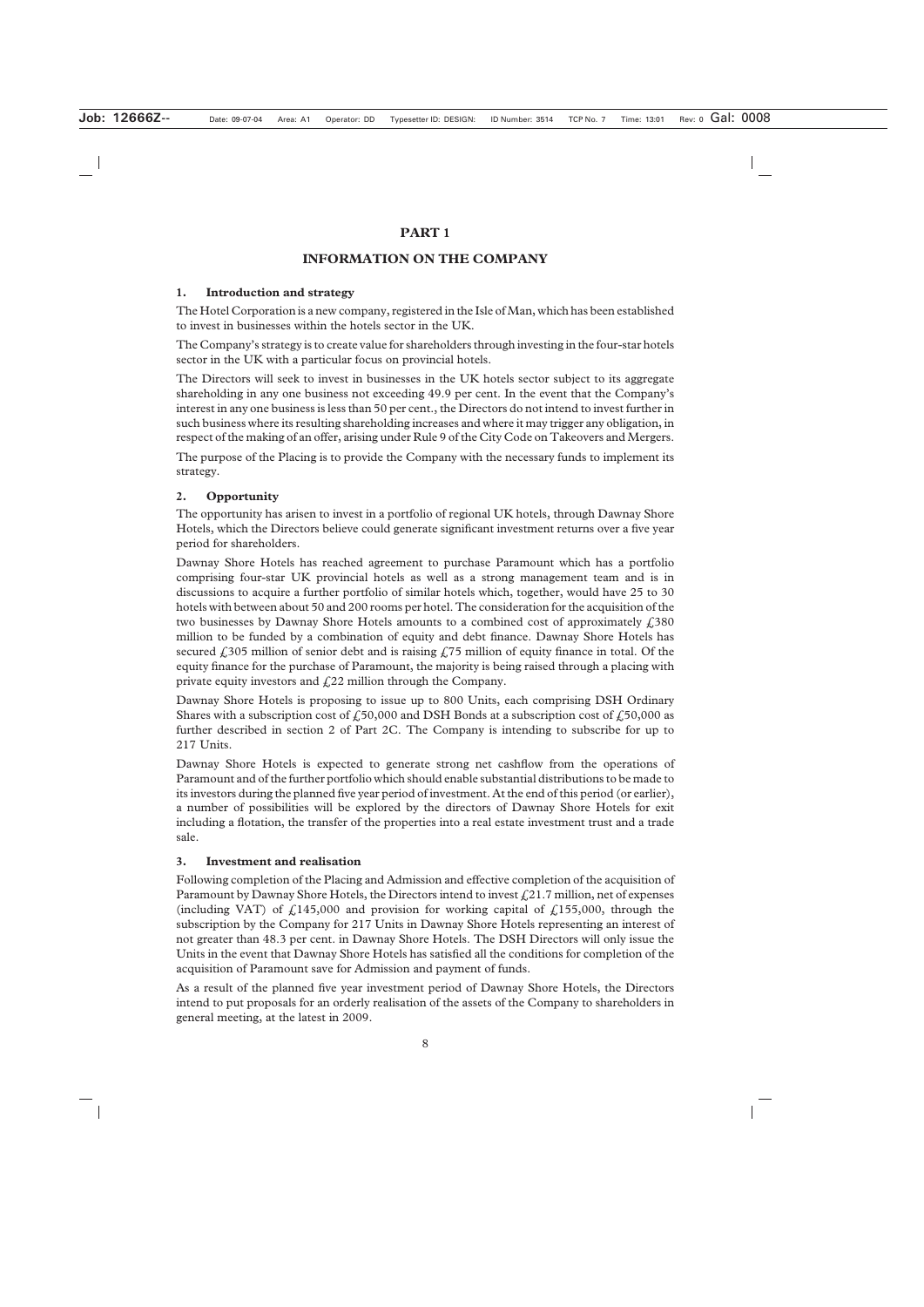# **4. The Placing and Admission**

The Company requires funds to enable it to pursue its strategy of investing in opportunities within the UK hotels sector, in particular to invest in Dawnay Shore Hotels. The Directors believe that there could be significant returns to investors through an investment in the Company in order to participate in the acquisitions proposed by Dawnay Shore Hotels.

The Placing is being made to provide working capital and funds for the strategy set out above. A total of 22,000,000 new Ordinary Shares are being conditionally placed by Shore Capital Stockbrokers Limited at  $\mathcal{L}1$  per share as agent for the Company with institutional investors. The Placing Shares will rank *pari passu* with the existing Ordinary Shares. The Placing is conditional on the Company receiving the proceeds in respect of the Placing Shares in full and Admission taking place on or before 12 July 2004 (or such later date as the Company and Shore Capital may agree, but in any event no later than 31 July 2004). Dealings in the Ordinary Shares on AIM are expected to commence on 12 July 2004.

The Placing will raise  $\frac{22}{2}$  million before expenses and the net cash proceeds, after deduction of expenses (including VAT) and provision for working capital amounting to, in aggregate,  $\text{\emph{1}}300,000$ , are estimated at approximately  $\text{\emph{1}}21.7$  million.

The Directors intend to subscribe  $\text{\textsterling}130,000$  for 130,000 Placing Shares under the terms of the Placing and will be subject to the lock-in provisions specified in paragraph 4(a) of Part 5.

It is expected that certificates in respect of the Placing Shares subscribed under the Placing will be despatched by post no later than 14 July 2004. Pending despatch of definitive share certificates, Computershare will certify instruments of transfer against the register. It is expected that CREST accounts will be credited on 12 July 2004, where applicable.

Further information on the Placing Agreement is given in section 4 of Part 5 of this document.

# **5. Directors**

Brief biographical details of the Directors are as follows:

# *Barclay Douglas CA LLB, Chairman (age 48)*

Barclay qualified as a chartered accountant with Arthur Andersen after gaining a degree in Scottish Law. He has spent much of his career in private equity including four years with Murray Johnstone, latterly running the London office. He was a principal in the purchase of Sock Shop from receivership and as finance director assisted in restoring it to profit prior to a sale in 1994. He then joined the private equity division of Mercury Asset Management ('MAM') as a director where he spent six years. He has served on the boards of several public and private companies including The Britt Allcroft Company PLC and Luminar PLC. Since 2000, Barclay has been a professional non executive director and is currently a non executive director of three public companies, including Shore Capital Group, and one private company.

# *Donald Adamson MA MSI (age 45)*

Donald was a director from 1990 and, subsequently, co-owner of Graham Investment Managers Limited which he helped establish as the second largest independently-owned Channel Islands fund manager with around  $\frac{250}{250}$  million under management which was sold to Aberdeen Asset Management plc in March 1999. Donald established his own specialist offshore consultancy in 1989, Research & Consulting Associates Limited, and has been involved in the securities industry since 1980. He acts as a director or chairman of a number of listed and privately-held investment companies, including Lindsell Train Investment Trust plc, Invesco Leveraged High Yield Fund Ltd, Alternative Investment Strategies Ltd, Equity Partnership Investment Company Ltd and EPIC Reconstruction plc.

#### *Ita McArdle LLB (age 39)*

Ita qualified as a Manx Advocate in 1995 and became a partner of Simcocks Advocates in 1996. She practices in corporate commercial law, financial services, trust, internet and intellectual property law for both private and corporate clients. She sits on the boards of a number of collective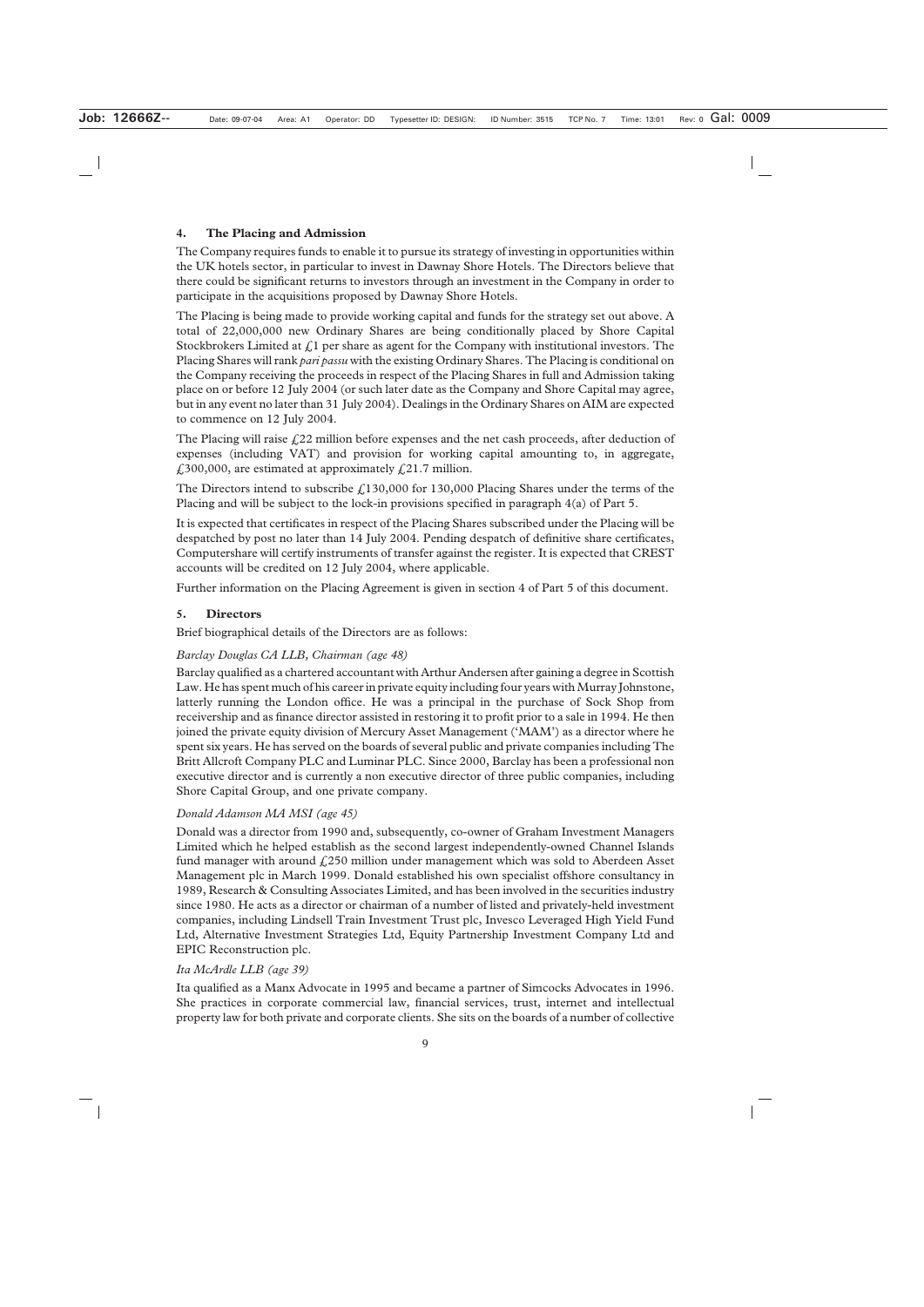investment schemes and also of private companies in conjunction with clients. Ita is a director of NGT Insurance Company (Isle of Man) Limited and Holiday Break Insurance Company Limited. She is a member of the Northern Irish Law Society, English Law Society, Manx Law Society and the International Bar Association. Ms McArdle resides in the Isle of Man.

# *Derek Short FCIB MSI FinstD (age 61)*

Derek has had a successful career within financial services, latterly as managing director and owner of English and Continental Trust Company Limited, a company engaged in banking, company and trust management services based in Jersey, which was sold to Citco Group in 1999. Previously, he was managing director of Hambros Bank Jersey Limited, a director of Hambros Bank Gibraltar and Hambros Channel Islands Trust Corporation Limited until December 1987 and then managing director of Trident Trust Company Jersey Limited and Trident Trust Company IOM Limited before founding English and Continental Trust Company Limited in 1989.

Further details of the Directors, together with details of their service arrangements are set out in paragraph 3 of Part 5 below.

# **6. Corporate governance and administration**

The Directors acknowledge the importance of the guidelines set out in the Combined Code. The Directors intend to comply with the Combined Code, so far as is practicable given the Company's size and the constitution of the Board. The Directors will review the structure of the Board following the commencement of the Company's investment strategy.

The Company has adopted formally the Model Code governing Directors' share dealings and will take proper steps to ensure compliance by the Directors.

The Board will hold at least four meetings annually. The Board will be responsible for formulating, reviewing and approving the Company's strategy, budgets, major items of capital expenditure and investments. The Board intends to establish audit and remuneration committees following the commencement of its investment strategy.

Accounting, administration and company secretarial services will be provided to the Company by Simcocks Trust Limited.

#### **7. Dividend policy**

The Company has not yet commenced trading and it is therefore inappropriate to make a forecast of the likely level of any future dividends. However, the Directors intend to commence the biannual payment of dividends when it becomes commercially prudent so to do and to pursue a progressive dividend policy in line with earnings growth, subject to the availability of distributable reserves and the need to retain funds to finance the requirements of the Company.

# **8. CREST**

The Company's Memorandum and Articles of Association are consistent with the transfer of shares in dematerialised form in CREST under the Regulations and the consent of CRESTCo Limited has been sought. Accordingly, settlement of transactions in the Ordinary Shares following Admission may take place within the CREST system if relevant shareholders so wish.

CREST is a voluntary system and holders of Ordinary Shares who wish to receive and retain share certificates will be able to do so.

#### **9. Further information and risk factors**

Your attention is drawn to the information set out in this document and, in particular, to the information on Dawnay Shore Hotels set out in Part 2 and the risk factors set out in Part 3 of this document.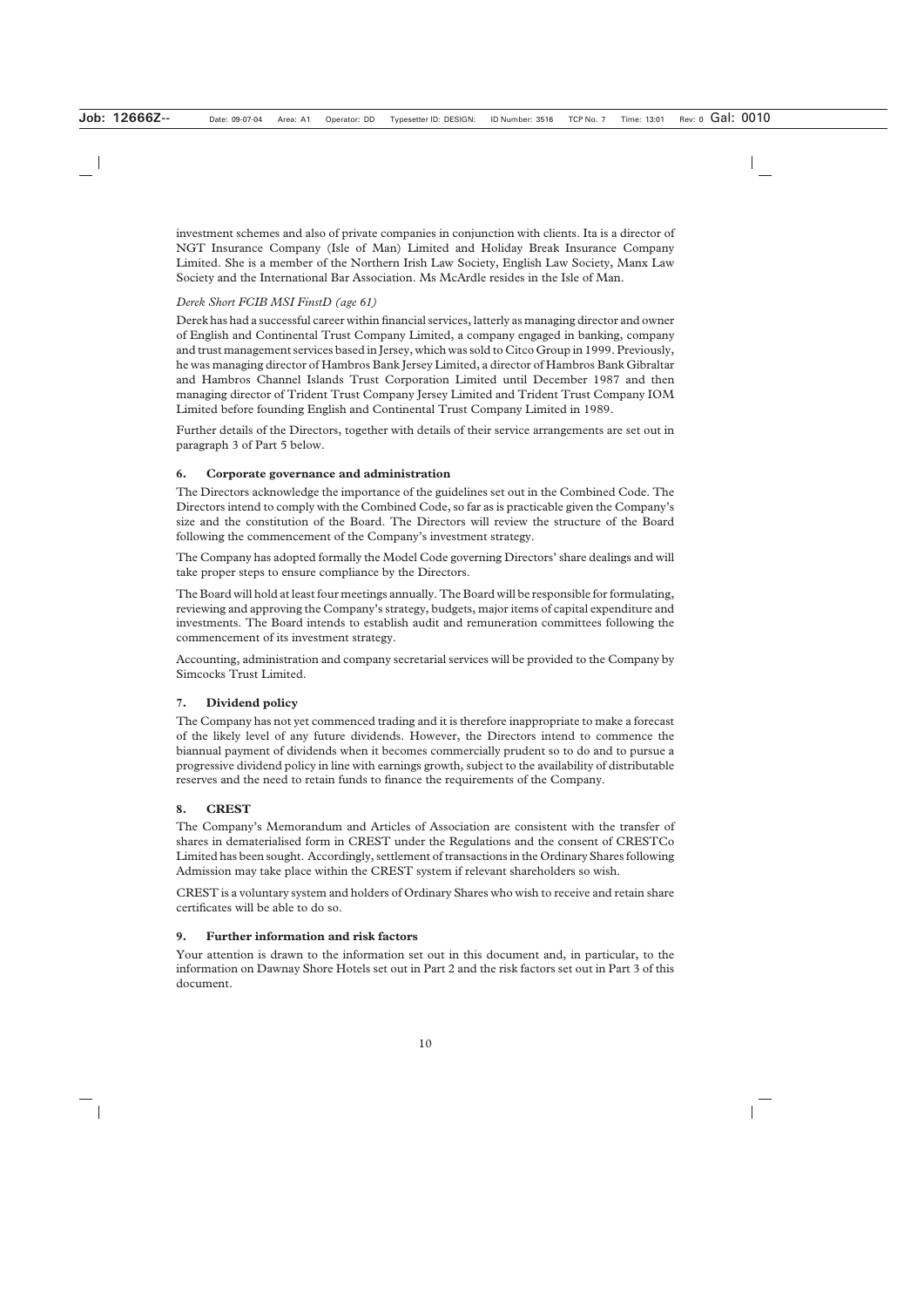#### **PART 2A**

#### **INFORMATION ON DAWNAY SHORE HOTELS**

#### **Introduction**

Dawnay Shore Hotels has been established by Dawnay, Day and Shore Capital Group as a new holding company to acquire two well-established groups of primarily four star British hotels. Each of these groups is a sizeable operation in its own right and together they would become one of Britain's leading chains in this sector of the market.

The attraction of the acquisitions is that they represent strong property-backed businesses generating substantial cash flow with the potential for growth, both from the benefits of combining the two businesses and from a favourable external environment. One of the acquisitions, Paramount, has a strong entrepreneurial hotel management team able also to act as group management for other portfolios. It is intended that they would manage the other Target Group, which is being sold by owner/managers who, it is understood, are retiring from the industry. The strong and growing net cash flow from the hotels is expected to support an acquisition funded 80 per cent. by external (senior) debt.

The objective of Dawnay Shore Hotels is to secure these enhanced returns for Investors. Dawnay, Day has agreed terms in principle for the acquisition of these two hotel groups for a combined cost of approximately  $\text{\textsterling}380 \,$  million (including purchase costs), being approximately  $\text{\textsterling}220 \,$  million for Paramount and  $\text{\emph{L}}160$  million for the second group. Shore Capital and Dawnay, Day Group are now raising investment finance to fund these acquisitions in conjunction with the bank debt being arranged. The acquisition of Paramount is further advanced than that of the second group and is therefore likely to occur sooner. The DSH Directors envisage Dawnay Shore Hotels making other complementary acquisitions in the sector whether or not the second acquisition proceeds.

Following its acquisition by Dawnay Shore Hotels, Paramount will be restructured, with a new management company, Dawnay, Day Hotel Management Limited, taking over the operational management of the hotels. This hotel management will also continue to manage three other differently branded hotels currently controlled by the principal vendor of Paramount, Alchemy Partners. This hotel management company will have a medium term contract with Dawnay Shore Hotels to oversee the running of the Group's hotels. The board of directors of Dawnay Shore Hotels will be responsible for the strategic direction and overall management of the Group, drawing upon the property and financial management skills of the Dawnay, Day Group and Shore Capital Group.

The intention is to integrate the management of the two hotel groups and to import best practice from each to the other. The directors of Dawnay Shore Hotels believe that there is also an opportunity to exploit the property potential of the groups, each of which is a substantial landowner. The opportunities arise both from expanding the hotel and leisure facilities at several of the units and from exploiting alternative use value of non-core property. These measures should offer the prospect of improved hotel efficiencies/profitability and capital gain from land disposals. There may also be scope for acquisitions to strengthen the Group's portfolio further.

In addition, both Dawnay, Day Group and Shore Capital Group consider the acquisitions well-timed in relation to medium-term prospects. Hotels in the locations and class bracket of those owned by the Target Groups tend to benefit strongly from economic recovery as this increases premium business travel/conference income, which enables higher yield per room and hence higher profitability. Independent forecasts also support the view that customer spending on these types of hotels is likely to grow in real terms over the next few years. As a result of the long lead times to identify sites and take them through the planning system, such growth is likely to boost the profitability of existing operators rather than attract significant opening of new hotels.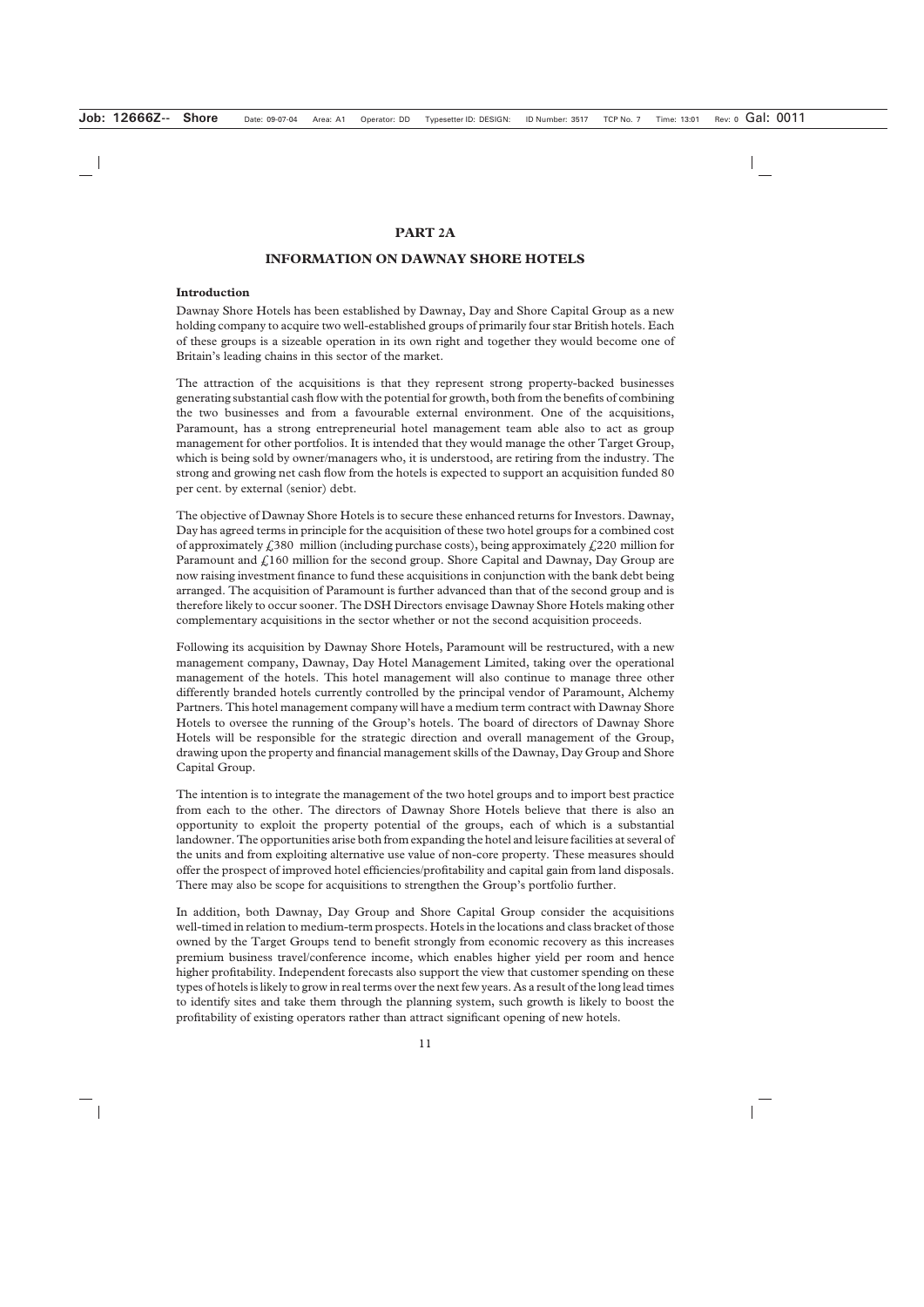Thus the acquisitions of Paramount and the other Target Group offer the opportunity to acquire two strong chains, improve their profitability and benefit from cyclical upturn, and create a larger, more profitable business. The strong net cashflow expected from the operations should enable substantial distributions to investors during the planned five year period of investment. It is envisaged that a number of possibilities for exit will be explored, including:

- flotation of Dawnay Shore Hotels or a derivative vehicle. The much diminished number of quoted hotel groups and the strong fundamentals expected from the business should make it an attractive candidate for public listing;
- transfer of the properties into a real estate investment trust. As the structure/legislation for the new vehicle is currently subject to public consultation, it is impossible to be specific as to whether or how this option might apply. However, it is clear that, if possible, the strong net cashflow should offer attractions for REIT investors; and
- sale of the Group in its entirety to another hotel group or to a private equity buyer. The illustrative financial projections of returns over the five years indicate strong returns and potential investors should refer in this respect to the illustrative financial projections set out in this Part 2A.

# **Paramount**

Paramount was formed by Michael Purtill (managing director), an experienced hotel operator, and Ian Goulding (finance director) with venture capital backing in July 1994. They initially purchased four hotels as the core of a new hotel group. Paramount has since grown into a substantial chain which now owns thirteen properties throughout Britain, including such prestigious hotels as the Carlton Hotel in Edinburgh and the Oxford Hotel in Oxford.

Paramount's strategy throughout its ten years has been to build a group of high quality hotels with a consistency of themes:

- consistency of product and guest service ensuring a high level of guest retention both at the hotel and group level;
- all hotels are graded four star, with the exception of the Imperial Hotel Torquay which is graded five star;
- each property was, at the time of acquisition by Paramount, a recovery opportunity through a mixture of capital expenditure, exploiting the property opportunities on site, redirection of sales and marketing activities and strengthening of local management;
- each hotel has a minimum of approximately 90 bedrooms, giving each hotel critical mass, allowing it to benefit from economies of scale with management on a day-to-day basis by its own local team with minimal assistance from head office;
- each hotel has significant conference and banqueting facilities to allow focus on the higher margin events/conference market; and
- each hotel should be able to attract a diverse mix and therefore maximise trading seven days a week.

#### *History of Paramount*

Schroder Ventures and Midland Bank provided the initial funding for the creation of Paramount but Schroder Ventures sold their interest in July 1997 to a Malaysian group which, following the Far East economic collapse, sold it to Alchemy Partners in June 1998.

Paramount initially acquired Shrigley Hall Hotel, the Angel Hotel, the Palace Hotel and the Prince of Wales Hotel, Southport (since sold) in 1994 and, subsequently, the Cheltenham Park Hotel in 1995. Once Alchemy Partners' involvement began, Paramount expanded further by acquisition.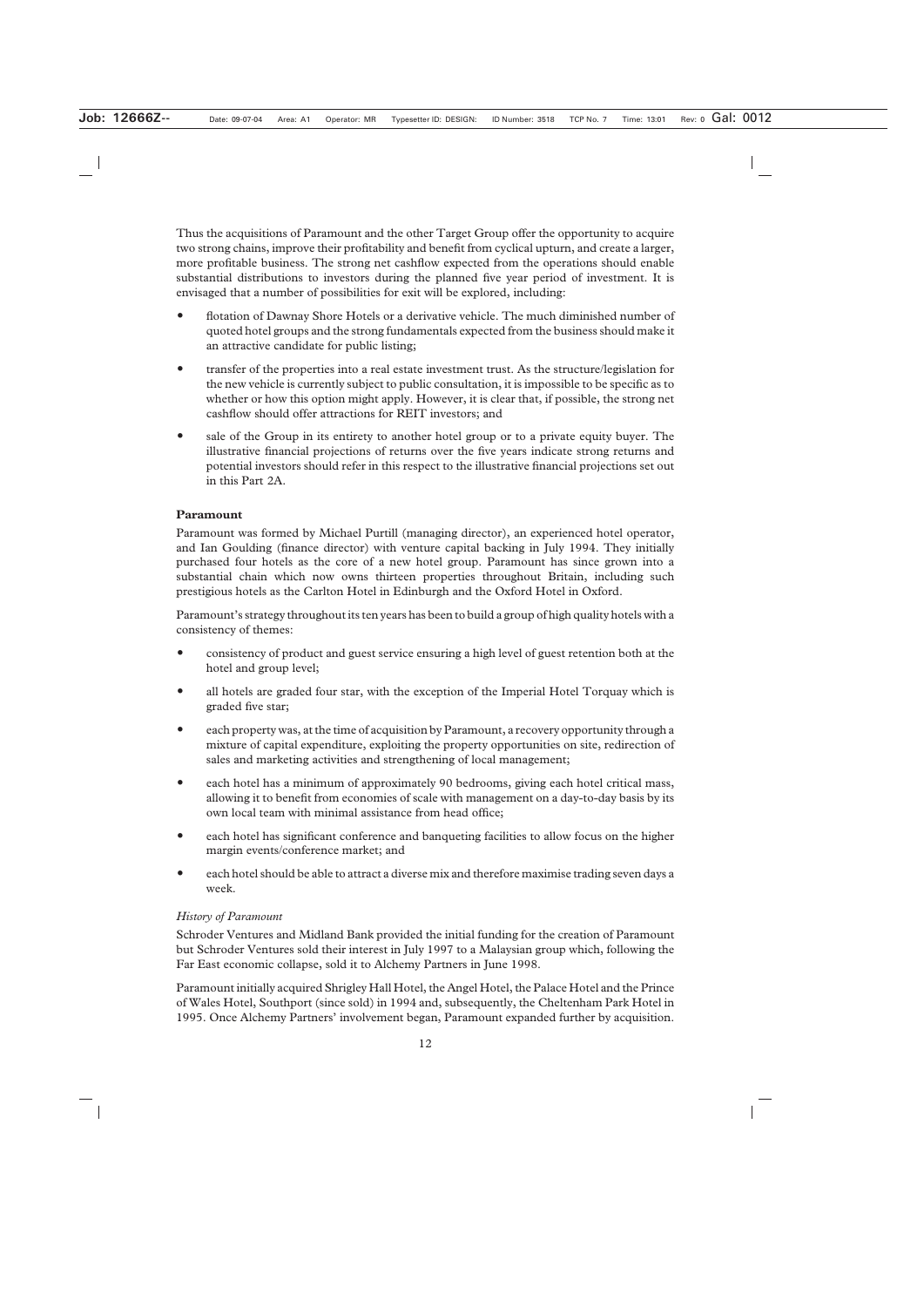| The following chronology sets out its subsequent evolution: |                                                                                                                                                                                                                                                                                     |  |  |  |
|-------------------------------------------------------------|-------------------------------------------------------------------------------------------------------------------------------------------------------------------------------------------------------------------------------------------------------------------------------------|--|--|--|
| Date                                                        | Event                                                                                                                                                                                                                                                                               |  |  |  |
| <b>July 1997</b>                                            | Schroder Ventures sold their shares in Paramount to ASB plc, a<br>company quoted on the Kuala Lumpur stock exchange.                                                                                                                                                                |  |  |  |
| <b>June 1998</b>                                            | Alchemy Partners purchased Paramount from ASB plc and also<br>acquired the Imperial Hotel, Blackpool, the Majestic Hotel and Imperial<br>Hotel, Torquay – all from Granada.                                                                                                         |  |  |  |
| March 1999                                                  | Paramount acquired the Old Ship Hotel.                                                                                                                                                                                                                                              |  |  |  |
| September 1999                                              | Paramount acquired the publicly quoted Scottish Highland Hotels plc,<br>de-listed it and integrated it within Paramount with debt provided by a<br>syndicate of banks. Assets included the Marine Hotel, Redworth Hall<br>Hotel, the Stirling Highland Hotel and the Carlton Hotel. |  |  |  |
| December 1999                                               | The various loans within Paramount were refinanced into a single debt<br>package covering the entire portfolio.                                                                                                                                                                     |  |  |  |
| February 2000                                               | Paramount sold Buchanan Arms, a non-core hotel acquired as part of<br>the Scottish Highland Portfolio.                                                                                                                                                                              |  |  |  |
| <b>July 2000</b>                                            | Paramount acquired the Oxford Hotel.                                                                                                                                                                                                                                                |  |  |  |
| <b>July 2001</b>                                            | Paramount sold the Prince of Wales Hotel which had reached maturity.                                                                                                                                                                                                                |  |  |  |
| August 2001                                                 | Paramount sold Hellaby Hall Hotel, a non-core hotel acquired as part of<br>the Scottish Highland portfolio.                                                                                                                                                                         |  |  |  |
| <b>June 2003</b>                                            | Paramount sold the Old Waverley Hotel, a non-core hotel acquired as<br>part of the Scottish Highland portfolio.                                                                                                                                                                     |  |  |  |

Following these acquisitions, Paramount also undertook a heavy capital expenditure programme to upgrade its hotels. Since 1998, over  $f<sub>1</sub>49$  million has been spent on the hotels themselves and a further  $f<sub>1</sub>5$  million on group IT systems and head office investments.

#### *Paramount in 2004*

As a result of these investments, Paramount has become a well established UK hotel group with strong growth potential and a proven management team. Its portfolio provides a broad geographic distribution of mostly freehold assets and is now a well balanced hotel portfolio, with a good mix of city centre, conference and resort product serving primarily conference and leisure segments. Paramount has no hotels in London and no single asset dominates the trading performance.

In general the hotels have striking and attractive architecture, which is important for the marketing of Paramount's conference and leisure facilities.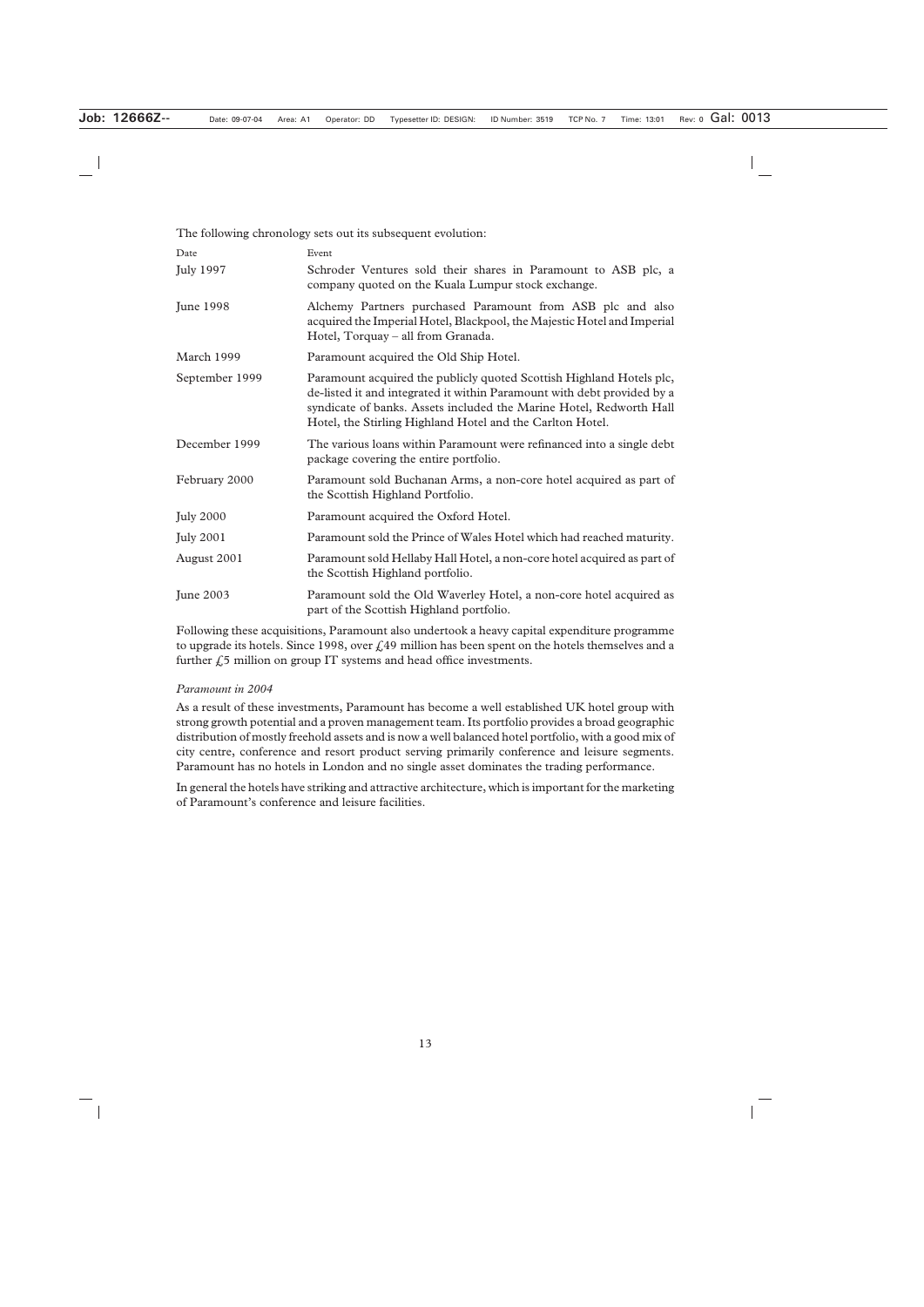#### The table below describes Paramount's hotel portfolio:

|                                   |       |                                  | Maximum<br>conference<br>facilities | Year             | Profitability<br>when<br>acquired | 2003<br>profitability | Compound<br>growth since<br>acquisition | Historic <sup>1</sup><br>capex<br>spend<br>$\mathcal{L}^2000$ |
|-----------------------------------|-------|----------------------------------|-------------------------------------|------------------|-----------------------------------|-----------------------|-----------------------------------------|---------------------------------------------------------------|
|                                   |       |                                  |                                     |                  |                                   |                       |                                         |                                                               |
| <b>Imperial Hotel</b>             | 181   | Freehold                         | 1,540                               | 1998             | 1,377                             | 2,393                 | 11.7%                                   | 2,881                                                         |
| Old Ship Hotel                    | 152   | Freehold                         | 659                                 | 1999             | 386                               | 1,914                 | 37.7%                                   | 3,946                                                         |
| Palace Hotel                      | 122   | Freehold                         | 695                                 | 1994             | 590                               | 1,351                 | $9.6\%$                                 | 2,529                                                         |
| Angel Hotel                       | 102   | Freehold                         | 600                                 | 1994             | 300                               | 1,539                 | 19.9%                                   | 3,637                                                         |
| Cheltenham<br>Park Hotel          | 144   | Freehold                         | 604                                 | 1995             | 561                               | 1,701                 | 13.1%                                   | 2,922                                                         |
| Shrigley Hall<br>Hotel            | 150   | Freehold                         | 784                                 | 1994             | 900                               | 2,250                 | 10.7%                                   | 4,463                                                         |
| Redworth Hall<br>Hotel            | 100   | Freehold                         | 1,085                               | 1999             | 1,186                             | 1,801                 | 11.0%                                   | 2,824                                                         |
| Carlton Hotel                     | 189   | Heritable<br>Interest            | 660                                 | 1999             | 2,404                             | 2,644                 | 2.4%                                    | 9,415                                                         |
| Majestic Hotel                    | 156   | Freehold                         | 1,655                               | 1998             | 2,082                             | 3,409                 | 10.4%                                   | 2,143                                                         |
| Oxford Hotel <sup>2</sup>         | 168   | Leasehold<br>(Expiring)<br>2062  | 790                                 | 2000             | 2,120                             | 1,733                 | N/A                                     | 13,830                                                        |
| Stirling<br><b>Highland Hotel</b> | 96    | Leasehold<br>(Expiring)<br>2115) | 350                                 | 1999             | 953                               | 1,085                 | 3.3%                                    | 1,154                                                         |
| <b>Imperial Hotel</b>             | 153   | Freehold                         | 710                                 | 1998             | 1,003                             | 2,184                 | 16.8%                                   | 2,076                                                         |
| Marine Hotel                      | 90    | Freehold                         | 375                                 | 1999             | 1,142                             | 1,221                 | 1.7%                                    | 2,964                                                         |
|                                   | 1,803 |                                  | 10,507                              |                  | 15,004                            | 25,225                |                                         | 54,784                                                        |
|                                   | Hotel | No of rooms<br>_____             | Tenure                              | $(\textit{pax})$ | acquired                          | $\mathcal{L}^2000$    | $\mathcal{L}^2000$                      | (CAAG)                                                        |

 $1$  Cumulative capital expenditure to 31 December 2003 on each hotel since its acquisition by Paramount.

<sup>2</sup> Re-launched in 2003 following a 21 ⁄2 year refurbishment.

Source: Paramount Management

#### *Paramount's market position*

Paramount's properties are distinctive assets and many properties, such as the Carlton Hotel in Edinburgh, the Angel Hotel in Cardiff and the Majestic Hotel in Harrogate, have a historical significance. Their strong market recognition has assisted in the re-marketing phase of each hotel.

The hotels trade on their individual names, which the DSH Board believes are well recognised in both local and national markets. The Paramount umbrella brand gives the market assurance that the hotels will meet a minimum threshold of quality and service. This quality is particularly important in the conference and leisure markets. The management ensures that the standards of service across the group are maintained, which is supported by group training manuals and standard operating procedures.

Whilst Paramount has invested heavily in improving the facilities and services of the portfolio, there remains potential for further growth through continued refurbishment of bedrooms and minor re-planning of common areas in certain of the hotels, as well as from the current hardening in the market.

Its management has also identified eleven separate expansion projects. In 2003, it estimated that the seven main projects, if all realised, would add an extra 271 bedrooms and generate incremental gross revenue of  $\zeta$ 5.8 million and operating profit of some  $\zeta$ 3.4 million, at a capital cost of  $£15.6$  million.

#### *Historical financial performance*

Paramount has achieved growth in revenue per available room of over 14 per cent. from 2000, which the DSH Board believes to be as a result of the balance of its portfolio, its product offering, positioning within a resilient market, and sales and distribution network. This compared favourably to the 3.1 per cent. decrease experienced by the total UK provincial hotel market for the same period (source: PKF). Operating profits of Paramount's hotels have grown by over 7.5 per cent. per annum in the period 1998 to 2003.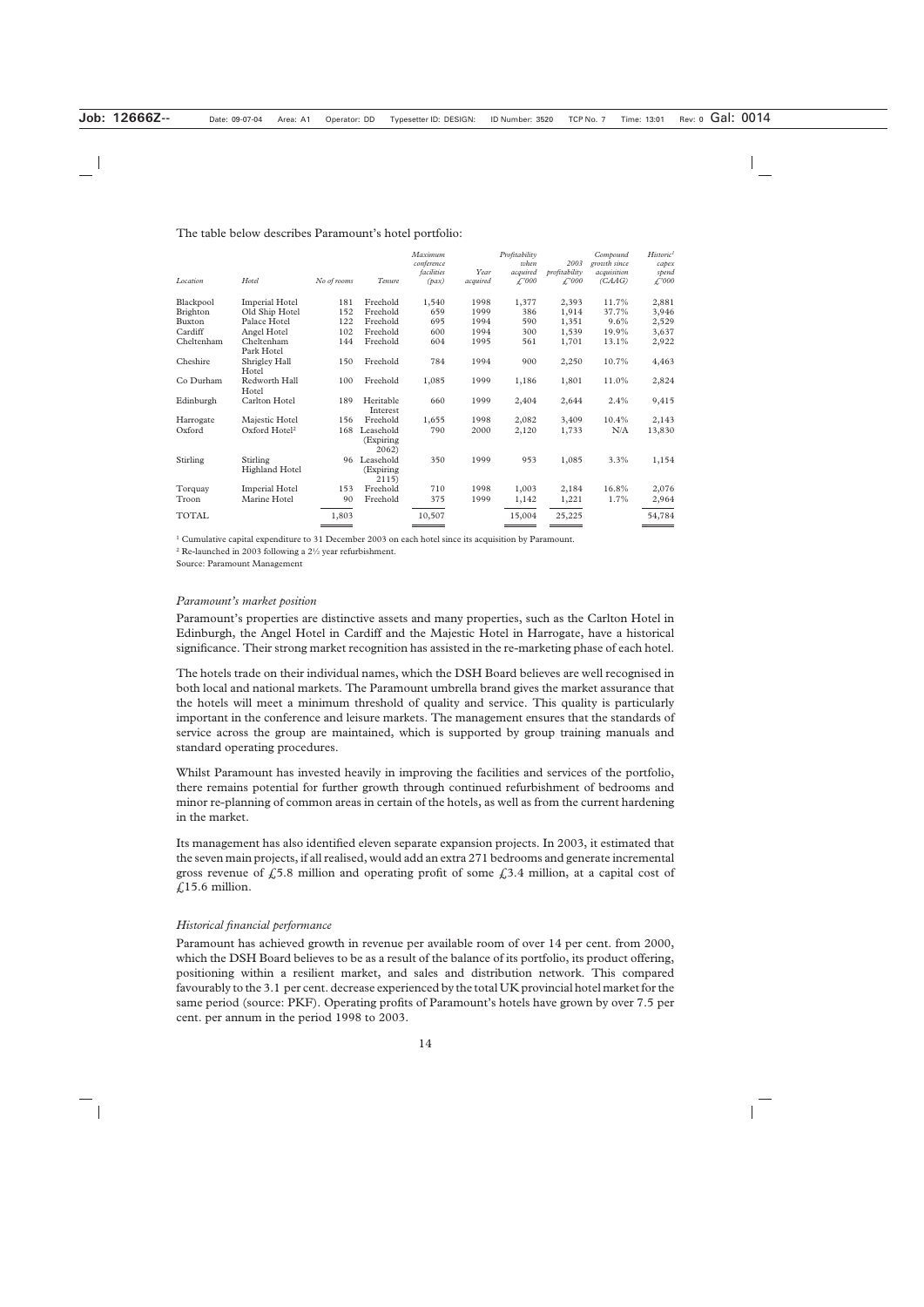# *Strong growth prospects*

The directors of Dawnay Shore Hotels believe that there is a significant upside in the portfolio based on the attractiveness of the assets in their markets, particularly through average room rate growth. There is also a strong potential to grow revenue and operating profits as a result of the significant investment of  $f(23.2 \text{ million in the Oxford Hotel and the Carlton Hotel. Both hotes$ were officially re-launched during 2003 following completion of these works.

The Marine Hotel, Troon should also benefit from improved trading performance following completion of the current refurbishment programme. The 2004 British Open Golf Championship is being held in Troon and the Marine Hotel will be its headquarters hotel and a major beneficiary. This will greatly assist the repositioning of the hotel in the market.

# *Financial and operational management*

Paramount is led at group and unit level by a proactive management team of hotel professionals, who will remain strongly incentivised to perform. It has focused on developing and improving financial accounting systems, with efficient flow of information from the individual units to head office to facilitate cost management and thus to strengthen group cash flow.

# *Significant investment in IT and marketing systems*

Paramount has also spent over  $\zeta$ 2 million over the last three years on the development of IT systems including hardware, network infrastructure and software systems, which can assist future profit growth. The Paramount Leisurebreak Club has over 24,000 members who are directly targeted and provide an excellent base of future leisure business.

# *Leisure clubs*

Many of the hotels have within them a Bodysense health and leisure club operated by Paramount. These clubs have an emphasis on spa, health and beauty in contrast to traditional gymnasiums or leisure clubs. Common facilities at each hotel include:

- Swimming pool
- Spa
- Sauna
- Steam room
- Beauty salon
- Solarium
- Gym and, in some instances, tennis courts

Paramount currently has a total non-guest club membership in excess of 9,300 with the Cheltenham Park Hotel having the largest membership of any single hotel with 1,400. The average annual fee is approximately  $f<sub>1</sub>350$ . The Bodysense health and leisure clubs combined contribute around 6.3 per cent. of total hotel operating profits.

#### *Sales and marketing*

Paramount's hotels connect to the Global Distribution System (Galileo, Sabre, Worldspan and Amedeus) (GDS) through VIP international, a GDS representation company based in Calgary, Canada. A single contract is in place for all of Paramount's hotels, on a rolling 12-month basis. On-line bookings can be made from the Paramount website and the on-line booking site of VIP International, Book-A-Rez.

Paramount also runs a central reservations office in its headquarters in Leeds. The function of the department is to book leisure reservations directly into the hotels either from brochures such as the Short Break Brochure, or as a result of national marketing activity, such as adverts in the weekend press.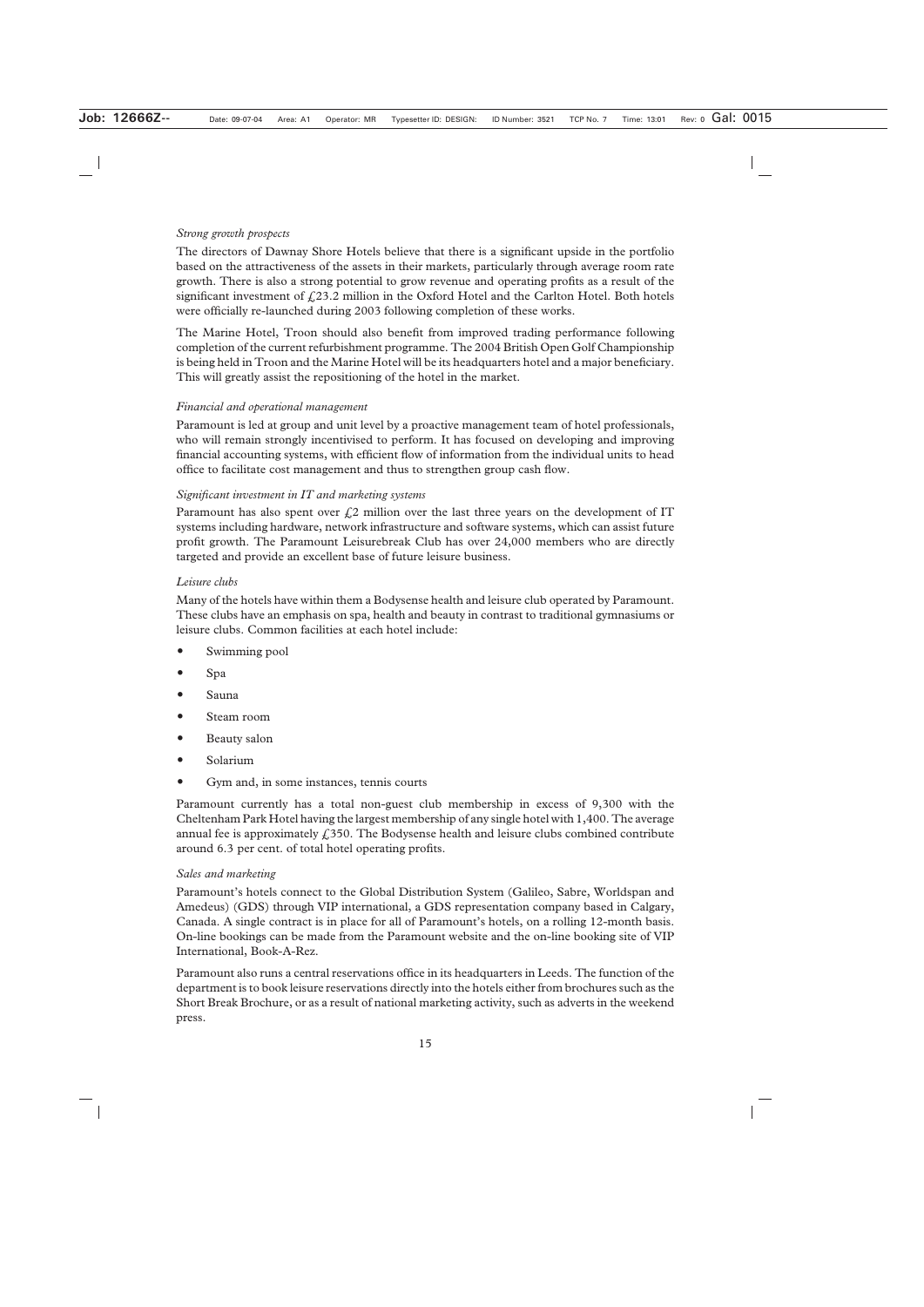#### *Paramount's website*

Paramount's web presence provides a well-designed and cost-effective platform for sales, marketing and distribution opportunities through the following domain names:

#### www.paramount-hotels.co.uk

www.scottishhighlandhotels.co.uk

www.paramount-hotels.com

#### www.paramounthotels.co.uk

The website averages approximately 6,000 visitors and 13,000 hits per month. In 2003, the website enabled the sale of 4,128 room nights and generated revenues of  $\text{\textsterling}482,000$ . This compares to the same period in 2002, when website bookings generated 3,044 room nights and revenues of £398,000, a revenue growth of 21 per cent.

#### *E-mail and database marketing*

Addresses are captured from the website when visitors complete the form to download a brochure or provide feedback. At the end of May 2004, there were 3,900 names on the e-mail database. This enables Paramount to send out e-mails promoting late availability and special offers, and are sent on average once per month to the persons listed on the database. The most successful e-mail generated revenue of  $f(9,000)$  and 126 room nights.

The databases available to Paramount include:

#### *Held centrally*

- The LeisureBreak Club circa 24,000 names
- Portia (Central Reservations bookers) over 100,000 names
- Delphi (Events)

*At hotel level (total):*

- Leisure Clubs circa 9,300 names
- Seasonal guests (Christmas) circa  $3,000$  names
- Protel Past guests

#### *Sales organisation*

The sales organisation has been established to focus on the key markets for Paramount, build a platform of long term pre-contracted business, diminish the impact of the short term volatility of the marketplace, and ensure that clear accountability and measurement processes are in place. There is a strong emphasis on providing solutions to clients and developing business for Paramount.

Marketing principally targets the conference and leisure markets, whilst the individual hotels target local corporate and banqueting business. The Company's sales team has been organised to target regional sales, sales to booking agents, leisure sales and group events.

#### *Paramount's management*

Paramount's executive management is highly experienced in the UK hotel market; brief biographical details are set out under 'Hotel Management' below.

Paramount has a strong and experienced head office team providing a wide range of managerial controls, services and support to the operating units.

Hotel acquisitions, operations and refurbishments are undertaken and supervised from the head office in Leeds, where key executives, the managing director, the sales director and the finance director are assisted by marketing, operations, group finance, IT and refurbishment teams.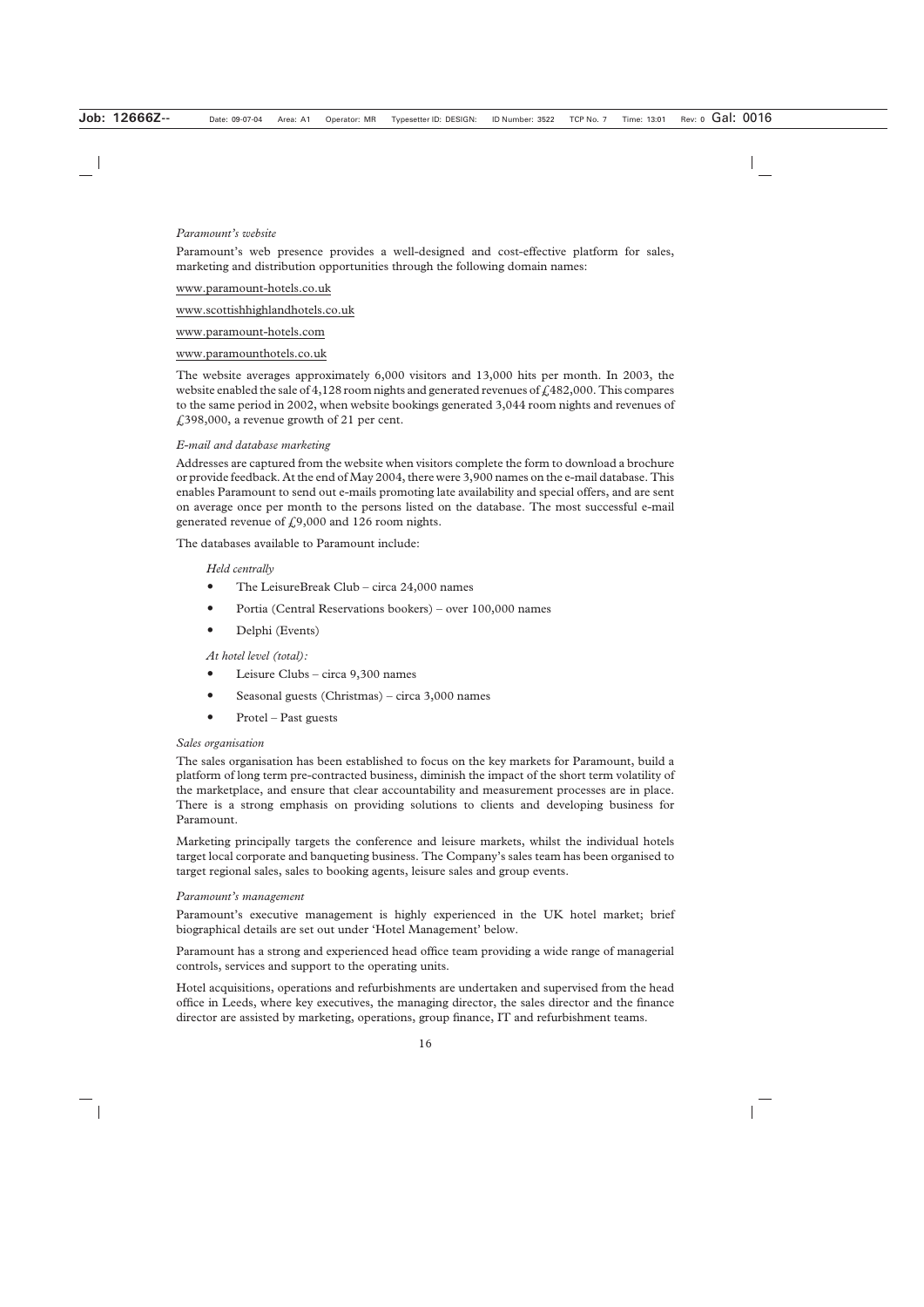The individual hotel managers are in charge of their operations, with regular supervision from head office. The management infrastructure adopted by Paramount is one of decentralised responsibility. The general managers recruited within the group are employed as business managers rather than simply as hospitality providers. The salaries paid are slightly higher than the norm for the industry, but this approach ensures that Paramount recruits and retains better quality candidates. General managers in the group have a long service record, relative to key competitors, and five are internal promotions from deputy positions.

The hotel management team is operated with a complement of financial controller, personnel manager, operations/deputy manager and a business development manager. Together with the general manager they undertake day-to-day management of the business, working within the confines of a budget and reporting on a weekly basis a three-month rolling forecast.

#### *Employees*

Paramount employs approximately 1,900 staff of which some 800 are seasonal employees.

#### *Financial controls and operating procedures*

All hotels follow the Paramount head office financial and operating procedures which include: capital expenditure approval and authorisation, staff hiring and recruitment, staff remuneration, cash handling, procurement and purchasing.

Whilst Paramount focuses on sales generation, equal emphasis is placed on control of costs and expenditure at unit level to retain a focus on operating profitability at each unit.

One area of emphasis is procurement economies, which have brought significant savings over the last four years of operation. Each department is measured on the level of retrospective discounts it obtains, which are determined by the difference between the existing price and the newly negotiated price. Retrospective discounts have risen from  $\mathcal{L}^{600,000}$  in 1999 to nearly  $\mathcal{L}^{1.6}$  million in 2003.

#### **Second prospective acquisition**

The second prospective acquisition is a well-established family-owned hotel group operating principally four star and a few three star hotels throughout England. The average size of its hotels is smaller than a Paramount hotel in terms of numbers of rooms, but most of the hotels have extensive leisure facilities including four which have golf courses. The group has won a number of awards for its quality.

The controlling family acquired its first hotel in the group many years ago, but the remainder of the hotels were purchased between 1989 and 2003 (other than a new hotel now in the final stages of construction). The family currently own a controlling interest in the company, but it is run by an external chairman and a managing director, who is also a shareholder and who, it is understood, will retire after the sale. This group's policy after acquiring its properties was to upgrade and refurbish the property thoroughly before re-launching it under its banner.

Dawnay, Day Structured Finance Limited has agreed heads of terms with its owners for the purchase of this group and has obtained a period of exclusivity in which to complete the purchase. The intention is to integrate the central management of the group into that of Paramount and for the senior executive team of Paramount to run both groups.

#### *Characteristics of the second prospective acquisition*

As in the case of Paramount, this group's hotels are (with a few exceptions) four star hotels. Some of the hotels are country house hotels with substantial land and leisure facilities whilst others are similar to the typical Paramount hotel.

In total the group owns 15 hotels, eleven freeholds and four of which are leasehold. Over the four years from 1 April 2000 to 31 March 2004, this group has spent nearly  $\text{\emph{L}}23$  million in capital expenditure on these hotels, *excluding a new hotel which has been sold and leased back*. All of the hotels have conference facilities. Eleven of the hotels have swimming pools, twelve have saunas, all but one have gyms and nine have tennis courts.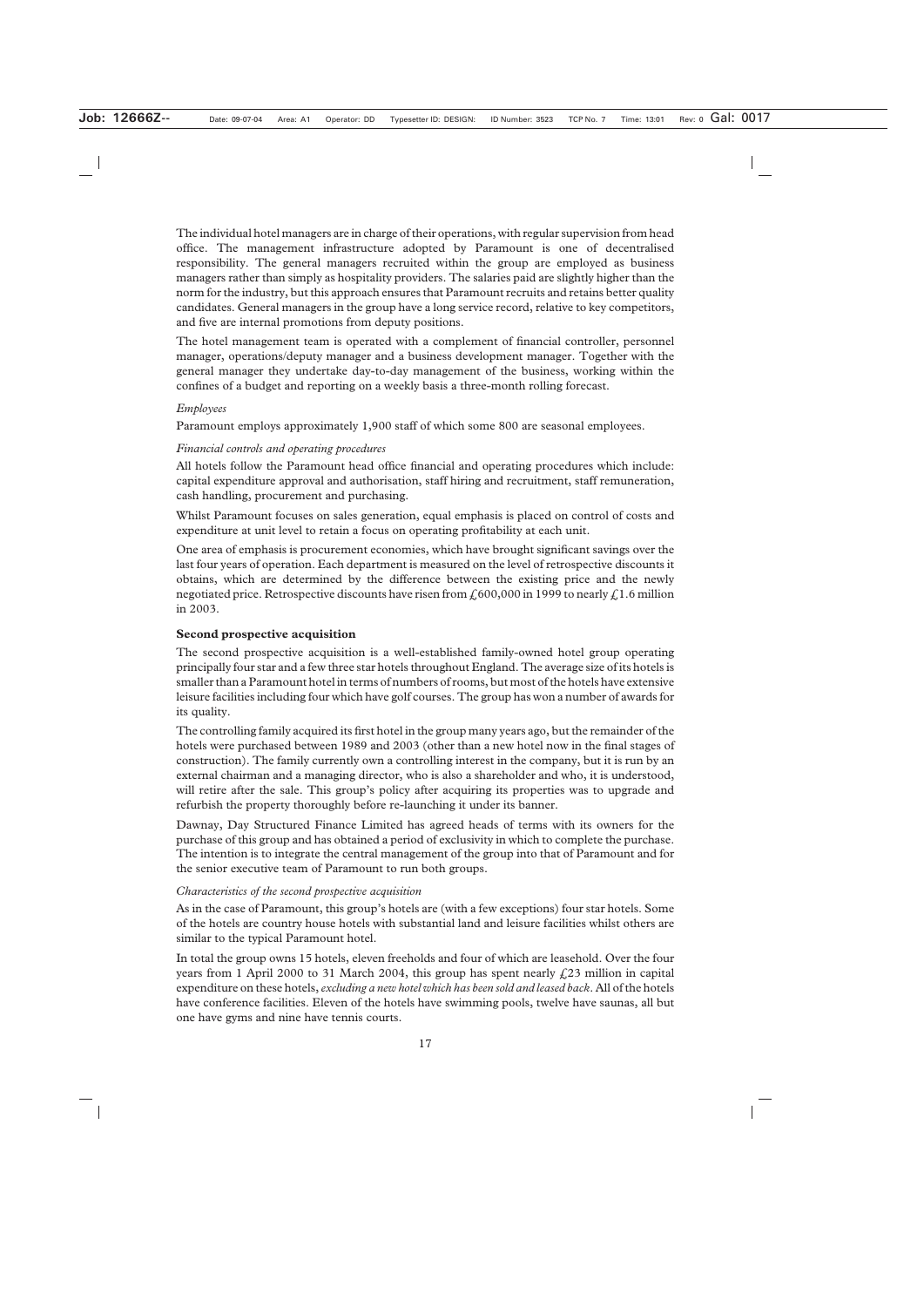On average the achieved room rate for this group is slightly higher than for Paramount. However, in recent times, the average occupancy of its hotels has been lower than Paramount's.

## *Economies of scale*

Dawnay, Day Group and Paramount's senior management believe that there is considerable scope for improving the performance of this group under Paramount's management:

- Paramount has, as discussed above, spent substantial sums developing sophisticated central reservation and yield management systems. These have a number of benefits including possibilities to optimise block booking timings and rates to avoid low occupancy in the periods immediately before and after such bookings; cross-selling of hotel capacity for events (when a potential customer approaches the group with one hotel in mind, they may be willing to accept another); economies in the sales function because it can be centralised and easier direct supervision by senior management;
- various management functions undertaken at hotel level in a smaller group (such as human resources management) can be undertaken at regional or central level;
- cross-marketing through websites, brochures and direct mail/e-mail; and
- consolidating the central management of the two groups is expected to generate substantial savings.

# **The UK provincial hotel market**

#### *A large fragmented market*

The UK is one of Europe's major hotel markets, with annual spending on the sector in 2002 representing more than  $\zeta$ 10 billion and the hotel and catering sector accounting for more than three per cent. of the UK's GDP. This covers a huge range of hotels by size, type and location, but the largest sector is hotels with less than 50 rooms, which represents 90 per cent. of total market revenue. However, over the last few years the sector which has shown the strongest turnover performance has been hotels with 50-200 rooms, a trend Dawnay, Day Group's hotel specialists expect to continue. In terms of market positioning, the four star and budget sectors of the market have shown and continue to show the strongest growth.

In terms of ownership, the market is fragmented with numerous independent hotels and over 65 public and private companies with significant estates. Branding is playing an increasingly important role in domestically focused as well as internationally focused hotels.

#### *Provincial hotels as a sub-sector*

There is a sharp distinction between the fortunes of the provincial hotel market and the London hotel market. London's tourism is much more exposed to international travellers, whether for business or leisure. As a result, it has been significantly affected by a sharp decline in international trips after the September 11 attacks of 2001. As a major international financial centre, it is also much more exposed to cycles in capital markets activity. By contrast, provincial hotels are much more focused on the domestic market and historically their fortunes have been correlated with GDP growth.

#### *Planning constraints*

As with so many other aspects of the property market in the UK, the supply of hotels is constrained by the system of granting planning consents for new construction and change of use. In practice, this can make the development of new capacity on new sites a slow and difficult process and hence provides for the growth in value of existing sites, particularly those with expansion potential, as demand grows.

#### *Demand for provincial hotel services*

During the period 2000 to 2003, there was a downturn in the hotel market as a whole, but for the reasons discussed above, the provincial market has proved much more resilient than the London market. Room yields for this period rose by four per cent. for provincial hotels, compared to an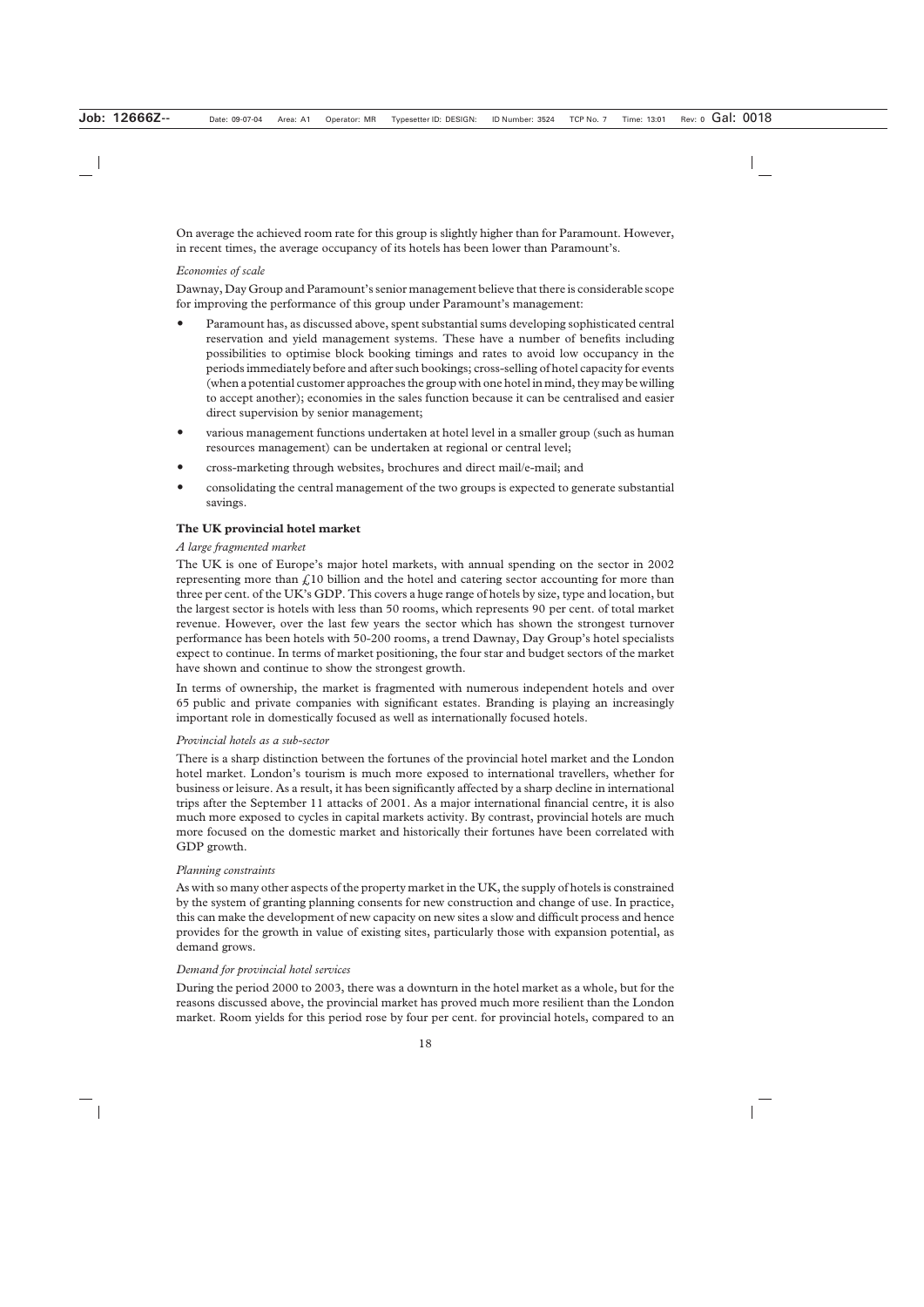18 per cent. decline for London. The provincial hotel market in the UK is now showing signs of recovery with room yields up by 4.9 per cent. in the first quarter of 2004 and by 7.7 per cent. in March (Source: industry commentator TRI Hospitality Consulting).

These trends are illustrated by the figure below:



#### **UK provincial room yields versus London, 2000 – 2006F**

Source: TRI Hospitality Consulting

The DSH Directors believe that one of the reasons for the relative success of provincial hotels has been a successful attempt by hotel operators to replace corporate customers with leisure travellers – albeit at lower room rates. The directors of Dawnay Shore Hotels believe that the strong demand for leisure travel is an on-going positive trend for UK hoteliers.

Looking forward, the DSH Directors expect the improving economic outlook to be reflected in rising demand by corporate and conference customers. Occupancy levels are unlikely to increase significantly from current levels, given the strength in leisure travel, however the switch in business mix should be reflected in higher room rates. TRI Hospitality Consulting is forecasting compound room yield growth of circa four per cent. per annum between 2004 and 2006 as the economy recovers and business confidence returns.

Current trading in the provincial market appears robust. Within the industry, four-star operators De Vere Group, M&C and Marriott (Whitbread) support this data with recently reported positive room yield growth for early 2004. Furthermore, De Vere Group reported a 6.6 per cent. increase in EBITDA, or 8.4 per cent. on a like-for-like basis, from its four-star UK hotel estate in the six months ended 31 March 2004. Recent statistics from TRI Hospitality Consulting highlighted a 4.9 per cent. increase in provincial UK room yields for the first quarter of 2004.

#### **Directors of Dawnay Shore Hotels**

The DSH Board will be responsible for the overall direction of the company, including acquisitions and disposals, financing, major capital expenditure, distributions and realisations of shareholder value. It will also supervise the operational management of the company, which is being delegated to a newly established company, Dawnay, Day Hotel Management Limited, under a five year operating agreement.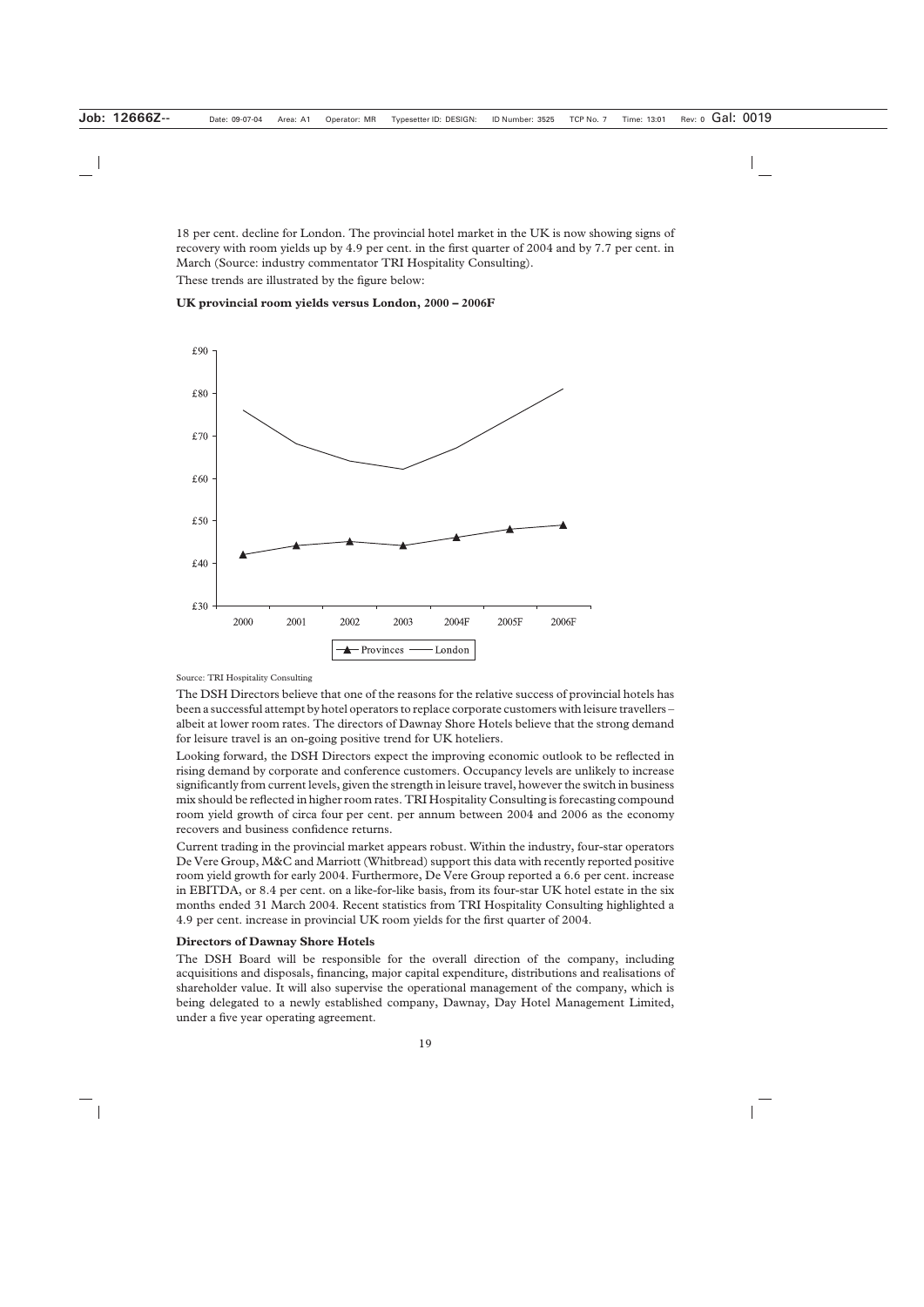The board of directors of Dawnay Shore Hotels is as follows:

## **David Pantin, Chairman (age 44)**

David was, for five years until early in 2004, managing director of Rocco Forte Hotels, a leading luxury hotels group, and was responsible for its luxury hotels in the UK and Eastern Europe. He began his career in hotel management with Trusthouse Forte and was personal assistant to the group managing director at an early age. After various senior roles in Trusthouse Forte including managing director of the Café Royal and regional vice president for the Carribean, he became a member of the board of Hilton UK. He then joined Hutchison Whampoa as a senior vice president responsible for the pre-opening and management of a US\$450 million integrated resort development in the Bahamas. He holds an MSc in Hospitality Management and his thesis won him the Roger Bennett Outstanding Global Master award from IMCA. Since leaving Rocco Forte Hotels, he has formed his own hotel management company, Unique Hotels of the World, and secured management contracts in Russia and Spain.

#### **Peter Klimt (age 58)**

Peter is the Chief Executive of Dawnay, Day International Limited, Chairman of Dawnay, Day Property Investment Limited and Dawnay, Day Structured Finance Limited, and one of the two principals of the Dawnay, Day Group. Having qualified as a solicitor in 1971, he then worked as a principal in the property sector until 1975. Whilst maintaining an interest in private and commercial property investment, Peter also joined a leading City law firm, DJ Freeman & Co, where he became a partner. After entering a joint venture in property investment with Guy Naggar, he joined the board of Dawnay, Day International Limited in 1992 and has developed the group's property investment division.

#### **Guy Naggar (age 63)**

The other of the two principals of Dawnay, Day, Guy is the Chairman of Dawnay, Day International Limited. He originally trained as a merchant banker with Samuel Montagu & Co and later became Deputy Chairman of Charterhouse Bank. He has guided the expansion of the Dawnay, Day Group and spearheaded its specialisation in corporate finance, investment management, property services and other focused financial services. He serves on the investment committee of the Puma Property (D.D.) Fund L.P.

#### **Howard Shore (age 44)**

Howard started his career with Grieveson Grant & Co in discretionary fund management and has an MA in Economics from Cambridge University. He is the executive Chairman and founder of Shore Capital Group plc, the listed investment banking group which has divisions providing equity capital market services and running alternative asset class funds. Shore Capital Group received venture finance from The British Land Company PLC in 1987, which remained a strategic shareholder until 1996. He has maintained close ties to the property industry over the last 17 years and serves on the investment committee of the Puma Property (D.D.) Fund L.P.

#### **Hotel management**

#### *Portfolio Management Agreement*

Dawnay, Day Hotels Limited ("DDHL") has been established as the entity through which Dawnay, Day's hotel management activities will be undertaken. It will be able to draw upon the resources of the Dawnay, Day Group, described below, and its directors include two senior hotel specialists, Colin Campbell and Charles Prew.

DDHL and Shore Capital Limited, a wholly owned subsidiary of Shore Capital Group plc, will both enter into a five year portfolio management agreement with the Company under which each will provide, or procure the provision of, various services to Dawnay Shore Hotels, including the services of its directors (at no separate charge) to sit on the board of Dawnay Shore Hotels, advice in relation to overall strategy of Dawnay Shore Hotels, investor liaison services and advice in relation to the realisation of shareholder value. The terms of the Portfolio Management Agreement are summarised in more detail in paragraph 5 of Part 2C.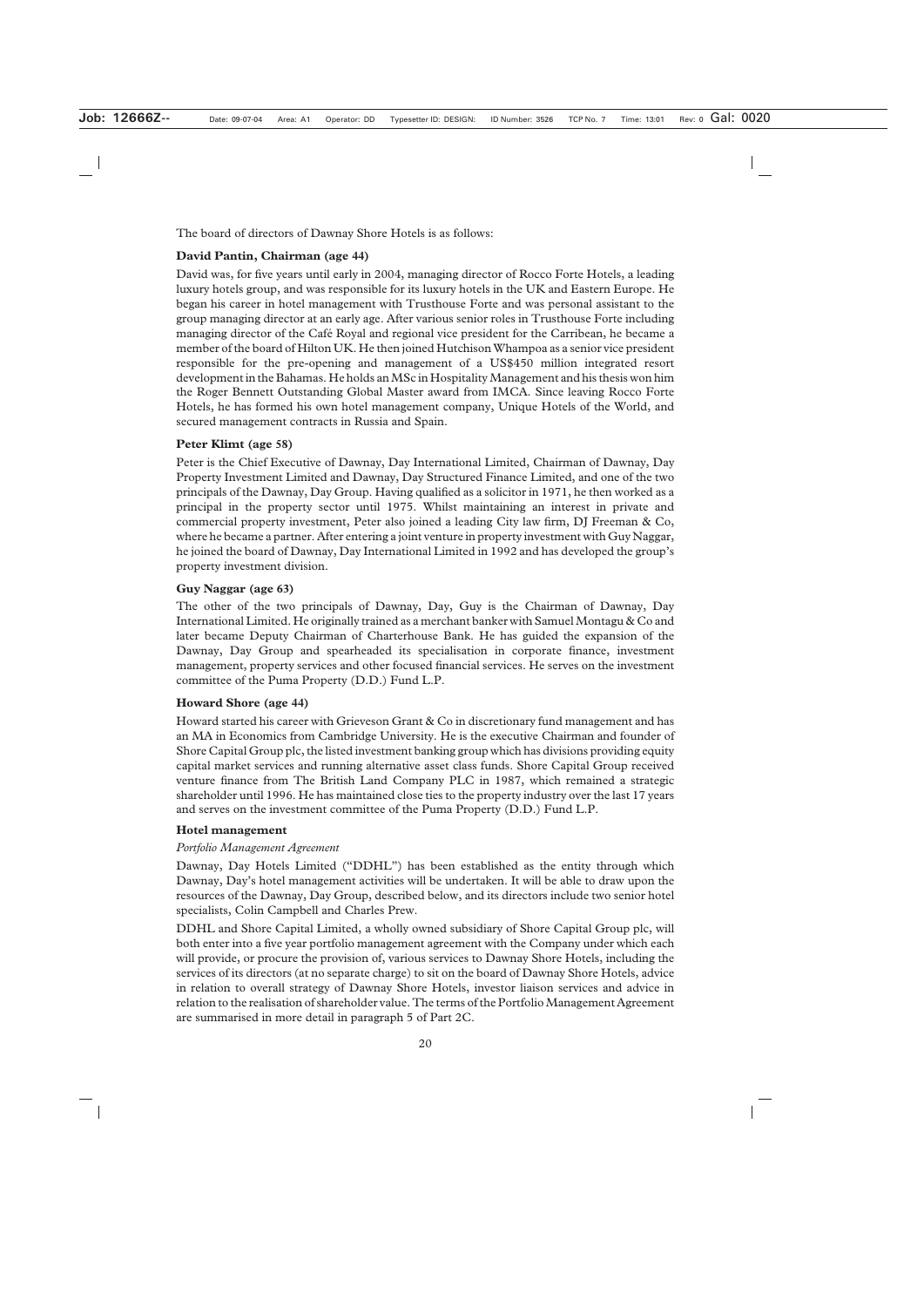# *Operating Agreement*

Dawnay, Day Hotel Management Limited ("DDHML") is being established as a hotel management company. This company will engage Michael Purtill, Ian Goulding and David Taylor as executive directors and will employ the head office staff of Paramount. As of the Closing Date, DDHML will provide hotel management services to Dawnay Shore Hotels in respect of all hotels then owned and to be acquired by Dawnay Shore Hotels. In addition, it is intended that DDHML will contract to provide hotel management services to three other hotels branded as "Quintessential" which are being retained by Alchemy Partners and possibly to other hotel owners in due course. DDHL will own 77 per cent. of DDHML, the balance of whose shares will be held by Alchemy Partners and the senior executives of Paramount.

The pool of management talent which will be responsible for managing the hotels of Dawnay Shore Hotels will therefore comprise:

#### **Colin Campbell (age 45)**

He is a senior hotels executive with over 20 years of experience in the sector. After training as an accountant with Deloitte in Edinburgh and a period in the brewing industry he joined Ladbroke Hotels/Hilton International where he rose to be Director, Corporate Development. He then worked as Director, development finance, for Holiday Inn before joining Baring, Houston and Saunders. He was a member of the team which listed Thistle Hotels and worked on a wide range of mergers and acquisitions, structured financing and equity raising projects in the hotel sector. In 1998 he joined Jarvis Hotels plc as Business Development Director where he spent four years. He then formed his own consultancy and after undertaking a project for the Dawnay, Day Group he joined Dawnay, Day Structured Finance Limited in January 2004.

#### **Charles Prew (age 58)**

He is also a senior hotels executive with extensive experience of the sector. He began his career at Grand Metropolitan Hotels where he rose to be Operations Director of its Country Hotels division. He joined Ladbroke Hotels/Hilton Group plc in 1983 as Operations Director and became Deputy Managing Director of Hilton UK before being appointed Chairman of Hilton Hotels (Australia), Vice President of Hilton International and Vice President Sales & Marketing Hilton International (Asia, Pacific, Australia). In 1992 he joined Jarvis Hotels to establish its hotel management contracting division and was appointed to the Board in 1995, subsequently establishing its hospitality management division. In 2003 he joined Hanover International as operations and sales and marketing Director and subsequently became Managing Director.

# **Michael Purtill (age 53)**

Michael co-founded Paramount in July 1994 taking on the role of Managing Director. Throughout his time with Paramount he has overseen the running of the company with particular responsibility for identifying acquisitions and the operational development of the individual hotels. He is a Chartered Accountant who qualified in 1974. In 1984 he co-founded Principal Hotels, a provincial hotel group which at the time of his departure (the group was sold) in 1989 consisted of 22 hotels located in the United Kingdom, Holland and Denmark.

#### **Ian Goulding ACA (age 40)**

Ian was the joint founder of Paramount as Finance Director. He has specific responsibility for finance, cash control, IT, legal, purchasing, contracts and leisure clubs, as well as involvement in all hotel acquisitions and four hotel disposals. Prior to joining Paramount, he worked for KPMG, Leeds for nine years, for the first five years in the audit practice. The latter four years were spent working in the corporate finance department, focused on the private equity sector.

#### **David Taylor (age 39)**

David joined Paramount in May 2000 as Director of Sales and is responsible for group sales, conference offices and reservations departments. In addition he has also been involved in developing the marketing strategy and the group's electronic distribution. He began his career in sales in 1986 selling local newspaper advertising and began in hotel sales in 1991 at the London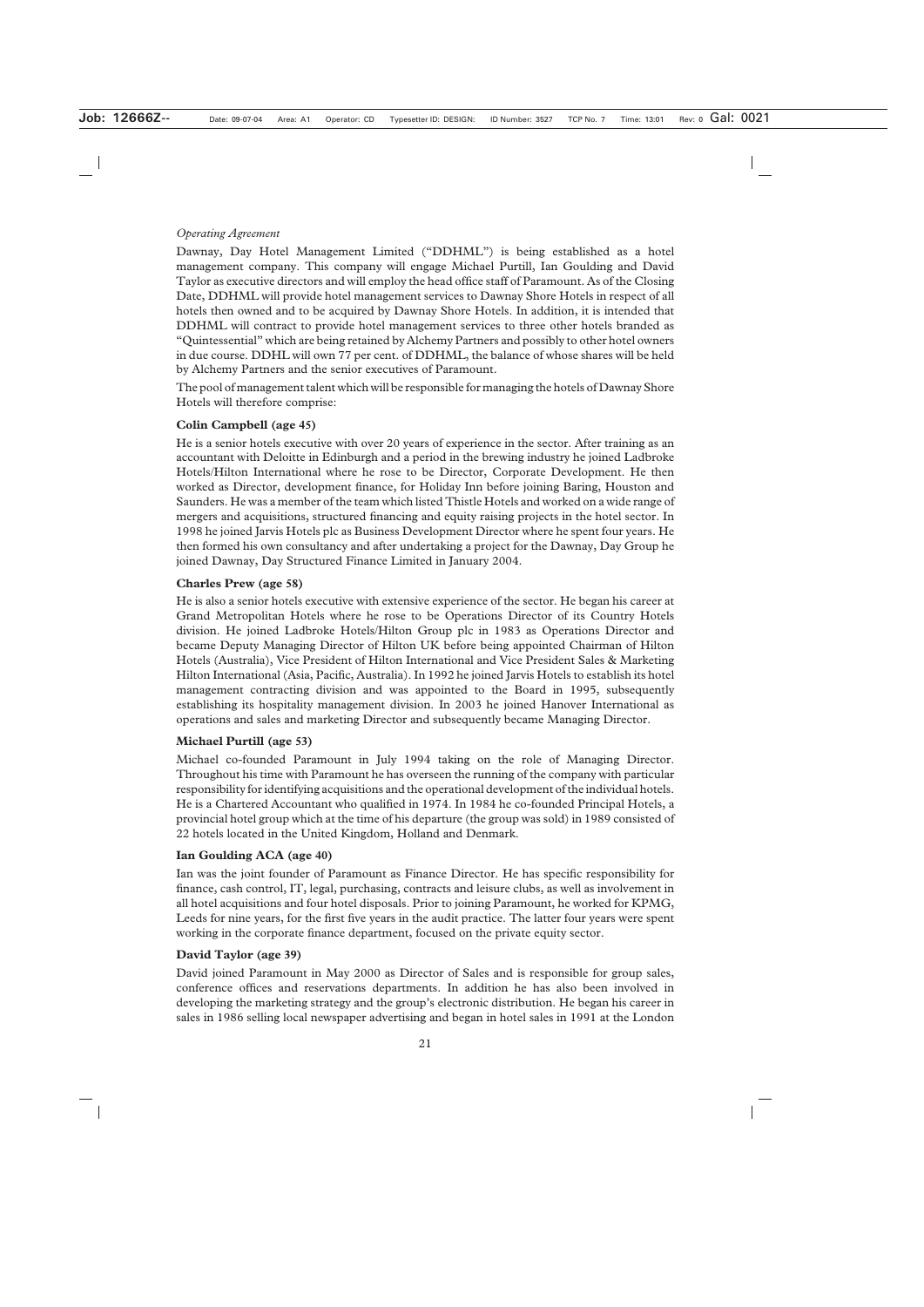Metropole and specialising in conference and event sales and subsequently leisure business and aircrew accommodation contracting. He remained with Metropole Hotels after its acquisition by Stakis Hotels and then Hilton Hotels, and held a senior sales role within the Hilton Group.

In addition to these specialist hotels managers, Dawnay Shore Hotels will also be able to draw upon the structured finance and property skills within the Dawnay, Day Group. This team consists of approximately 32 people including highly experienced property management and structural finance professionals. The senior management of this team are:

# **Paul Rogers Dip Prop Inv FRICS (age 45)**

Has spent 25 years in the property sector. Paul formerly worked with Conrad Ritblat and was a partner in Hammond Phillips Property Consultants. Paul has specialised in active management of multi asset portfolios, lettings, sales, refurbishments, development and investment. Paul is joint managing director of Dawnay, Day Structured Finance Limited and a director of Dawnay, Day Property Investments Limited.

# **Massimo Marcovecchio BSc (Hons), MBA, MRICS, ACIOB, MBENG (age 39)**

A Chartered Surveyor and Engineer with 16 years' experience of property investment and finance. Massimo has previously worked within the Corporate Property Finance team of Rotch Property Group, pioneering a number of innovative and leading edge financial engineering techniques. Massimo has lectured in Property Finance and has been a guest speaker at University of Ulster. Massimo is joint managing director of Dawnay, Day Structured Finance Limited.

# **The Founders**

# **Dawnay, Day**

Dawnay, Day & Co., Limited was founded in England in 1928 as an issuing house and is a member of the prestigious London Investment Banking Association. Its two principals, Peter Klimt and Guy Naggar, each has over 30 years' experience in the commercial property and investment businesses. The Dawnay, Day Group currently owns and/or manages approximately 470 UK commercial properties recently estimated to have a gross value of  $\mathcal{L}1.24$  billion and a net asset value of  $\text{\emph{L}}222$  million and has completed transactions with a wide variety of institutions and entered into structured property transactions with institutions including Lehman Brothers, Hermes Property Unit Trust, Patron Capital, Barratt Developments and the London Borough of Camden.

In the leisure sector, the Dawnay, Day Group has an investment interest in Paramount Plc, the restaurant group, and Guy Naggar is its Executive Chairman. Paramount Plc acquired Chez Gerard in April 2003 which comprised of a portfolio of 26 restaurants made up of the "Chez Gerard", "Bertorelli", "LiveBait" and "Cafe Fish" brands. Paramount Plc has no connection to or with Paramount.

The initial restructuring of Paramount Plc involved selling five unsuitable outlets, rationalising core property interests, appointing a new management team, investing in many refurbishments, developing new operating systems and re-launching menus and service standards. Interim six month profits before tax (with acquisition adjustments) to December 2003 were up to  $\mathcal{L}1.3$  million  $(6.0.4 \text{ million} - 2002)$ . Like for like sales for the nine-month period to the end of March 2004 were up an estimated 2.8 per cent. The turnaround and stabilisation of the core business now enables a second stage of expansion to be pursued.

#### **Shore Capital**

Shore Capital Group plc is an entrepreneurial and successful listed UK investment banking boutique which manages a variety of alternative asset class funds and offers corporate finance, private wealth management and equity capital market services. Shore Capital has developed a strong reputation over nearly 20 years, and has an excellent track record of successful fund management.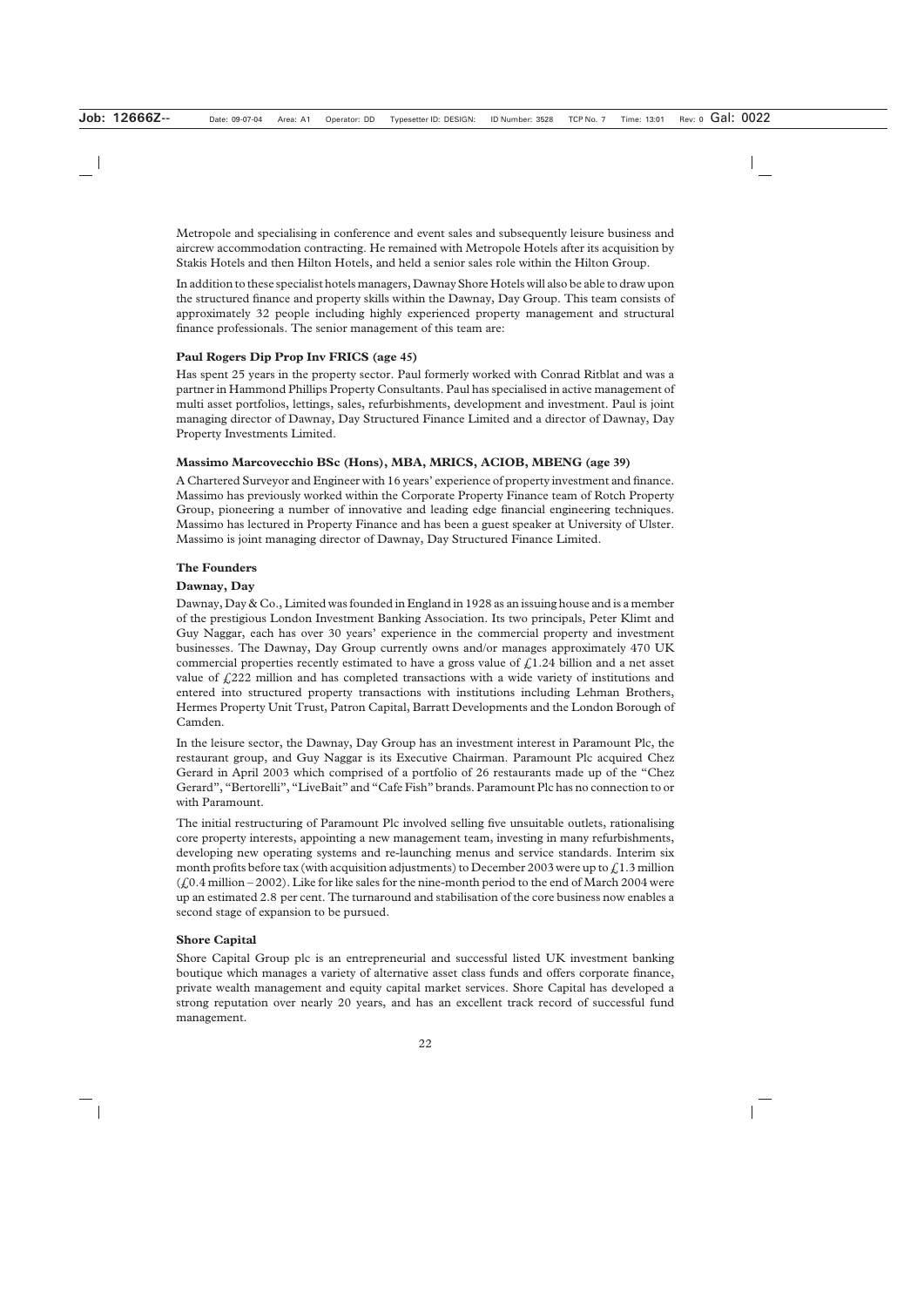As well as the Puma Property (D.D.) Fund L.P. established with the Dawnay, Day Group, Shore Capital Group also runs growth capital and absolute return funds. Puma I, its first growth capital fund, produced a realised internal rate of return from 1996 to 2000 of 76 per cent. per annum. Puma II, its second growth capital fund, was 29.5 per cent. up as at 30 April 2004, having shown strong growth in the current year. Puma Absolute Return Fund, its hedge fund of funds, has achieved an annualised return of 12.5 per cent. in its first year of operation, whilst Shore Capital's managed hedge fund portfolio has achieved 14.0 per cent. per annum over three years.

## **Track record of Dawnay, Day in commercial property**

The track record of the Dawnay, Day Group from investment property was calculated for the purpose of launching the Puma Property (D.D.) Fund L.P. in conjunction with Shore Capital Group. At that time the last year for which audited accounts were available for all of the Dawnay, Day Group's companies was 31 December 2000, at which point its portfolio had a gross value of £350 million and a net worth of some £100 million. Over the 15 years to 31 December 2000, the compounded rate of return on the equity invested in investment properties managed by the Dawnay, Day Group was 50.7 per cent. per annum. This was calculated on the cash flows of all investment property companies controlled by the Dawnay, Day Group (investment property only being held in companies).

Since that date, the portfolios of these companies have continued to show strong returns.

# **The Puma Property (D.D.) Fund L.P.**

In 2002 Shore Capital Group plc and the Dawnay, Day Group established a fund (the "Fund") to invest in UK commercial property, with a target portfolio of holdings across the UK offering reversionary potential as well as a significant yield margin over bank debt with the same term as the Fund. The Fund had its first closing in August 2002 and final closing in February 2003. Since launch the Fund has purchased properties at a cost of  $\hat{f}$  110 million which have been revalued as at 5 April 2004 to  $\text{\textsterling}122$  million. These purchases have been funded as to 80 per cent. by medium term bank debt. The Fund also generates a significant net income stream for investors which has grown to be over 10 per cent. cash on cash distribution on an annualised basis in respect of the quarter to 5 April 2004. Thus overall the Fund has generated an internal rate of return for its investors to 5 April 2004 of 47.1 per cent. per annum after allowing for all expenses and charges including a provision for founders' carried interest of 20 per cent.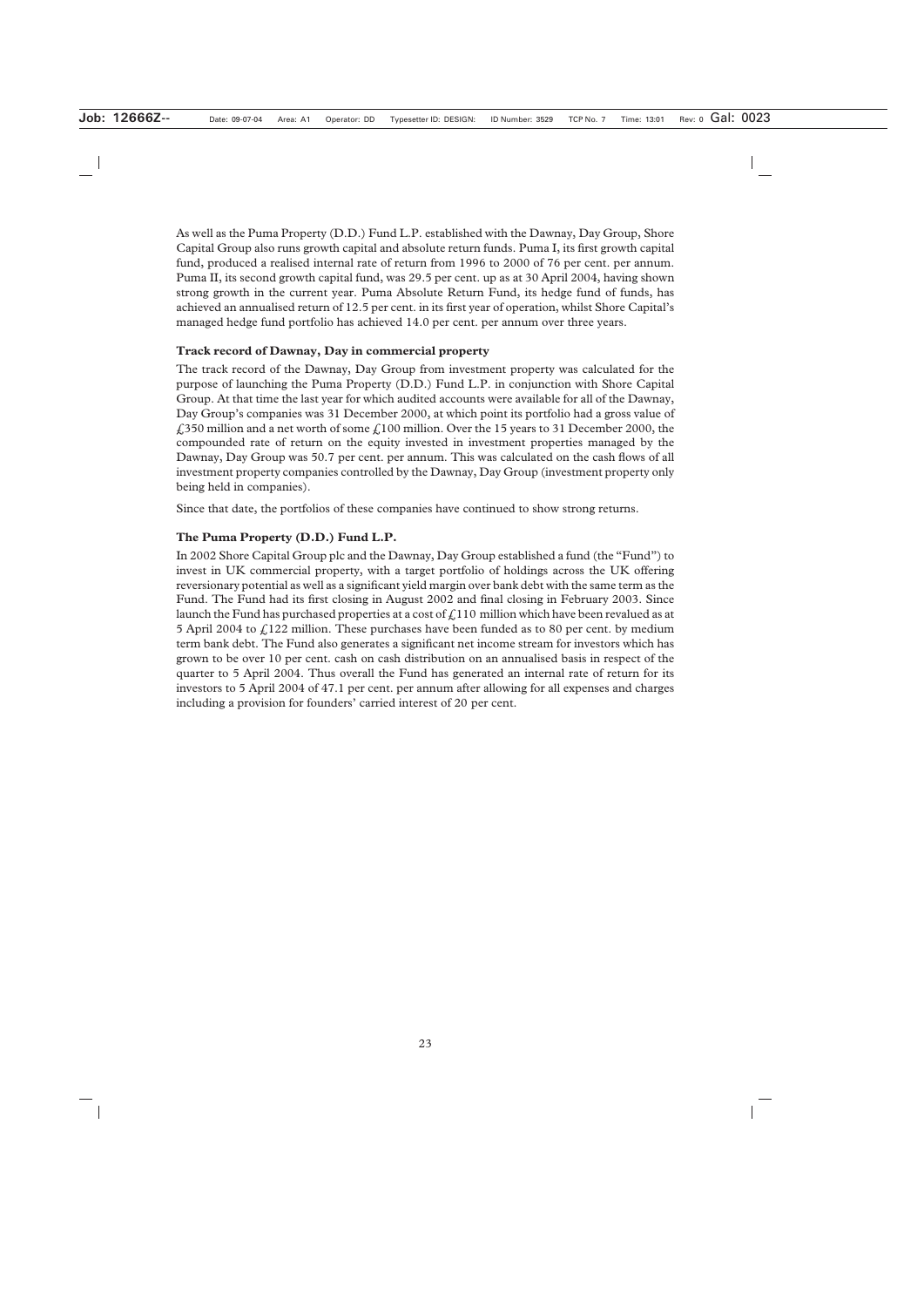#### **Historical performance of Paramount**

Paramount has a year end of 31 December and the following table summarises its profit and loss accounts for 2002 and 2003. These figures are extracted from the audited report and accounts. As is common with companies funded by private equity, Paramount has a high level of debt from bank loans, mezzanine loans, subordinated loan stock and hire purchase agreements. This accounts for the high level of interest payable and similar charges.

The profit and loss account includes the results of the Old Waverley Hotel which was sold during 2003, with a net loss on disposal of  $\ell$ , 86,000. They also include, for 2003,  $\ell$ , 466,000 in respect of management charges payable by Quintessential Hotels. As discussed in the next section, Paramount has additional capacity for 2004.

# **Profit and loss account**

|                                               | 2003<br>$\mathcal{L}^{000}$ | 2002<br>$\mathcal{L}^2000$ |
|-----------------------------------------------|-----------------------------|----------------------------|
| <b>Turnover</b>                               | 68,093                      | 64,634                     |
| Cost of sales                                 | (9,147)                     | (8,607)                    |
| Gross profit                                  | 58,946                      | 56,027                     |
| Administrative expenses                       | (42, 270)                   | (40, 822)                  |
| <b>Operating profit</b>                       | 16,676                      | 15,205                     |
| Loss on sale of fixed assets                  | (75)                        |                            |
| Profit on sale of current assets              | 262                         |                            |
|                                               | 16,863                      | 15,205                     |
| Interest receivable and similar income        | 85                          | 14                         |
| Interest payable and similar charges          | (13, 437)                   | (13,350)                   |
| Profit on ordinary activities before taxation | 3,511                       | 1,869                      |

Source: audited accounts of Paramount

# **Illustrative financial projections**

Dawnay, Day Structured Finance Limited has prepared financial projections for the combined businesses based upon the historical results of each of them, their budgets and current trading performance. These projections reflect the views of Dawnay, Day Structured Finance Limited and in some respects are more cautious than budgets prepared by the management of the two groups.

The following projections are shown for illustrative purposes only and should not be regarded as forecasts or any form of guarantee. They are based on the principal assumptions listed below.

The projections cover trading years beginning 1 July, whereas Paramount has a 31 December year end and the other group 31 March. Thus the first year for the projections is from 1 July 2004 to 30 June 2005, a period covered in part by the budgets of the two groups.

The projections take into account changes in the profiles of the two groups which Dawnay, Day Structured Finance Limited expects could have a material effect on their performance. These include the opening of new hotels during 2004, the return from extensive refurbishment of several other units and some of the potential changes in capacity or marketability of the hotels.

They also take into account:

- projected economies from the integration of the two groups;
- an assumed improvement in occupancy in the second group as a result of the application of Paramount's yield management systems;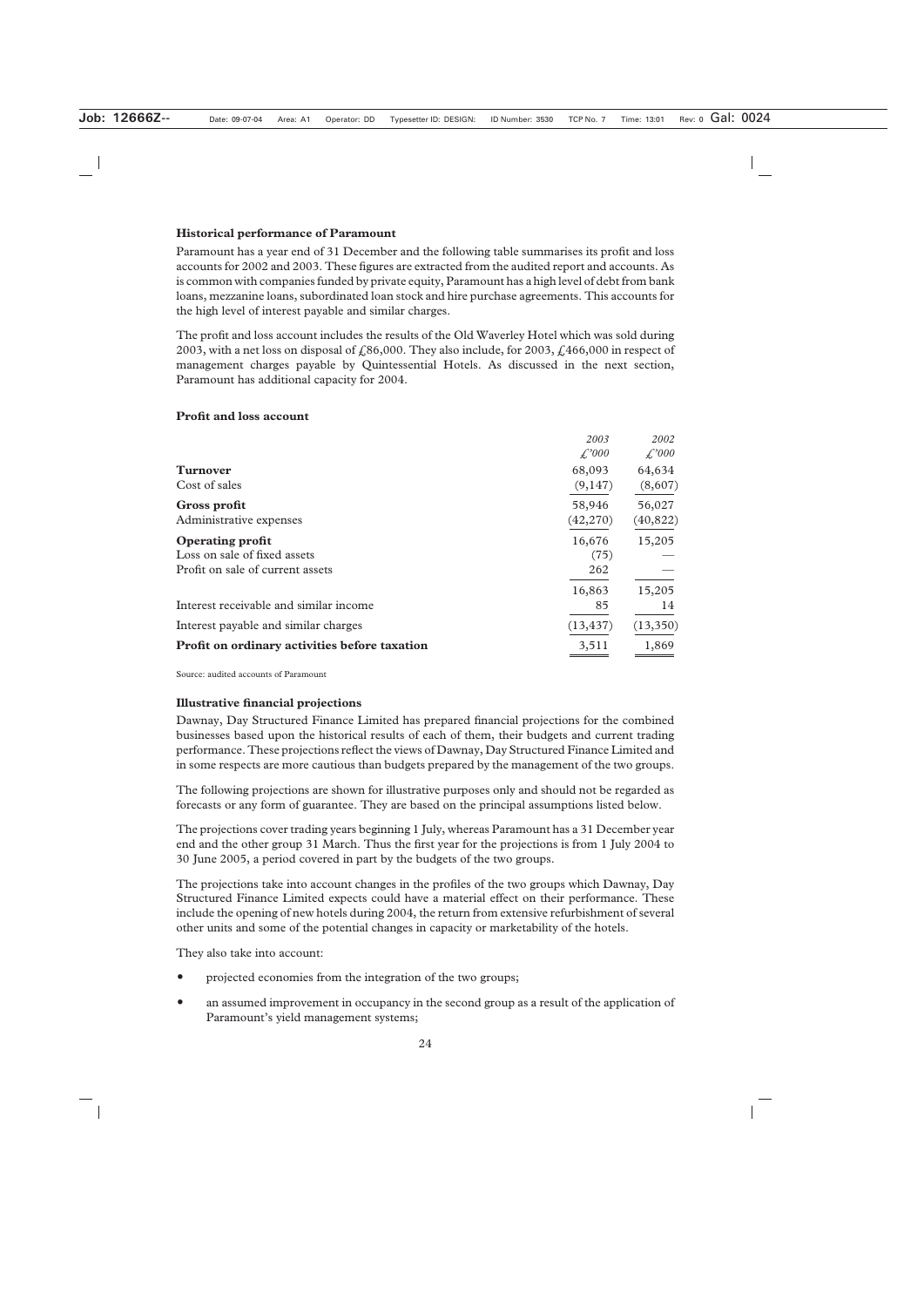- a compound growth in average rate per room of 4.34 per cent. per annum over the period of the projections, partly reflecting general inflation and partly an expected appreciation in room rates as business expenditure on hotels of this character grows;
- fixed rate term bank borrowings at a weighted average rate of 7.55 per cent., together with an amortisation of principal in accordance with the schedule agreed with the Company's bankers;
- capital expenditure each year on fixtures, fittings and equipment of between four per cent. and five per cent. of turnover;
- the equivalent of 12 per cent. annual coupon on the DSH Bonds;
- hotel management costs in accordance with the proposed contract with Dawnay, Day Hotel Management Limited;
- portfolio management fees of 0.6 per cent. of Gross Asset Value in accordance with the Portfolio Management Agreement;
- a corporation tax rate on projected chargeable income of 30 per cent., with capital allowances based upon brought forward balances together with additional allowances reflecting the projected mixture of capital expenditure;
- 750 Units of  $f(100,000)$  each being subscribed; and
- aggregate costs of both acquisitions and all other fees and expenses of  $\ell$ , 382 million.

On the basis of these assumptions, the projections for the combined business are set out in the table below. (These projections are proforma for the first year as they assume that both acquisitions completed on 30 June 2004. In practice, both acquisitions are expected to complete later than this.) The projections are shown for four years as the projections for the fifth year are for nine months only because of the assumed timing of the exit (see below).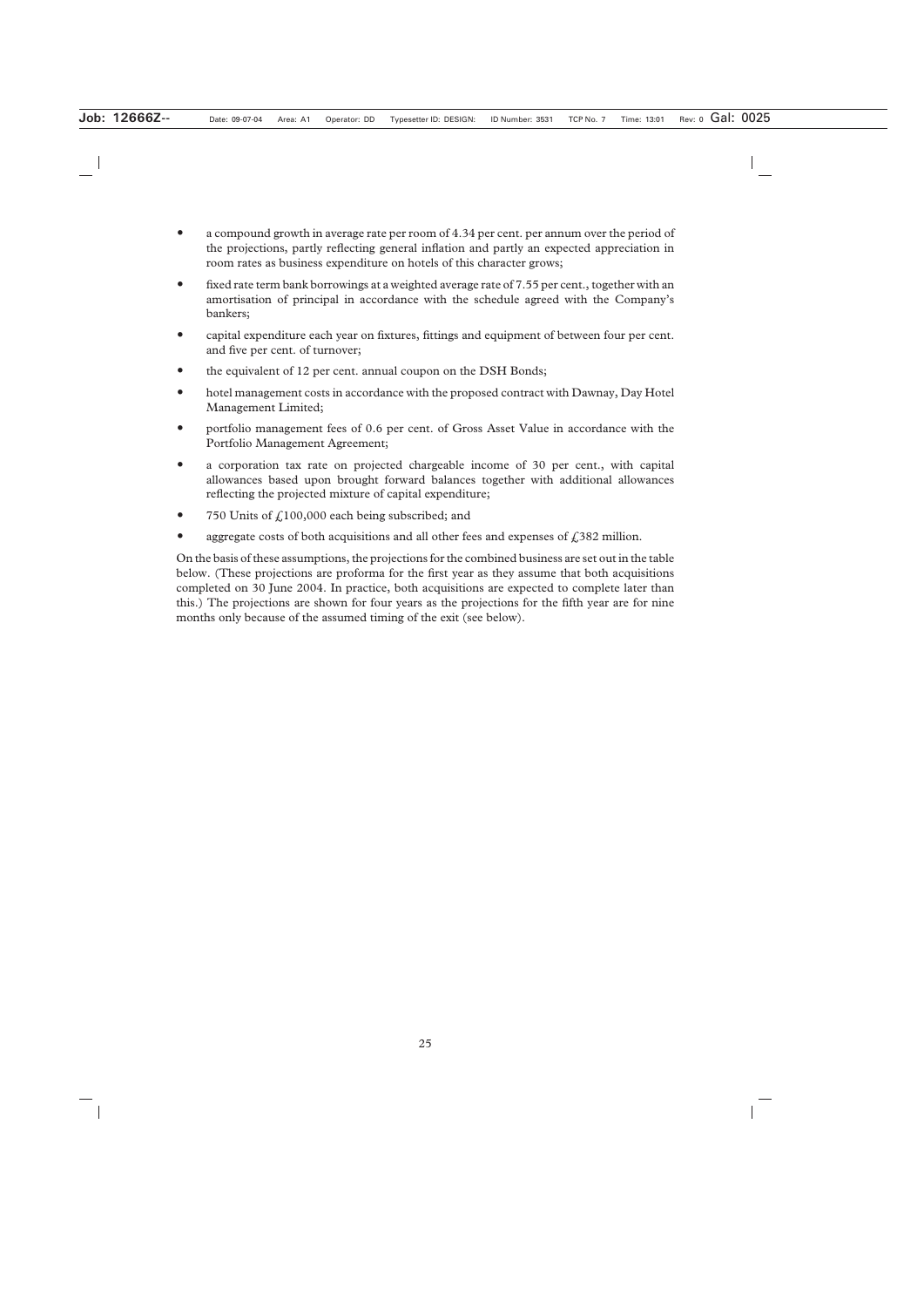#### *Projections for the combined Target Groups on a proforma basis*

| Years ending 30 June |          |          |          |
|----------------------|----------|----------|----------|
| 2005                 | 2006     | 2007     | 2008     |
| 137.2                | 146.6    | 153.8    | 159.9    |
|                      | $6.9\%$  | $4.9\%$  | $4.0\%$  |
| 52.2                 | 56.4     | 59.6     | 62.4     |
| 38.1%                | 38.4%    | 38.8%    | 39.0%    |
| (7.6)                | (8.2)    | (8.6)    | (8.8)    |
| (6.8)                | (7.2)    | (7.5)    | (7.2)    |
|                      |          |          |          |
| 37.9                 | 40.9     | 43.6     | 46.3     |
| $9.9\%$              | $10.7\%$ | $11.4\%$ | $12.1\%$ |
|                      |          |          |          |

1. Includes hotel management and incentive fees and central costs.

2. Repairs and maintenance and capital projects, typically around 5 per cent. of sales (FF&E is Fixtures, Fittings and Equipment).

#### *Potential cash flow to investors*

|                                                        | Years ending 30 June |        |        |          |
|--------------------------------------------------------|----------------------|--------|--------|----------|
|                                                        | 2005                 | 2006   | 2007   | 2008     |
| EBIT <sup>1</sup> $(\text{\textsterling} m)$           | 37.9                 | 40.9   | 43.6   | 46.3     |
| Bank interest $(f_m)$                                  | (22.9)               | (22.5) | (22.1) | (21.5)   |
| Return on DSH Bonds to Investors <sup>2</sup> ( $f$ m) | (4.5)                | (4.5)  | (4.5)  | (4.5)    |
| Profit before tax $(f_m)$                              | 10.5                 | 13.9   | 17.0   | 20.3     |
| Taxation $(f,m)$                                       | (0.5)                | (2.0)  | (3.2)  | (4.4)    |
| Post-tax profits <sup>1</sup> $(f_m)$                  | 10.0                 | 11.9   | 13.8   | 15.9     |
| Bank loan amortisation $(f_m)$                         | (4.5)                | (5.8)  | (6.7)  | (6.6)    |
| Transfer to debt service reserve $(f_m)$               | (1.0)                | (2.0)  | (2.0)  | (2.0)    |
| Add back return on DSH Bonds $(f_m)$                   | 4.5                  | 4.5    | 4.5    | 4.5      |
| Aggregate cash attributable to                         |                      |        |        |          |
| shareholders $(f_m)$                                   | 9.0                  | 8.6    | 9.6    | 11.8     |
| as % of equity and bond investment                     | 12.0%                | 11.5%  | 12.8%  | $15.7\%$ |

1. Cash earnings before interest and tax, after capital expenditure, but not including non cash items such as depreciation; cash profit before tax and post tax on the same basis.

2. Based upon a principal sum of  $\text{\textsterling}37.5$  million and the equivalent of a coupon of 12 per cent. per annum.

On the basis of the above projections, it is possible to calculate potential returns to Investors from subscription for the Units given assumptions about the timing and terms of an exit from the investment.

The acquisition cost can be expressed as a multiple of projected first year's "profit" after tax, i.e. expressed on a cash flow basis using capital expenditure rather than depreciation. For the purposes of the illustrative calculations of returns below, Dawnay, Day Structured Finance Limited has assumed that an exit is achieved close to the end of the fifth year of Dawnay Shore Hotels' life (assumed to occur on 31 March 2009), achieving the same multiple of projected "profit" after tax in that year expressed on the same cash flow basis as for the first year.

These assumptions indicate an internal rate of return for the Investors in the Units, after allowing for all expenses and the carried interest of the Founders, of 29.3 per cent per annum.

## *It should be stressed that this projected return is an illustration, not an estimate or forecast, and should be interpreted in the context of the risk factors listed in Part 3 of this document.*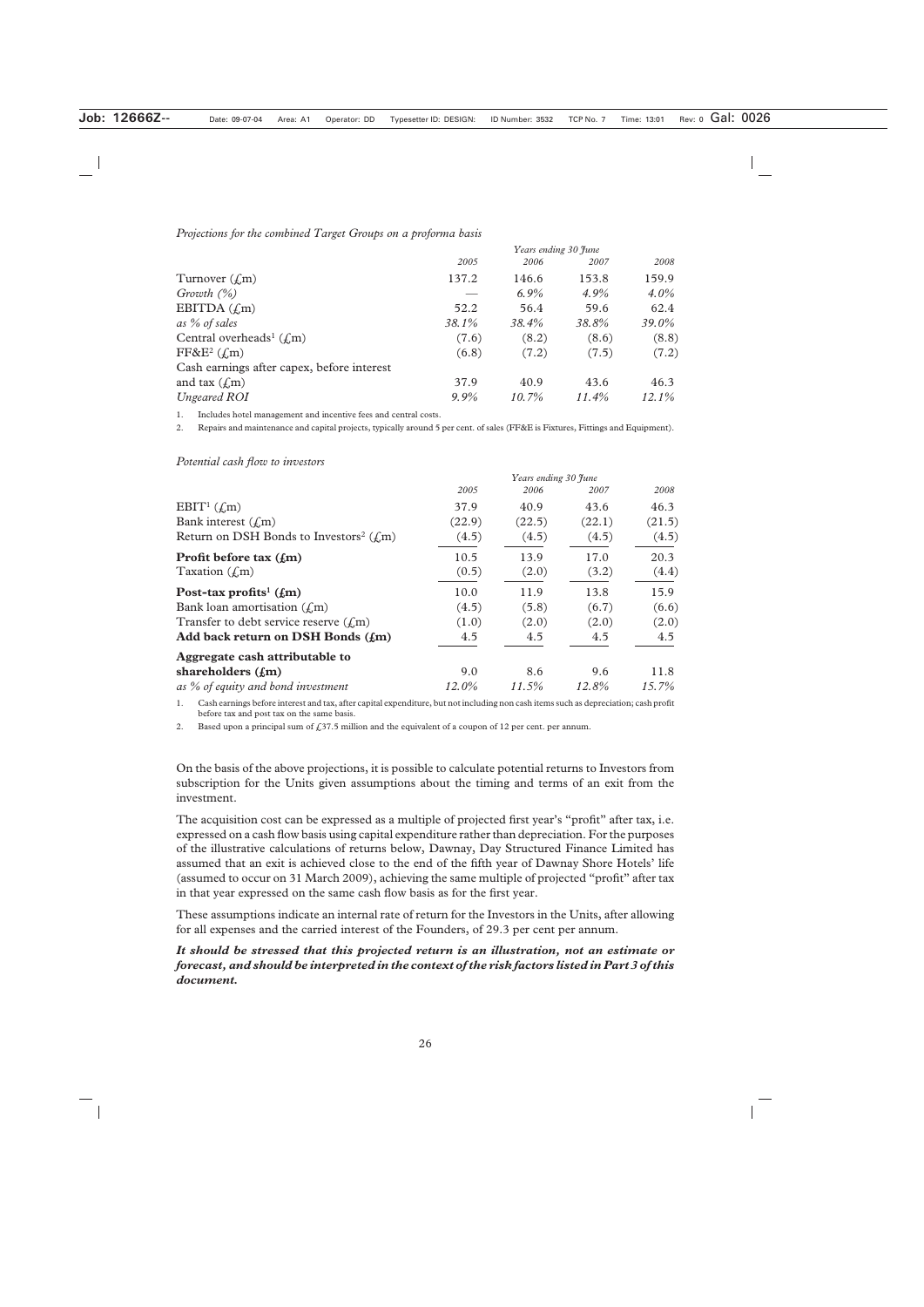# **PART 2B**

## **PRINCIPAL TERMS FOR INVESTMENT IN DAWNAY SHORE HOTELS**

The following sets out the principal terms for investment in Dawnay Shore Hotels. These terms will apply equally to the Company and to other Investors.

| Dawnay Shore Hotels: | Dawnay Shore Hotels plc is a new company, being a public<br>limited company incorporated in England and Wales.                                                                                                                                                                                                                                                                                                                                                                                                                                                                                                                                                                                                                                                                                         |  |
|----------------------|--------------------------------------------------------------------------------------------------------------------------------------------------------------------------------------------------------------------------------------------------------------------------------------------------------------------------------------------------------------------------------------------------------------------------------------------------------------------------------------------------------------------------------------------------------------------------------------------------------------------------------------------------------------------------------------------------------------------------------------------------------------------------------------------------------|--|
| Opportunity:         | To buy two portfolios of mid market hotels generating strong<br>cash flow at a favourable point in the cycle.                                                                                                                                                                                                                                                                                                                                                                                                                                                                                                                                                                                                                                                                                          |  |
| Strategy:            | Improving performance through a blend of pro-active hotel<br>management and applying property asset management<br>expertise.                                                                                                                                                                                                                                                                                                                                                                                                                                                                                                                                                                                                                                                                           |  |
| Units:               | Investments in Dawnay Shore Hotels shall be made in Units of<br>£100,000 each. Each Unit comprises 50,000 DSH Ordinary<br>Shares and $\text{\textsterling}50,000$ of DSH Bonds issued by the DSH<br>Subsidiary and supported by Dawnay Shore Hotels.                                                                                                                                                                                                                                                                                                                                                                                                                                                                                                                                                   |  |
| Funding required:    | $\sqrt{275}$ million from Investors in Units. Dawnay Shore Hotels may<br>accept a maximum of $f_s$ 80 million, although closing may occur<br>upon receiving minimum subscriptions of $\text{\pounds}45$ million.                                                                                                                                                                                                                                                                                                                                                                                                                                                                                                                                                                                       |  |
| Minimum investment:  | Units in Dawnay Shore Hotels are intended for purchase solely<br>by sophisticated investors. The minimum investment in Dawnay<br>Shore Hotels will be $\mathcal{L}1,000,000$ or such lower amount as may be<br>agreed with Shore Capital.                                                                                                                                                                                                                                                                                                                                                                                                                                                                                                                                                              |  |
| Financing:           | In addition to the subscription monies of Investors paid for<br>Units, the hotel purchases will be funded by senior debt<br>(approximately 80 per cent. of purchase cost).                                                                                                                                                                                                                                                                                                                                                                                                                                                                                                                                                                                                                             |  |
| Investment deadline: | It is anticipated that the date by which applications and cleared<br>funds have been received by Shore Capital, (the "Closing Date")<br>will be on or around 12 July 2004, or such later date (being no<br>later than 31 July 2004) as Shore Capital may decide.                                                                                                                                                                                                                                                                                                                                                                                                                                                                                                                                       |  |
| Escrow:              | All subscription monies will be held by the Escrow Agent in an<br>interest bearing account pending satisfaction of the conditions<br>precedent (which will include completion, save as to payment of<br>the consideration, of the acquisition of Paramount) to<br>drawdown of the senior debt under the Facility Agreement.<br>Upon receiving notification that such conditions precedent have<br>been satisfied, the Escrow Agent will release to Dawnay Shore<br>Hotels all of the monies subscribed. In the event that the<br>acquisition of neither of the Target Groups has been completed<br>by 31 July 2004 (including as a result of any failure to obtain a<br>senior debt facility), the Escrow Agent will return to each<br>Investor such monies subscribed together with interest thereon. |  |
| Sponsor:             | Shore Capital (authorised and regulated by The Financial<br>Services Authority), a subsidiary of Shore Capital Group plc, the<br>UK Officially Listed investment bank with a successful track<br>record in alternative asset class investments.                                                                                                                                                                                                                                                                                                                                                                                                                                                                                                                                                        |  |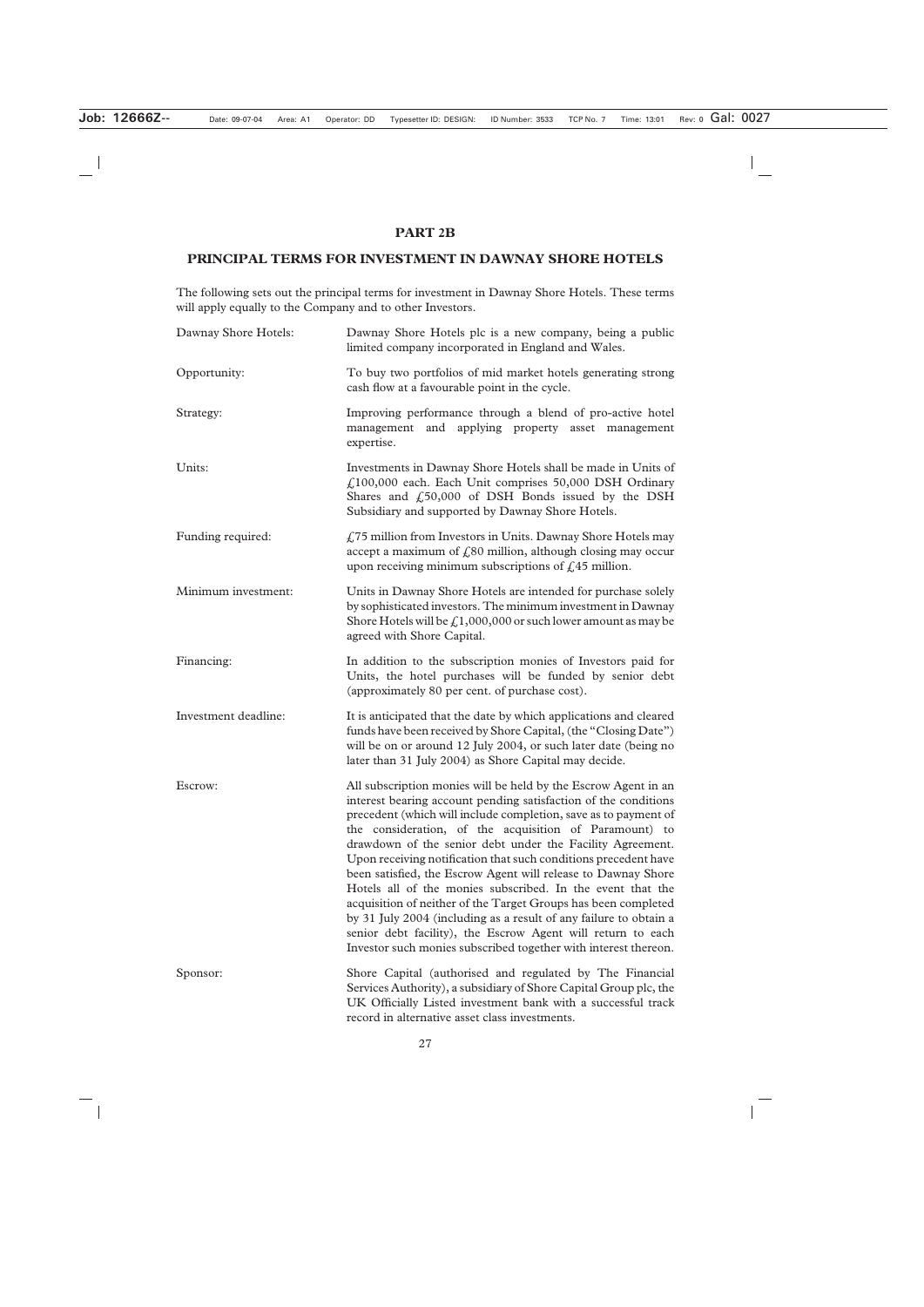| Founding Shareholders:     | Starlight Investments Limited, Dawnay, Day Structured<br>Finance Limited and Shore Capital Trading Limited, being<br>members of the Dawnay, Day Group and the Shore Capital<br>Group who have successfully run the Puma Property (DD) Fund<br>together.                                                                                                                                                                                                                                           |
|----------------------------|---------------------------------------------------------------------------------------------------------------------------------------------------------------------------------------------------------------------------------------------------------------------------------------------------------------------------------------------------------------------------------------------------------------------------------------------------------------------------------------------------|
| Board:                     | The board of Dawnay Shore Hotels shall comprise David Pantin<br>(Independent Chairman), Peter Klimt, Guy Naggar and<br>Howard Shore.                                                                                                                                                                                                                                                                                                                                                              |
| Management:                | A strong hotel executive management team with a track record of<br>performance, combined with Dawnay, Day, a first class team of<br>property, investment (including hotels) and financial specialists<br>with an outstanding track record of investment returns.                                                                                                                                                                                                                                  |
| Pre-commitments:           | Dawnay, Day Structured Finance Limited has agreed to invest<br>(either itself or through a company in the Dawnay, Day Group)<br>$f_{\rm s}$ 5 million in Dawnay Shore Hotels, on the same terms as other<br>Investors, if the acquisition of Paramount by Dawnay Shore<br>Hotels takes place.                                                                                                                                                                                                     |
|                            | Shore Capital has agreed to subscribe (either itself or through a<br>group company) an amount equivalent to 5 per cent. of the<br>funds raised on the Closing Date by Dawnay Shore Hotels (up to<br>a maximum of $\text{\textsterling}3.75$ million) on the same terms as other<br>Investors.                                                                                                                                                                                                     |
| Investment horizon:        | Aiming to exit within five years from completion of the<br>acquisition or acquisitions, unless within that time frame the<br>Company is transferred into a REIT.                                                                                                                                                                                                                                                                                                                                  |
| Distributions:             | Dawnay Shore Hotels will endeavour to distribute as much of the<br>income produced from its assets as possible on a regular basis<br>during its life while seeking to retain a prudent amount of net<br>income.                                                                                                                                                                                                                                                                                   |
| Carried Interest:          | The Founders will receive a 20 per cent. carried interest subject<br>to Investors first receiving a minimum 8 per cent. per annum<br>return (compounded annually) on their investment. For further<br>details see section 3 of Part 2C of this document.                                                                                                                                                                                                                                          |
| Portfolio Managers:        | Dawnay, Day Hotels Limited and Shore Capital Limited.                                                                                                                                                                                                                                                                                                                                                                                                                                             |
| Portfolio Management Fees: | Dawnay, Day Hotels Limited and Shore Capital Limited will<br>receive an annual aggregate portfolio management fee equal to<br>0.6 per cent. of the Gross Asset Value of Dawnay Shore Hotels.<br>The portfolio management fees will be paid quarterly in arrears.<br>The Gross Asset Value will be determined by the auditors of<br>Dawnay Shore Hotels at each financial year-end but shall prior<br>to the first year end be the sum of acquisition costs of hotels from<br>time to time.        |
|                            | In addition, Shore Capital will receive a structuring fee equal to<br>0.5 per cent. of the acquisition cost of all investments made by<br>Dawnay Shore Hotels, of which Shore Capital has agreed to pay<br>to Dawnay, Day half of the net receipt after deducting any third<br>party commission or other payments. Dawnay Shore Hotels will<br>be responsible for its own expenses, for example: audit, legal and<br>and<br>administration fees<br>any expenses relating to its<br>establishment. |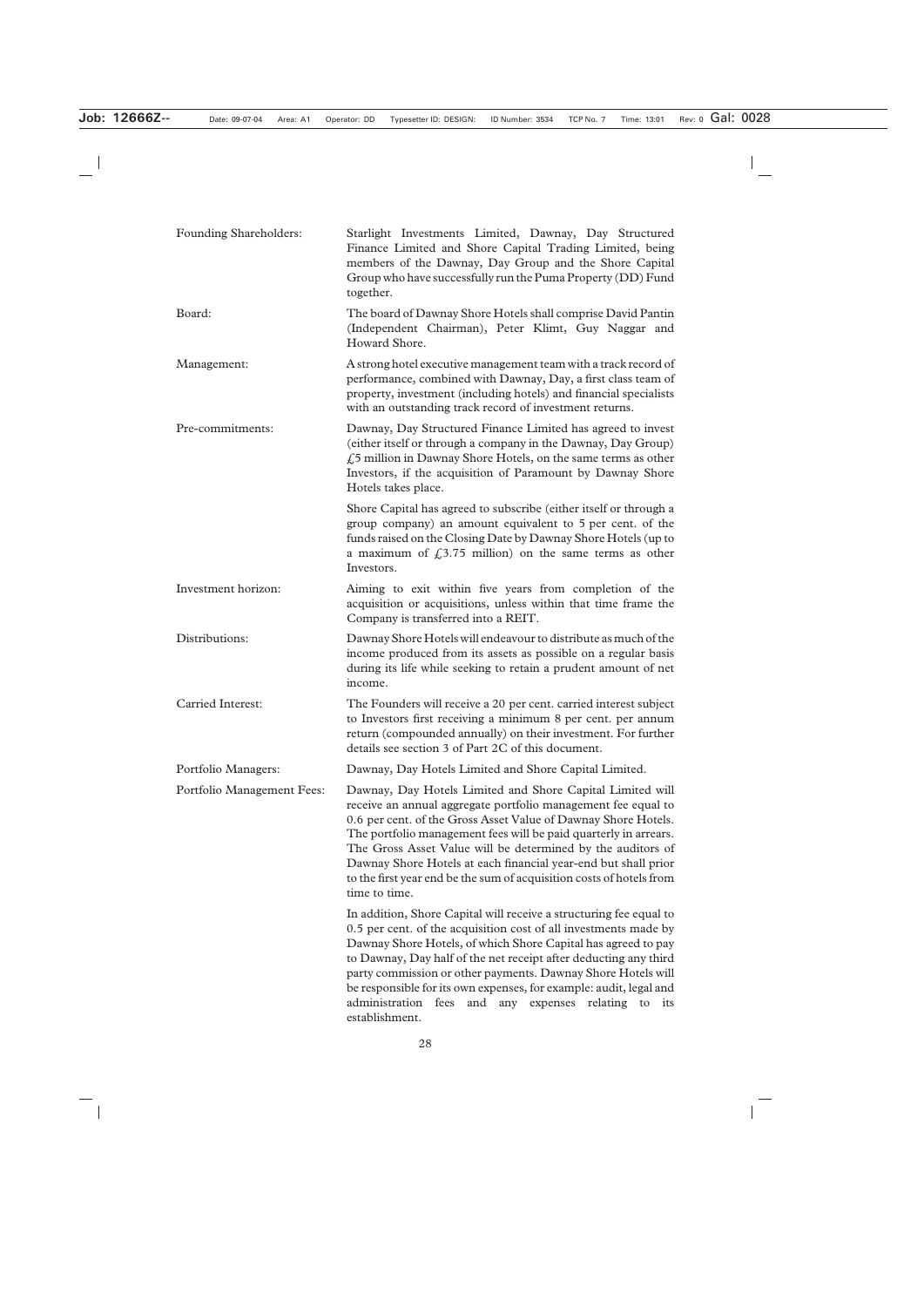| Operating Fees and Expenses:                    | Dawnay Shore Hotels will enter into an operating agreement for<br>the continuing management of the hotels being acquired, the<br>costs of which will be borne by Dawnay Shore Hotels. In<br>addition, Dawnay Shore Hotels will bear normal third party<br>costs incurred in relation to the purchase, sale and ownership of<br>its assets. A fuller summary of the operating agreement is set out<br>in section 5 of Part 2C. |
|-------------------------------------------------|-------------------------------------------------------------------------------------------------------------------------------------------------------------------------------------------------------------------------------------------------------------------------------------------------------------------------------------------------------------------------------------------------------------------------------|
| <b>Rights of First Refusal:</b>                 | Dawnay Shore Hotels will have first refusal on acquisitions of<br>UK mid-market hotel operations which members of the<br>Dawnay, Day Group wish to undertake whilst Dawnay, Day<br>Hotels Limited remains a party to the portfolio management<br>agreement, on the basis further described in section 5 of<br>Part 2C.                                                                                                        |
| <b>Interest on Subscription</b><br>Monies:      | Investors who pay their subscription monies relating to their<br>Units prior to the Closing Date will be entitled to receive interest<br>on those monies up to the Closing Date at the rate prevailing on<br>the escrow account in which such monies are deposited.                                                                                                                                                           |
| Puma Property (D.D.) Fund<br>L.P. Track Record: | 47.1 per cent. per annum internal rate of return for investors<br>after all expenses and provision for promoters' carried interest of<br>20 per cent. calculated to 5 April 2004.                                                                                                                                                                                                                                             |
| Dawnay, Day Track Record:                       | 50.7 per cent. per annum compounded rate of return on equity<br>invested in commercial property over 15 years up to<br>31 December 2000.                                                                                                                                                                                                                                                                                      |
| Transfer:                                       | Investors shall be free to transfer all or some of their DSH<br>Ordinary Shares and DSH Bonds (whether together or<br>separately), subject to the terms respectively of the Articles of<br>Association of Dawnay Shore Hotels and the Instrument.                                                                                                                                                                             |
| Over-the-Counter Market:                        | Shore Capital Stockbrokers Limited has agreed to make an over-<br>the-counter market in DSH Ordinary Shares and DSH Bonds<br>on a matched bargain basis which will be subject to the limited<br>restrictions on transfer referred to in the above paragraph.                                                                                                                                                                  |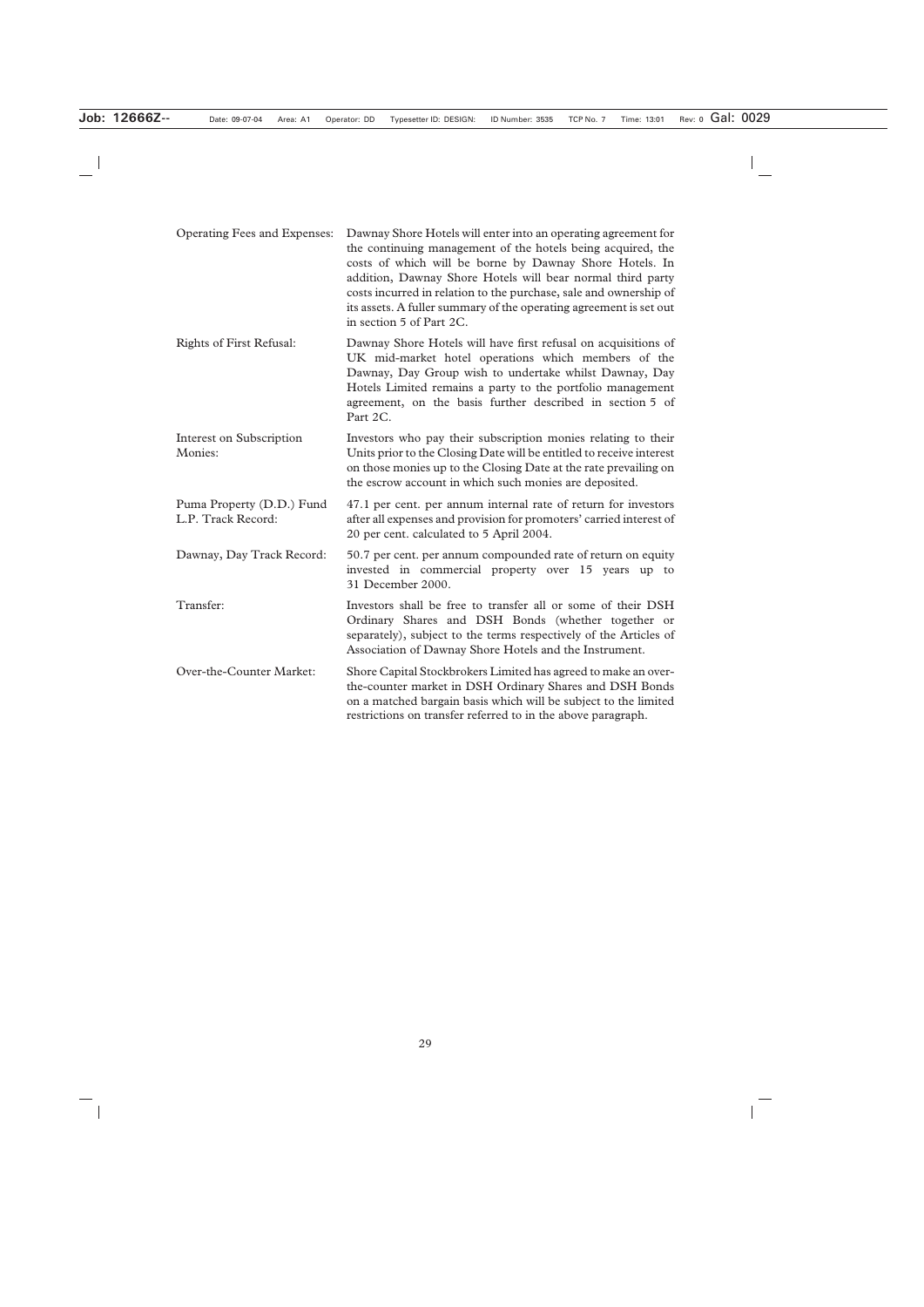## **PART 2C**

# **ADDITIONAL INFORMATION ON DAWNAY SHORE HOTELS**

#### **1. Dawnay Shore Hotels**

- (a) On 26 April 2004, Dawnay Shore Hotels was incorporated under the name Lynxgold plc as a public company limited by shares under the UK Act with registered number 5112298. On 4 June 2004 Dawnay Shore Hotels changed its name to its current name.
- (b) Dawnay Shore Hotels' registered office is Bond Street House, 14 Clifford Street, London W1S 4JU.
- (c) The liability of the members of Dawnay Shore Hotels is limited.

#### **2. Units being offered for subscription**

A single unit will consist of:

- (a) 50,000 DSH Ordinary Shares with a subscription price of  $\ell$  per DSH Ordinary Share; and
- (b) DSH Bonds of  $\text{\textsterling}80,000$  nominal value divided into the following series of DSH Bonds:
	- (i) £3,000 of December 2004 DSH Bonds of Nominal Value;
	- (ii)  $\int_{0}^{3}$ ,000 of June 2005 DSH Bonds of Nominal Value;
	- (iii) £3,000 of December 2005 DSH Bonds of Nominal Value;
	- (iv) £3,000 of June 2006 DSH Bonds of Nominal Value;
	- (v) £3,000 of December 2006 DSH Bonds of Nominal Value;
	- (vi) £3,000 of June 2007 DSH Bonds of Nominal Value;
	- (vii) £3,000 of December 2007 DSH Bonds of Nominal Value;
	- (viii) £3,000 of June 2008 DSH Bonds of Nominal Value;
	- (ix) £3,000 of December 2008 DSH Bonds of Nominal Value; and
	- $(x)$   $f_{15}$ ,000 of June 2009 DSH Bonds of Nominal Value;

(together a "Unit").

The minimum subscription of Units is 10, and the application form and remittance of funds must reach Shore Capital before 12 July 2004 (or such later date as the Sponsor may determine).

There follows in paragraphs 3 and 4 of this Part 2C descriptions of the Articles of Association of Dawnay Shore Hotels and the Instrument, which respectively govern the rights of the DSH Ordinary Shares and the DSH Bonds which comprise in the Units.

#### **3. Articles of Association**

- (a) The authorised share capital of Dawnay Shore Hotels is  $\mathcal{L}2,750,000$  divided into 54,999,960 DSH Ordinary Shares and 2,000 DSH Founder Shares.
- (b) *Rights applying to the DSH Founder Shares*

There are 2,000 DSH Founder Shares in issue, with Starlight Investments Limited holding 1,120 DSH Founder Shares, Dawnay, Day Structured Finance Limited holding 280 DSH Founder Shares and Shore Capital Trading Limited holding 600 DSH Founder Shares.

#### *Dividend and capital*

The holders of DSH Founder Shares are entitled to a proportion of any dividend declared, or distribution of capital or proceeds made, after the occurrence of any of the following events: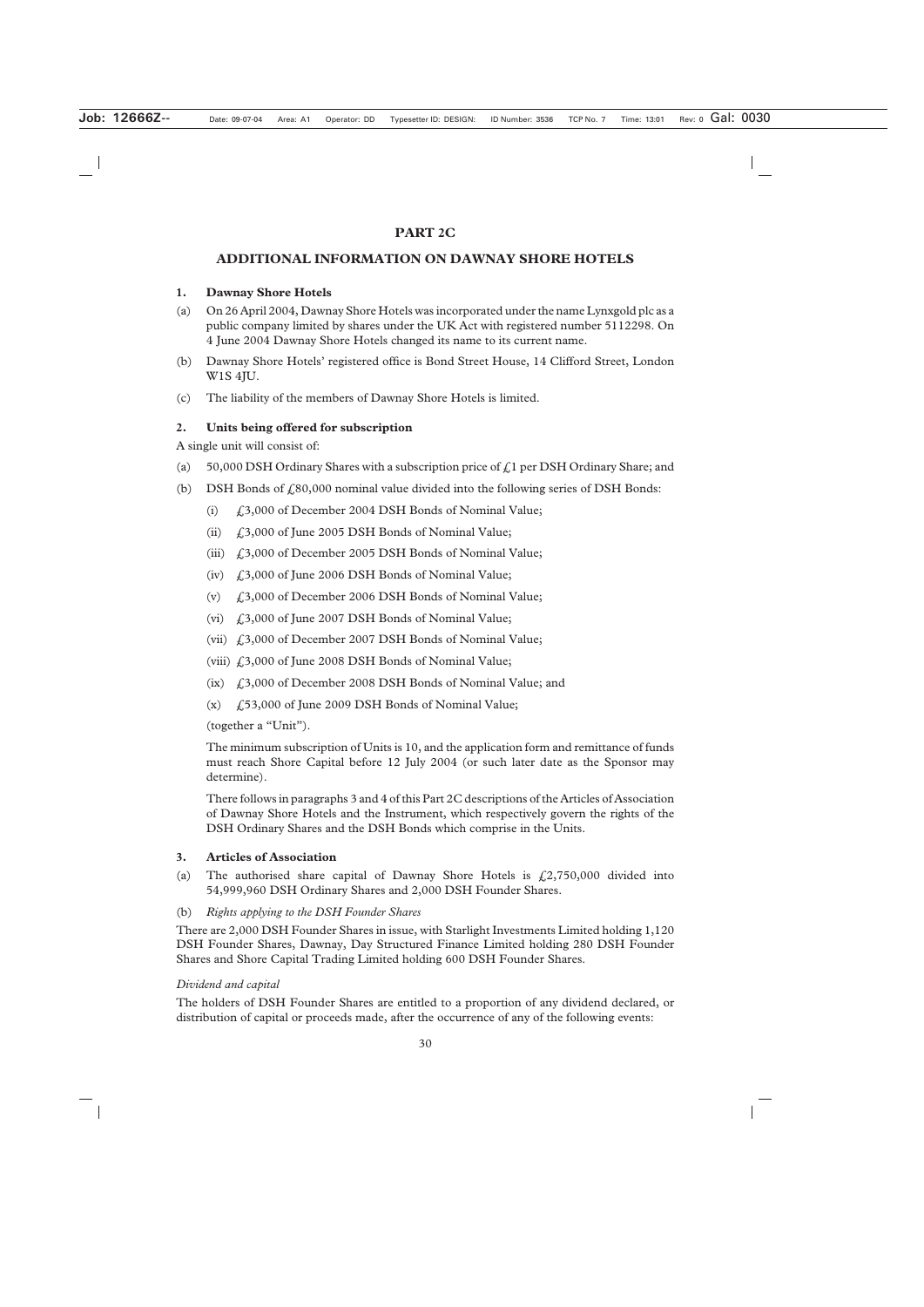- (i) a sale, transfer or other disposal of any of Dawnay Shore Hotels' assets, business or undertaking ("Asset Sale");
- (ii) a sale of the DSH Ordinary Shares resulting in any person holding all of the issued DSH Ordinary Shares ("Sale");
- (iii) in the event that Dawnay Shore Hotels has obtained a Listing, the DSH Ordinary Shareholders voting by a simple majority not to wind Dawnay Shore Hotels up after the fifth anniversary of completion of the acquisition of the second Target Group unless such acquisition has not happened by 30 September 2004, in which case it shall be the fifth anniversary of completion of the acquisition of Paramount (the "Final Transaction Date"); and
- (iv) a return of assets of Dawnay Shore Hotels on a liquidation, reduction of capital or otherwise;

(which together are defined as an "Exit").

A payment made following an Exit shall be allocated amongst Dawnay Shore Hotels' shareholders in the following order and amounts: firstly, the DSH Ordinary Shareholders will receive an amount equivalent to any outstanding Investor Commitments; secondly, the DSH Ordinary Shareholders will receive (after taking account of other Investor Returns then received or receivable) such amount as is equal to a rate of interest of 8 per cent. compounded annually on any outstanding Investor Commitments (the "Hurdle Return"); thirdly, the holders of the DSH Founder Shares shall receive 25 per cent. of the Hurdle Return and thereafter any further monies will be divided, with 80 per cent. allocated to the DSH Ordinary Shareholders and 20 per cent. allocated to the holders of the DSH Founder Shares.

Save in the event of an Exit, the holders of DSH Founder Shares are not entitled to be paid any dividends.

For the purposes of an Asset Sale or Sale, the value attributed to the distribution shall be the aggregate consideration received (net of expenses), and in the event of non cash consideration the value shall be taken as the market value of the non cash consideration at the date of the Sale or Asset Sale.

For the purposes of an Exit in the circumstances described in sub-paragraph (iii) above, the value attributed to the distribution shall be the aggregate market value of all the DSH Ordinary Shares allotted or in issue at the time of such Exit.

For the purposes of a return of assets on a liquidation, reduction of capital or otherwise, the value shall be the surplus of assets of Dawnay Shore Hotels after paying its liabilities (including those to the Investors).

The values referred to in the preceding three paragraphs are together defined for the purposes of this document as the "Exit Value".

To give effect to these valuations in the circumstances referred to in sub-paragraph (iii) above, an appropriate number of DSH Ordinary Shares will automatically convert into deferred shares (in the case of each DSH Ordinary Shareholder, pro rata, to the number of DSH Ordinary Shares respectively held by each of them) so as to ensure that immediately following the vote of the DSH Ordinary Shareholders referred to in sub-paragraph (iii) above, the appropriate allocation of value is made between the holders of the DSH Founder Shares (or any shares derived therefrom) and the DSH Ordinary Shares.

#### *Voting rights*

The DSH Founder Shares shall not carry any entitlement to vote at a general meeting of Dawnay Shore Hotels, except that after the fifth anniversary of the Final Transaction Date, as long as Dawnay Shore Hotels has been the subject of a Listing, a majority of the holders of the DSH Founder Shares (or shares deriving therefrom) will have the right to liquidate Dawnay Shore Hotels, and such resolution shall be binding on Dawnay Shore Hotels and the holders of DSH Ordinary Shares.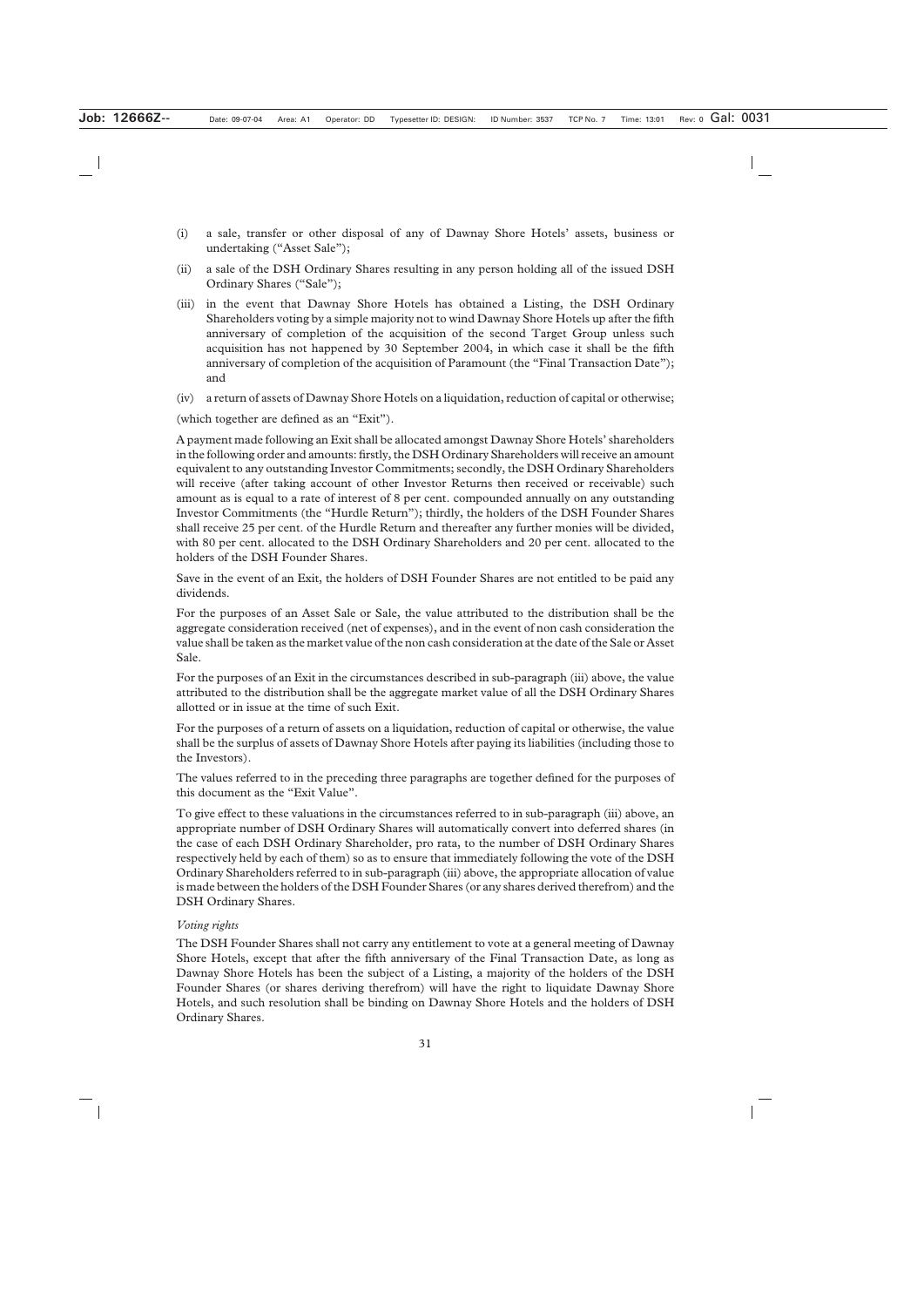# *Dividend and capital*

In addition to being solely entitled to any distribution of profits which the DSH Directors resolve to make in any year, the holders of the DSH Ordinary Shares are entitled to a proportion of any dividend or distribution made after an Exit in the amounts and circumstances referred to in the paragraph relating to DSH Founder Shares above.

#### *Voting rights*

At any general meeting on a show of hands every DSH Ordinary Shareholder who is present in person or by proxy shall have one vote and on a poll every DSH Ordinary Shareholder who is present in person or by proxy shall have one vote for every share of which he is the holder.

# *Listing*

No application has been or is currently intended to be made for any of the DSH Ordinary Shares to be the subject of a Listing.

#### (d) *Other provisions of the DSH Articles of Association*

# *Variation of rights and changes of capital*

The rights attached to any class of shares for the time being in issue may be varied or abrogated either with the consent in writing of the holders of not less than three-quarters in nominal value of the issued shares of that class or with the sanction of an extraordinary resolution passed at a separate general meeting of the holders of the shares of the class, but not otherwise.

Dawnay Shore Hotels may by ordinary resolution increase its share capital, consolidate all or any of its shares into shares of a larger amount, sub-divide its shares into shares of a smaller amount and cancel any shares not taken nor agreed to be taken by any person.

Dawnay Shore Hotels may by special resolution, subject to the provisions of the UK Act, reduce its share capital, any capital redemption reserve and any share premium account. Dawnay Shore Hotels may also, subject to the requirements of the UK Act, purchase its own shares.

#### *Transfer of shares*

The articles of association contain no restrictions on the free transferability of fully paid shares, provided that the instrument of transfer is in favour of not more than four transferees and is in respect of only one class of shares, and the provisions in the articles of association relating to the deposit of instruments of transfer have been complied with.

#### *Unclaimed dividends*

Any dividend unclaimed after a period of twelve years from the date of its declaration shall be forfeited and shall cease to remain owing by the Dawnay Shore Hotels.

#### *Borrowing powers*

The DSH Directors are required to ensure that the aggregate of the amounts borrowed by the Company and its subsidiaries and remaining outstanding at any time (excluding intra-group borrowings, short term overdraft used for working capital and the DSH Bonds) shall not without the previous sanction of an ordinary resolution of Dawnay Shore Hotels exceed 85 per cent. of the aggregate of the fixed assets and the current assets as shown in the balance sheet of Dawnay Shore Hotels plus any acquisition cost of a company, asset, business or undertaking together with any expenses related to such acquisition which are borne by Dawnay Shore Hotels and not recoverable from another party since the last accounting reference date (the "Gross Asset Value").

#### *DSH Directors*

DSH Directors should not be less than two nor more than ten in number but this may be varied by ordinary resolution of Dawnay Shore Hotels.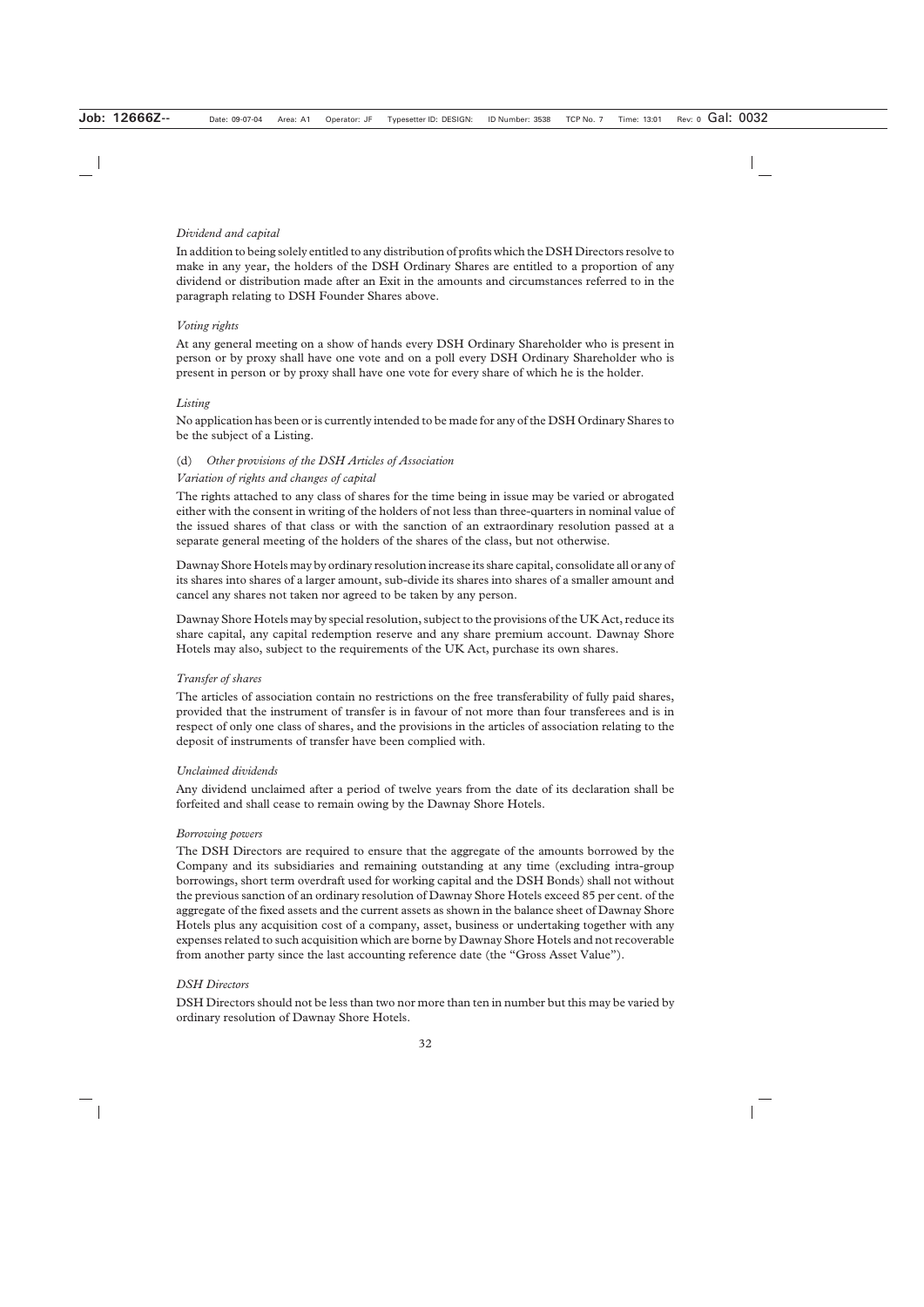A DSH Director may not vote in respect of any contract or arrangement or any other proposal whatsoever in which he has any material interest otherwise than by virtue of his interest in shares or debentures or other securities of or otherwise in or through Dawnay Shore Hotels, but otherwise a DSH Director may so vote in respect of any contract or arrangement or any other proposal in which his interest is not material or in respect of certain exempted matters set out in the articles of association of Dawnay Shore Hotels or in respect of an interest that has been declared at a meeting of the DSH Directors. A DSH Director will still be counted in the quorum at a meeting in relation to any resolution from which he is debarred from voting.

Mr Pantin has been appointed as the Chairman of Dawnay Shore Hotels for an annual fee of £40,000 and will dedicate the equivalent of one day per week to Dawnay Shore Hotels' business. This agreement is for an initial period of twelve months, subject to termination by Dawnay Shore Hotels on three months' notice to take effect on or at any time after expiry of the initial period.

Directors connected to either Shore Capital or Dawnay, Day will not be paid any salary by Dawnay Shore Hotels.

The DSH Directors are entitled to be paid all travelling, hotel and other expenses properly incurred in attending and returning from meetings of the DSH Directors or any committee of the DSH Directors or general meetings of Dawnay Shore Hotels, or otherwise in connection with the business of Dawnay Shore Hotels. The DSH Directors may pay extra remuneration out of the funds of Dawnay Shore Hotels by way of salary, commission or otherwise to any DSH Director who holds an executive office or otherwise performs services for Dawnay Shore Hotels outside the scope of the ordinary duties of a DSH Director.

There is no age limit for DSH Directors. The DSH Directors will not be subject to retirement by rotation.

#### *Life span*

If no Exit has occurred by the fifth anniversary of the Final Transaction Date, the Directors will seek an Exit which may include an orderly disposal of Dawnay Shore Hotels and/or its assets.

#### **4. The DSH Bonds**

The Instrument will be entered into by the DSH Subsidiary, and the DSH Subsidiary will accordingly be the entity which issues the Bonds. The DSH Subsidiary has been established as a public limited company incorporated under the Companies Act 1985 in England and Wales with company number 5154151. The DSH Subsidiary's issued share capital comprises 50,000 ordinary shares of  $\hat{f}$ , all of which are beneficially held by Dawnay Shore Hotels. Dawnay Shore Hotels will support the payment by the DSH Subsidiary of all sums due from time to time under the Instrument.

#### *The Instrument*

(a) The DSH Bonds will be constituted by the Instrument and will consist of ten series of unsecured DSH Bonds with a nominal value and final redemption date (the "Final Redemption Date") of:

£2,250,000 31 December 2004 DSH Bonds £2,250,000 30 June 2005 DSH Bonds £2,250,000 31 December 2005 DSH Bonds £2,250,000 30 June 2006 DSH Bonds £2,250,000 31 December 2006 DSH Bonds £2,250,000 30 June 2007 DSH Bonds £2,250,000 31 December 2007 DSH Bonds £2,250,000 30 June 2008 DSH Bonds £2,250,000 31 December 2008 DSH Bonds £39,750,000 30 June 2009 DSH Bonds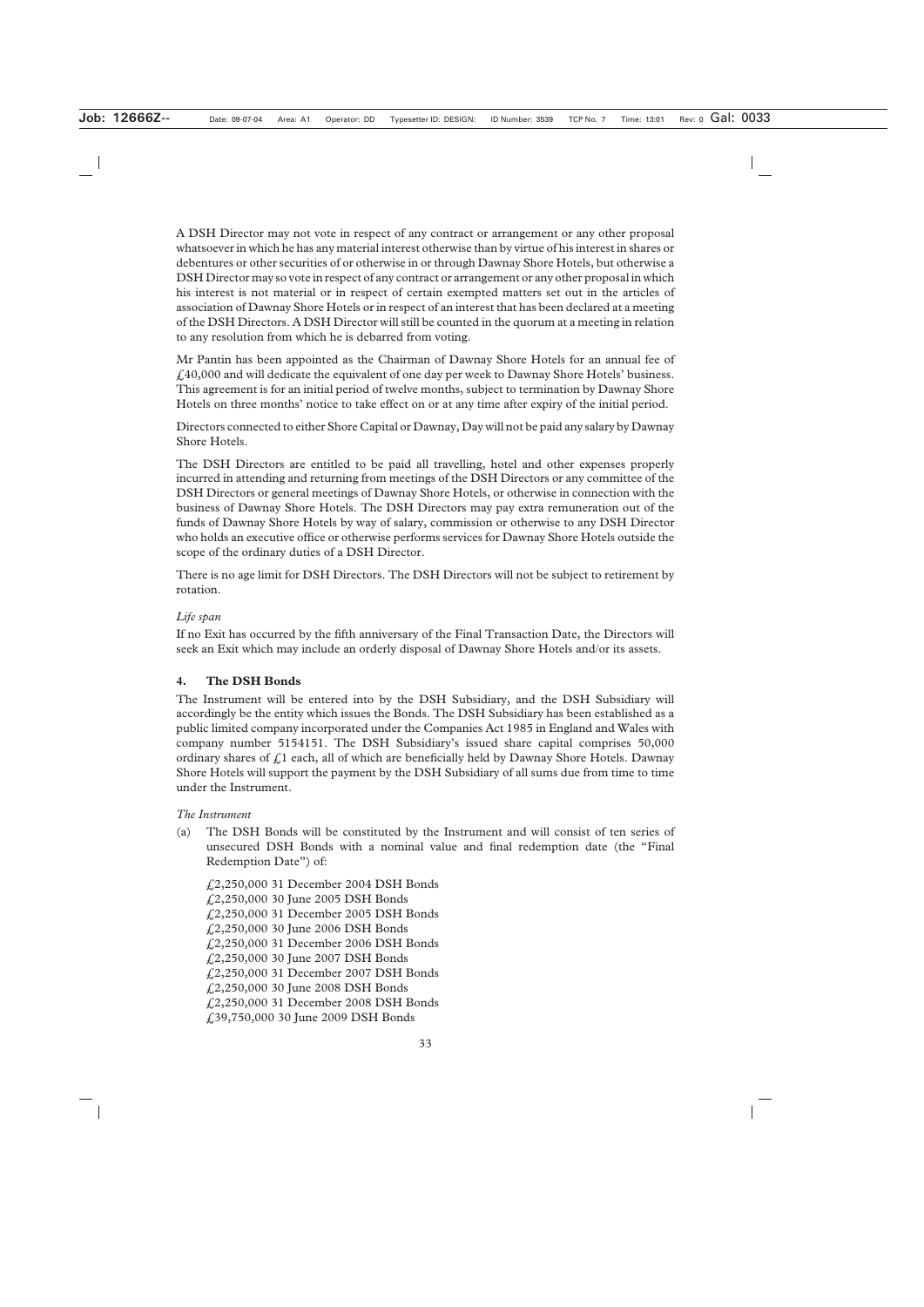The Instrument includes the following provisions:

#### (b) *Form and status*

The DSH Bonds will be issued in registered form and each Bondholder will be entitled to a certificate stating the nominal amount of the class of DSH Bonds held by it, the subscription price and the discount element attributable to the nominal amount. The DSH Bonds, supported by Dawnay Shore Hotels, will be unsecured and their subscription price per  $\mathcal{L}1,000$  of nominal value will be:

£943.40 December 2004 DSH Bonds £890.00 June 2005 DSH Bonds £839.62 December 2005 DSH Bonds £792.09 June 2006 DSH Bonds £747.26 December 2006 DSH Bonds £704.96 June 2007 DSH Bonds £665.06 December 2007 DSH Bonds £627.41 June 2008 DSH Bonds £591.98 December 2008 DSH Bonds £558.39 June 2009 DSH Bonds

#### (c) *Interest*

The DSH Bonds will bear no interest and carry no right to interest save for default interest in the event that the DSH Subsidiary fails at any time to make any payment in relation to the DSH Bonds on the date that such payment is due (the "Outstanding Amount"). In such circumstances, the DSH Subsidiary shall pay to the Bondholders interest on the Outstanding Amount for the period between the due date and the date on which such unpaid sum is paid in full. Interest will accrue daily in arrears on the basis of a six month period of 183 days. The interest rate is 6 per cent. for each six month period. Interest accrued under this provision shall on each semi-annual anniversary of the due date be consolidated with the Outstanding Amount and shall itself bear interest at a rate of 6 per cent. per six month period and shall be payable in full on the date on which the Outstanding Amount is paid in full.

#### (d) *Redemption of DSH Bonds*

If not previously redeemed in whole or in part, the DSH Bonds shall be redeemed at their nominal amount on the relevant Final Redemption Date, save that the June 2009 DSH Bond shall only be redeemed after the DSH Subsidiary has served a written notice on the holders of such class of DSH Bonds. The DSH Subsidiary will until all the June 2009 DSH Bonds have been redeemed by the DSH Subsidiary, pay to the holders of such bonds an additional amount equivalent to a rate of interest equal to 6 per cent. per six months compounded semi-annually. Such sum shall accrue from 30 June 2009 until the relevant DSH Bonds are redeemed.

Prior to the Final Redemption Date, the DSH Subsidiary may, by giving not less than five business days' prior written notice to the relevant class of Bondholders, redeem all of that class of DSH Bonds held by the Bondholders for a redemption amount calculated in accordance with the terms of the Instrument.

The DSH Subsidiary may make a partial redemption of a class of the DSH Bonds prior to the Final Redemption Date by notice to the relevant class of Bondholders. The amount payable on such partial redemption will be calculated in accordance with the terms of the Instrument (provided that the DSH Subsidiary will pay the partial redemption amount to holders of that class of DSH Bond in proportion to the ratio of the DSH Bonds in that class held by each Bondholder to the total number of DSH Bonds of that class in issue).

On redemption (including early redemption) the DSH Bonds will return the equivalent of a 6 per cent. compound return every six months (or proportion of any part of a six month period) on the subscription price of such class of DSH Bonds.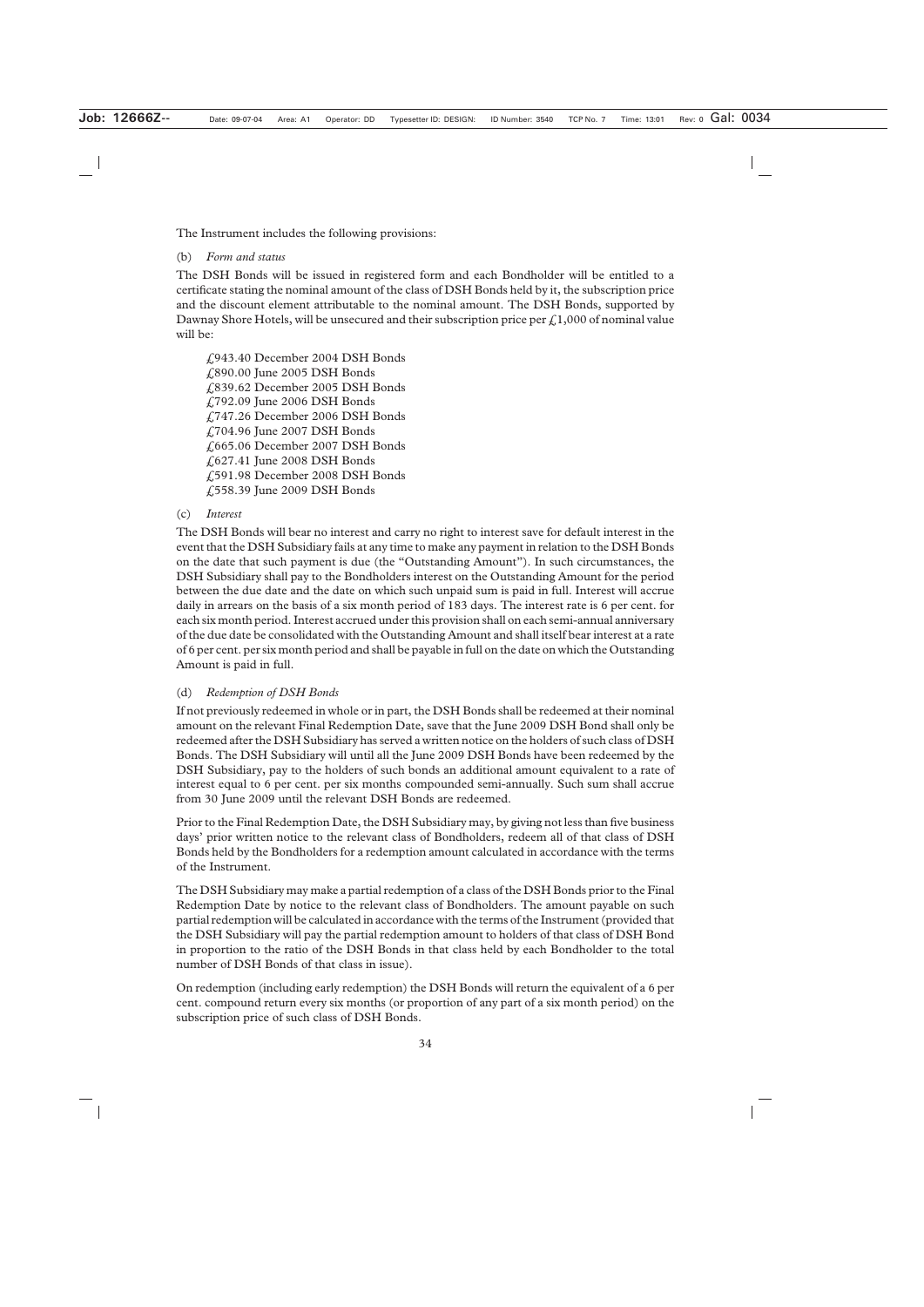# (e) *Cancellation*

All Bonds redeemed by the DSH Subsidiary shall be cancelled and shall not be available for reissue.

# (f) *Modification*

The provisions of the Instrument may not be altered, abrogated or added to save with the consent in writing of the DSH Subsidiary and the holders of more than 50 per cent. of the nominal value of the June 2009 DSH Bonds.

# (g) *Registration and transfer*

Bondholders shall be entitled to sell or transfer all or any part of the DSH Bonds in amounts or integral multiples of  $\frac{1}{6}1,000$  for each class of DSH Bond (or the entire holding if less than  $\frac{1}{6}1,000$ ).

Every instrument of transfer must be left, duly stamped (if applicable), at the registered office of the DSH Subsidiary from time to time for registration accompanied by the certificate of the DSH Bonds to be transferred and such other evidence (if any) as the DSH Subsidiary may reasonably require to prove the title of the transferor or its right to transfer the DSH Bonds (and if the instrument of transfer is executed by some other person on his behalf the authority of that person to do so), whereupon the DSH Subsidiary shall procure that such transfer shall be so registered. No fee will be charged by the DSH Subsidiary for the registration of any transfer.

# (h) *No listing*

No application has been or is intended to be made to any stock exchange for any of the DSH Bonds to be listed or otherwise traded.

# (i) *Governing law*

The Instrument and the DSH Bonds shall be governed by and construed in accordance with the laws of England.

# (j) *The Undertaking*

Dawnay Shore Hotels will enter into the Undertaking pursuant to which it will undertake, in default of the DSH Subsidiary performing its obligations under the Instrument, to perform such obligations in place of the DSH Subsidiary. The Undertaking continues in effect until all obligations of the DSH Subsidiary under the Instrument have been performed in full. Dawnay Shore Hotels is required to gross-up any payments made under the Undertaking, so as to neutralise for Bondholders the effect of any deductions or withholdings required to be made from such sums. The obligations of Dawnay Shore Hotels to the Bondholders pursuant to the Undertaking are fully subordinated to the obligations of Dawnay Shore Hotels to Anglo Irish Bank Corporation Plc under the facility agreement, as further described in paragraph 5(f) of this Part 2C. The Undertaking is governed by English law.

#### **5. Other material contracts**

# (a) *Portfolio Management Agreement*

#### *Services*

Dawnay Shore Hotels has agreed, conditionally on either or both of the acquisitions of the Target Groups taking place, to appoint Shore Capital Limited and Dawnay, Day Hotels Limited on an exclusive basis to provide, or procure the provision from within their respective groups of, portfolio management services to Dawnay Shore Hotels.

Each of Shore Capital Limited and Dawnay, Day Hotels Limited will make available all expertise and knowledge necessary to the performance of services and will at all times act in good faith towards Dawnay Shore Hotels.

Dawnay, Day Hotel Limited's management services comprise services relating to various matters including making available representatives to serve on the DSH Board and otherwise assisting in the overall management and control of the business and affairs of Dawnay Shore Hotels, overseeing the performance of Dawnay, Day Hotel Management Limited and providing property related expertise in relation to the Group's assets.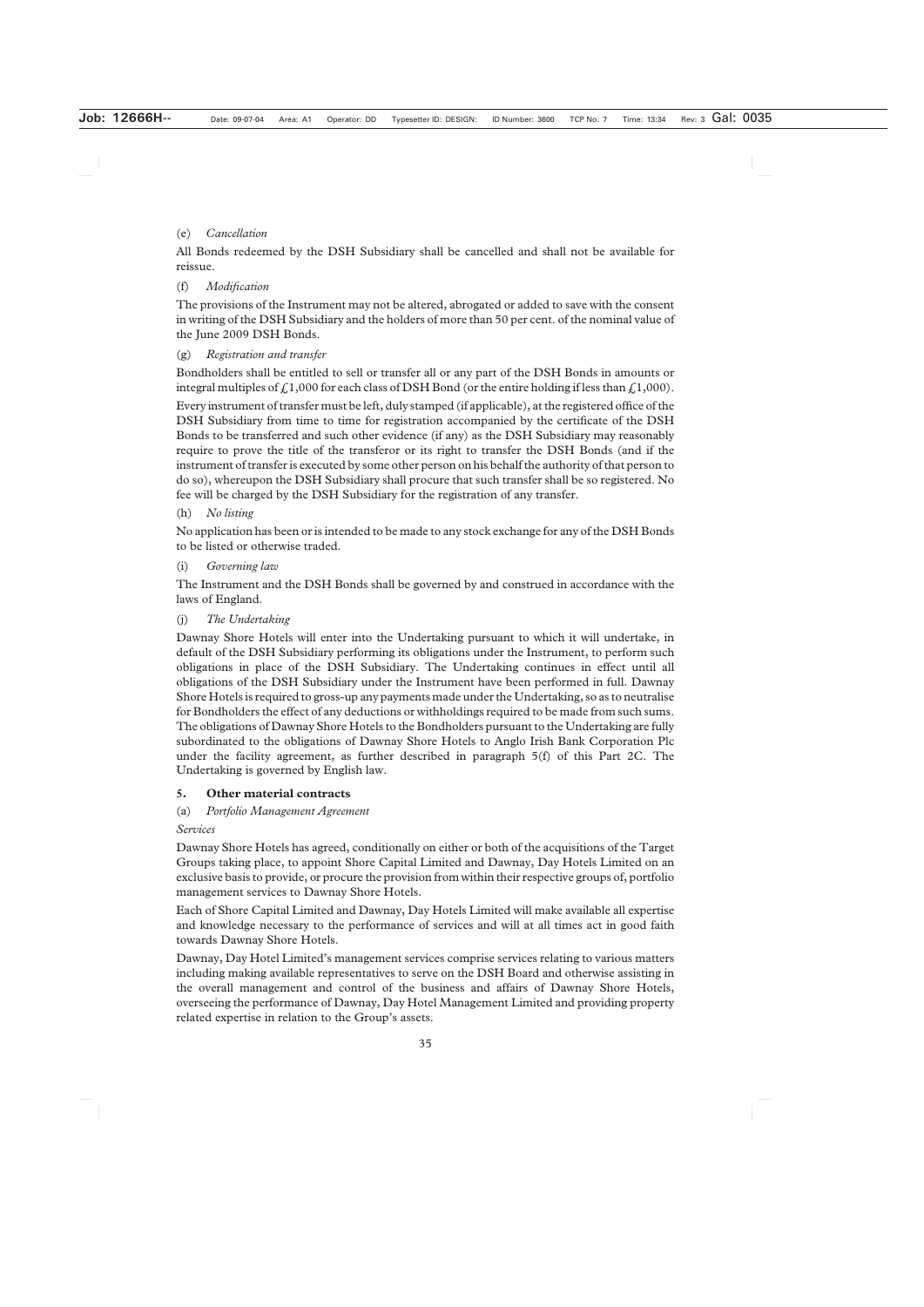Shore Capital Limited's management services comprise services relating to various matters including making available representatives to serve on the DSH Board and otherwise assisting on the overall management and control of the business and affairs of Dawnay Shore Hotels, co-ordinating the making of distributions to shareholders and co-ordinating the production and distribution of annual and interim accounts and related reports.

#### *Indemnity*

Dawnay Shore Hotels will indemnify Shore Capital Limited and Dawnay, Day Hotels Limited against all costs, claims and expenses incurred in relation to their dealings with Dawnay Shore Hotels provided that they have not arisen as a consequence of any gross negligence, fraud, wilful misconduct, bad faith or reckless disregard for their obligations and duties to Dawnay Shore Hotels.

Dawnay Shore Hotels confirms that neither Shore Capital Limited or Dawnay, Day Hotels Limited shall have any liability for any loss to Dawnay Shore Hotels arising from their dealings with Dawnay Shore Hotels, provided such loss has not arisen from their fraud, wilful misconduct, bad faith or reckless disregard for their obligations and duties to Dawnay Shore Hotels.

#### *Term and termination*

The agreement will continue for a period of five years, subject to earlier termination by Dawnay Shore Hotels, upon giving not less than three months' notice following a sale of all of the shares of Dawnay Shore Hotels.

Dawnay Shore Hotels may also determine the appointment of Shore Capital Limited or Dawnay, Day Hotels Limited under the agreement if there has been a material breach by the party concerned of its obligations or on an insolvency event arising in relation to such party.

# *Fees*

Dawnay, Day Hotels Limited will be paid an annual fee in respect of each accounting period equivalent to 0.43 per cent. of the Gross Asset Value of Dawnay Shore Hotels.

Shore Capital Limited will be paid an annual fee in respect of each accounting period equivalent to 0.17 per cent. of the Gross Asset Value of Dawnay Shore Hotels.

These fees are payable by Dawnay Shore Hotels quarterly in arrears. In respect of fees payable prior to the end of the first financial year of the Company, the Gross Asset Value shall be taken to be the sum of acquisition costs of hotels from time to time.

#### *Rights of first refusal*

In the event that, whilst Dawnay, Day Hotels Limited remains a party to the Portfolio Management Agreement, Dawnay, Day Hotels Limited or its associates (including Messrs Naggar and Klimt) have an opportunity to acquire any mid-market hotels and Dawnay Shore Hotels has sufficient unutilised funds to itself complete such an acquisition (on the assumption that 80 per cent. of the consideration could be financed through additional senior debt), then Dawnay, Day Hotels Limited or the relevant associate of Dawnay, Day Hotels Limited is required to give Dawnay Shore Hotels first refusal in respect of that acquisition. This right of first refusal applies only in respect of mid-market hotels which are either intended to be managed by Dawnay, Day Hotel Management Limited or whose acquisition would create synergies with the hotels then owned by Dawnay Shore Hotels. Where such an opportunity arises, but Dawnay Shore Hotels does not have sufficient funds to make the acquisition in its own right, then Dawnay, Day Hotels Limited (or the relevant Dawnay, Day associate) is only required to inform Dawnay Shore Hotels of the opportunity.

#### *Conflicts of interest*

The Management Agreement includes provision for Shore Capital Limited, Dawnay, Day Hotels Limited and Dawnay Shore Hotels to agree policies to regulate the management and resolution of conflicts of interest which may arise between Dawnay Shore Hotels and Dawnay,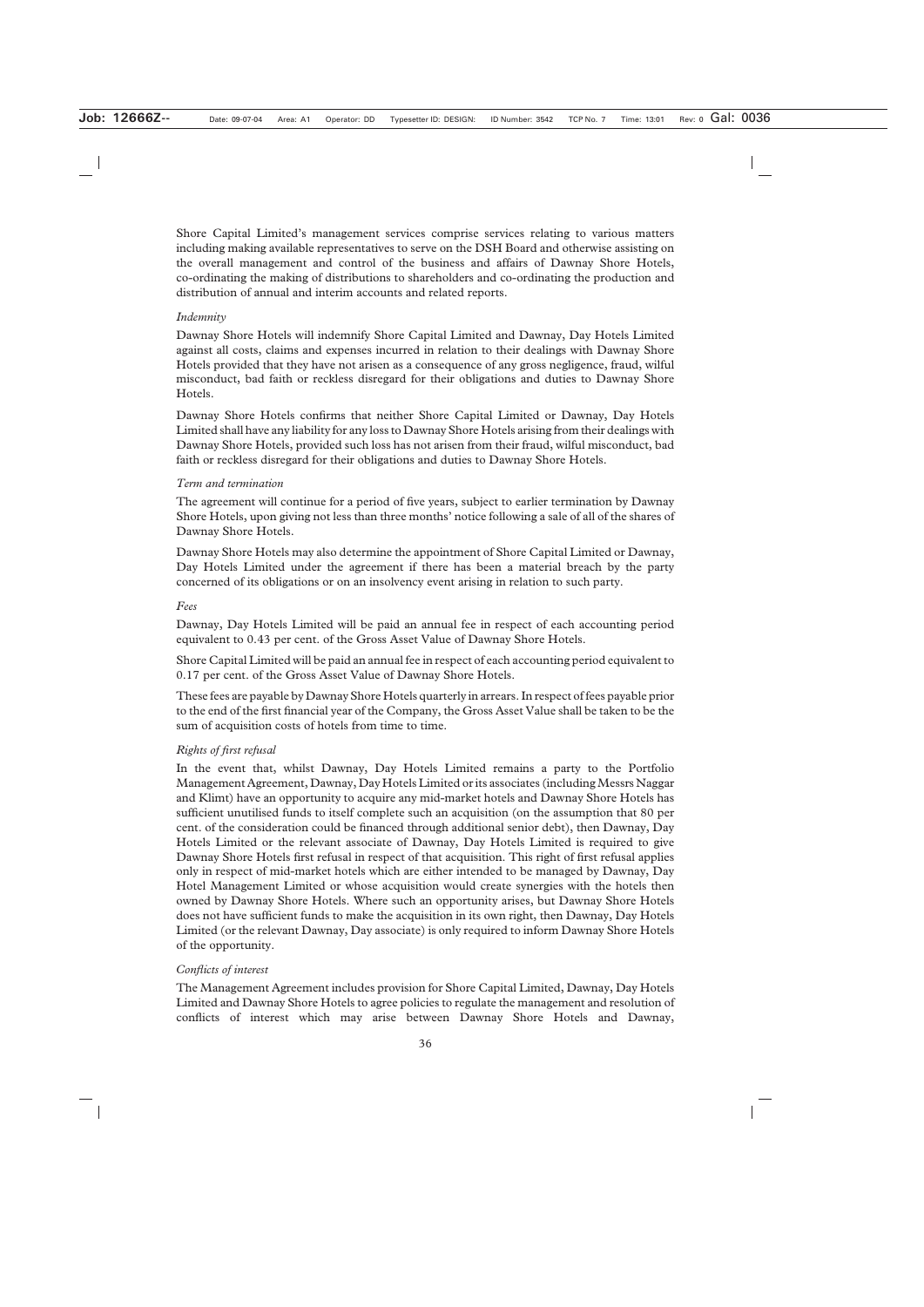Day HotelsLimited. The conflict policies will include, as a minimum, provision for notification to Dawnay Shore Hotels of any conflicts and for any such conflicts to be addressed in such manner as the DSH Board may direct (with any directors connected to Dawnay, Day having no vote in relation to any such DSH Board decision).

#### *Warranties*

Each of Shore Capital Limited and Dawnay, Day Hotels Limited give certain warranties to Dawnay Shore Hotels as regards their power to enter into and perform the Portfolio Management Agreement and the binding nature of the agreement.

#### *Professional indemnity insurance*

Each of Shore Capital Limited and Dawnay, Day Hotels Limited will (so far as such insurance is reasonably available) maintain adequate professional indemnity insurance with a UK insurer of repute from the date of the agreement until six years after its termination.

# *Alienation*

Shore Capital Limited and Dawnay, Day Hotels Limited may sub-contract or otherwise delegate any of their rights and duties under the agreement to any of their respective group companies and may assign the benefit of the agreement to any such group company which is approved by the DSH Board. Neither Shore Capital Limited or Dawnay, Day Hotels Limited may otherwise assign, sub-contract, delegate, transfer or charge any of their rights or duties under the Portfolio Management Agreement without the prior written consent of Dawnay Shore Hotels.

# (b) *Operating Agreement*

# *Conflicts of interest*

Dawnay Shore Hotels and Dawnay, Day Hotels Management Limited have agreed, with effect from the Closing Date, that Dawnay, Day Hotel Management Limited will provide hotel management services to Dawnay Shore Hotels in respect of all hotels then owned and to be acquired by Dawnay Shore Hotels.

#### *Services*

Under the terms of the agreement, Dawnay, Day Hotel Management Limited will provide or procure the provision of wide ranging services to Dawnay Shore Hotels to supervise, direct and control the management, operation and promotion of all aspects of the hotels then owned by and to be acquired by Dawnay Shore Hotels. Dawnay, Day Hotel Management Limited's management services comprise services relating to various matters including (i) establishing, operating and marketing reservation programmes and systems, (ii) hiring and procuring staff and the procurement of the training of staff, (iii) overseeing the accounting procedures and books and accounts, (iv) setting prices for all areas of the hotels and administering the collection of income, (v) procuring relevant contracts, licences and suppliers for the businesses of the hotels and (vi) performing such other tasks as are customary for a hotel management business. Dawnay, Day Hotel Management Limited will be granted a licence by Dawnay Shore Hotels to use all necessary IT assets (software, hardware and infrastructure) and trademarks owned and/or licensed to Dawnay Shore Hotels or members of its group to enable Dawnay, Day Hotel Management Limited to provide the management services.

#### *Performance targets*

Under the agreement, Dawnay, Day Hotel Management Limited is required to meet certain performance targets. The performance targets will be set out in the annual plan, measured over two quarters, to be pre-agreed by and subject to the annual approval of the DSH Board.

#### *Term and termination*

Subject to earlier termination in the circumstances described below, the agreement can be terminated on three months' notice to expire not earlier than the fifth anniversary of the Closing Date.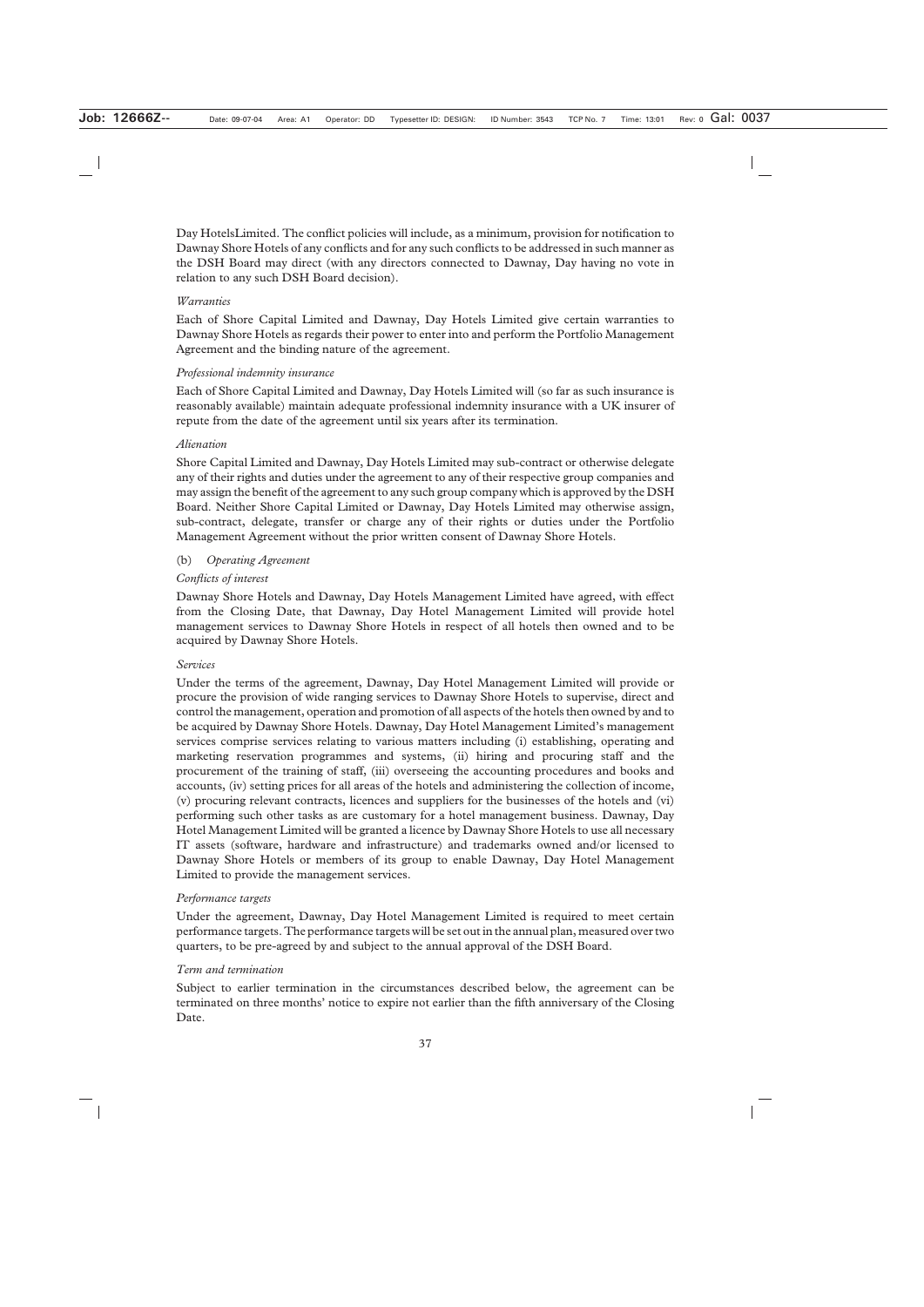Either party can terminate the agreement in certain circumstances, including for an insolvency related event, material breach, fraud or wilful misconduct and non-payment in accordance with the terms of the agreement. In addition, Dawnay Shore Hotels can terminate the agreement on three months' notice to coincide with an Exit.

Dawnay Shore Hotels also has the option to terminate the agreement on one month's notice in the event that the operating profit for the hotels for two consecutive quarters is below the relevant performance targets as described above.

Dawnay Shore Hotels is not required to reimburse Dawnay, Day Hotel Management Limited for any costs associated with the termination of the agreement (including terminating employees and winding up the business of Dawnay, Day Hotel Management Limited (if applicable)) on termination of the agreement.

Dawnay, Day Hotel Management Limited is also required to reassign and/or transfer back to Dawnay Shore Hotels all contracts or assets used by Dawnay, Day Hotel Management Limited relating to Dawnay Shore Hotels (where it is able to do so). However, if Dawnay, Day Hotel Management Limited requires any such contracts or assets to enable it to provide ongoing hotel management services to the Quintessential group, Dawnay Shore Hotels and Dawnay, Day Hotel Management Limited will agree the fees payable for the licence of such contracts or use of such assets on an arms length basis to enable Dawnay, Day Hotel Management Limited to continue to provide such services to the hotels within the Quintessential group.

#### *Costs and fees*

Dawnay Shore Hotels will reimburse Dawnay, Day Hotel Management Limited all actual apportioned costs (without mark up or profit) associated with the provision of the management services to the hotels. The actual costs (without mark up or profit) associated with the provision of management services by Dawnay, Day Hotels Limited to Dawnay, Day Hotel Management Limited will also be recharged to Dawnay Shore Hotels. In each case, such costs will be set out in the annual budget and agreed with the DSH Board.

The intention is that neither Dawnay, Day Hotels Limited nor any member of the Dawnay, Day Group will profit from the relationship between any member of the Dawnay, Day Group and Dawnay Shore Hotels, save as otherwise specifically provided for under the Portfolio Management Agreement and the Structuring Fee Agreement.

#### *Restrictions*

During the term of the agreement Dawnay, Day Hotel Management Limited and its affiliates are restricted from owning, being interested in, participating in or assisting in the operation of or operating a hotel or business providing hotel accommodation of a similar quality or similar standard to Dawnay Shore Hotels or licensing any third party to operate Dawnay Shore Hotels to the Paramount standard within a ten mile radius of each of the hotels of Dawnay Shore Hotels.

#### *Assignment*

Dawnay Shore Hotels' prior written consent is required by Dawnay, Day Hotel Management Limited to assign the agreement. Assignments to competitors or certain other categories of non-desirable entities are restricted. The agreement contains an express right for Dawnay Shore Hotels to charge the assets of Dawnay Shore Hotels subject to Dawnay, Day Hotel Management Limited's ability to perform its duties under the agreement remaining unaffected.

#### *Conflicts of interest*

In order to ensure that Messrs Purtill, Goulding and Taylor are not in a position to favour the interests of Quintessential over the interests of any of the hotels which will be owned by Dawnay Shore Hotels, each of them has entered into various covenants directly with both Dawnay Shore Hotels and Dawnay, Day Hotel Management Limited whereby they have agreed always to act in the best interests of Dawnay Shore Hotels, and have also undertaken non-compete and non-solicit restrictions in relation to clients and employees of Dawnay, Day Hotels Management Limited.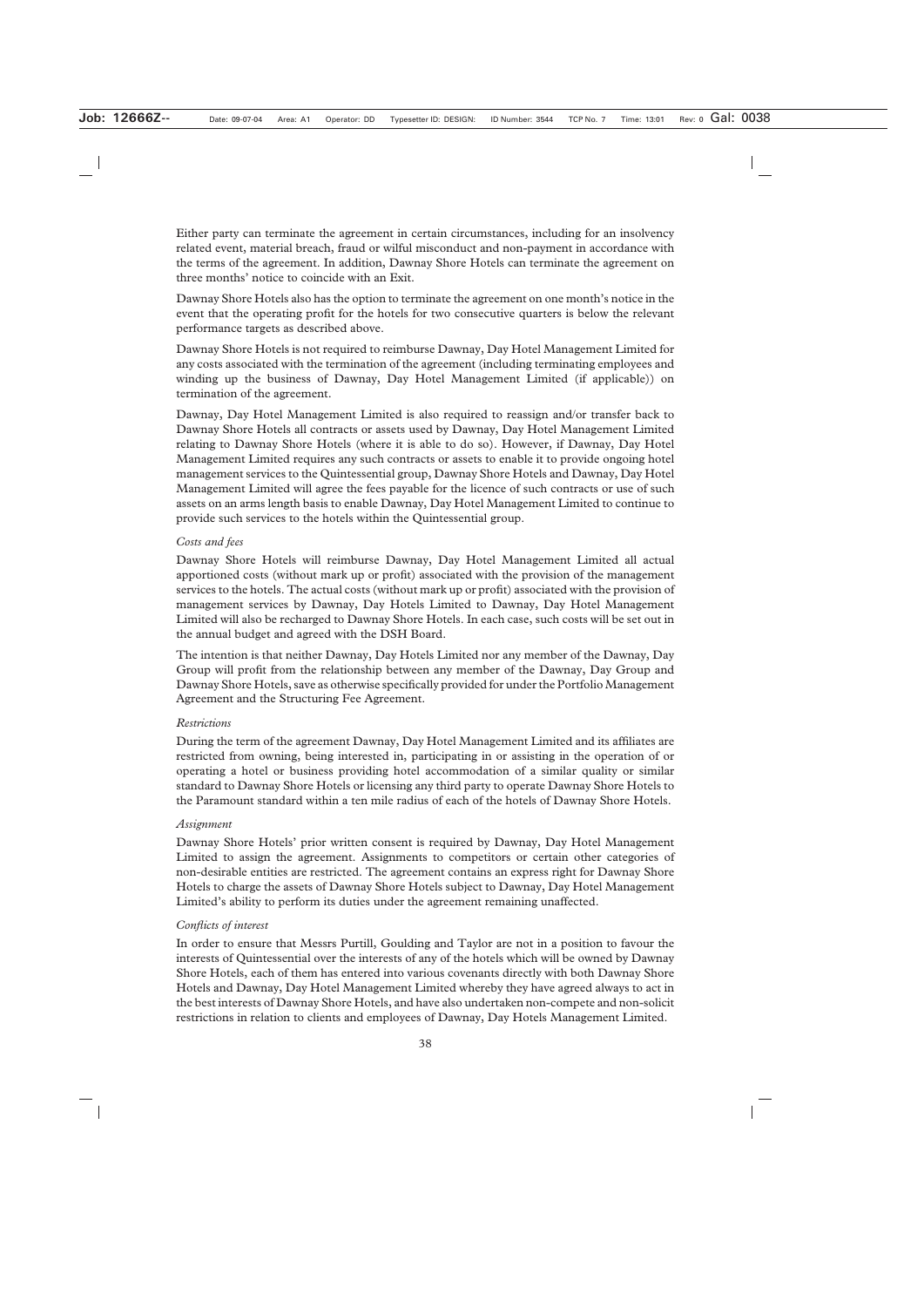In addition, Dawnay, Day Hotel Management Limited has agreed with Shore Capital and Dawnay Shore Hotels that it will implement, and procure the implementation of, a "conflicts disclosure" policy whereby it or the relevant party will be required to inform the DSH Board:

- prior to Dawnay, Day Hotel Management Limited committing itself to a related party proposal which involves the sharing or transferring of assets, services or staff within the Group
- of any actual or potential conflicts at an operating level which may arise from time to time as between Dawnay Shore Hotels and Dawnay, Day Hotel Management Limited or any associate of the Dawnay, Day Group

and to act in relation to any such actual or perceived conflict of interest as reasonably directed by the DSH Board (the directors of the DSH Board connected with Dawnay, Day abstaining).

#### (c) *IT Services Agreement*

Dawnay Shore Hotels shall own all the IT assets (including hardware, software and infrastructure) previously owned by Paramount. Dawnay Shore Hotels and Dawnay, Day Hotel Management Limited have agreed that, with effect from the Closing Date, Dawnay, Day Hotel Management Limited will manage and support the IT systems used by Dawnay Shore Hotels and/or members of its group. Under the terms of this agreement, Dawnay Shore Hotels shall use all reasonable endeavours to grant or procure the necessary consents, permissions and licences for Dawnay, Day Hotel Management Limited to use the IT assets for the provision of the management services contemplated under the Operating Agreement.

Under the agreement, Dawnay, Day Hotel Management Limited shall support, maintain and manage the IT assets to provide the same level of support, maintenance and management as was provided in respect of Paramount. Dawnay Shore Hotels shall use all reasonable endeavours to assign or novate all applicable support and maintenance agreements to Dawnay, Day Hotel Management Limited to enable it to fulfil its obligations under this agreement.

To assist Dawnay, Day Hotel Management Limited in providing marketing services to Dawnay Shore Hotels under the Operating Agreement, Dawnay Shore Hotels is required to use all reasonable endeavours to obtain all necessary consents to enable Dawnay, Day Hotel Management Limited to utilise the Dawnay, Day Hotel Management Limited customer database.

In the event any material consent cannot be obtained or, Dawnay, Day Hotel Management Limited is unable to deliver the services to the required standard, Dawnay Shore Hotels can require the management and support services to be brought back in-house or contract with a third party to provide such services, as appropriate.

#### (d) *Structuring Fee Agreement*

#### *Services*

Dawnay Shore Hotels has agreed to appoint Shore Capital and Shore Capital Stockbrokers Limited to provide corporate finance advisory services to Dawnay Shore Hotels in connection with fundraising by Dawnay Shore Hotels and related hotel acquisitions, including in connection with the offering of Units.

Shore Capital will provide specified services in relation to any fundraising and related acquisitions by Dawnay Shore Hotels, including general project management and using its reasonable endeavours to effect the fundraising on behalf of Dawnay Shore Hotels.

Shore Capital Stockbrokers Limited will provide specified stockbroking services in relation to any fundraising and related acquisitions by Dawnay Shore Hotels, including organising and managing marketing programmes and completing a bookbuilding process.

#### *Indemnity*

Dawnay Shore Hotels will indemnify each of Shore Capital and Shore Capital Stockbrokers Limited and their directors and employees against all liabilities incurred in relation to their engagement by Dawnay Shore Hotels provided that such liabilities have not arisen as a consequence of any fraud, material negligence or wilful default of Shore Capital or, as the case may be, Shore Capital Stockbrokers Limited or their respective directors and employees.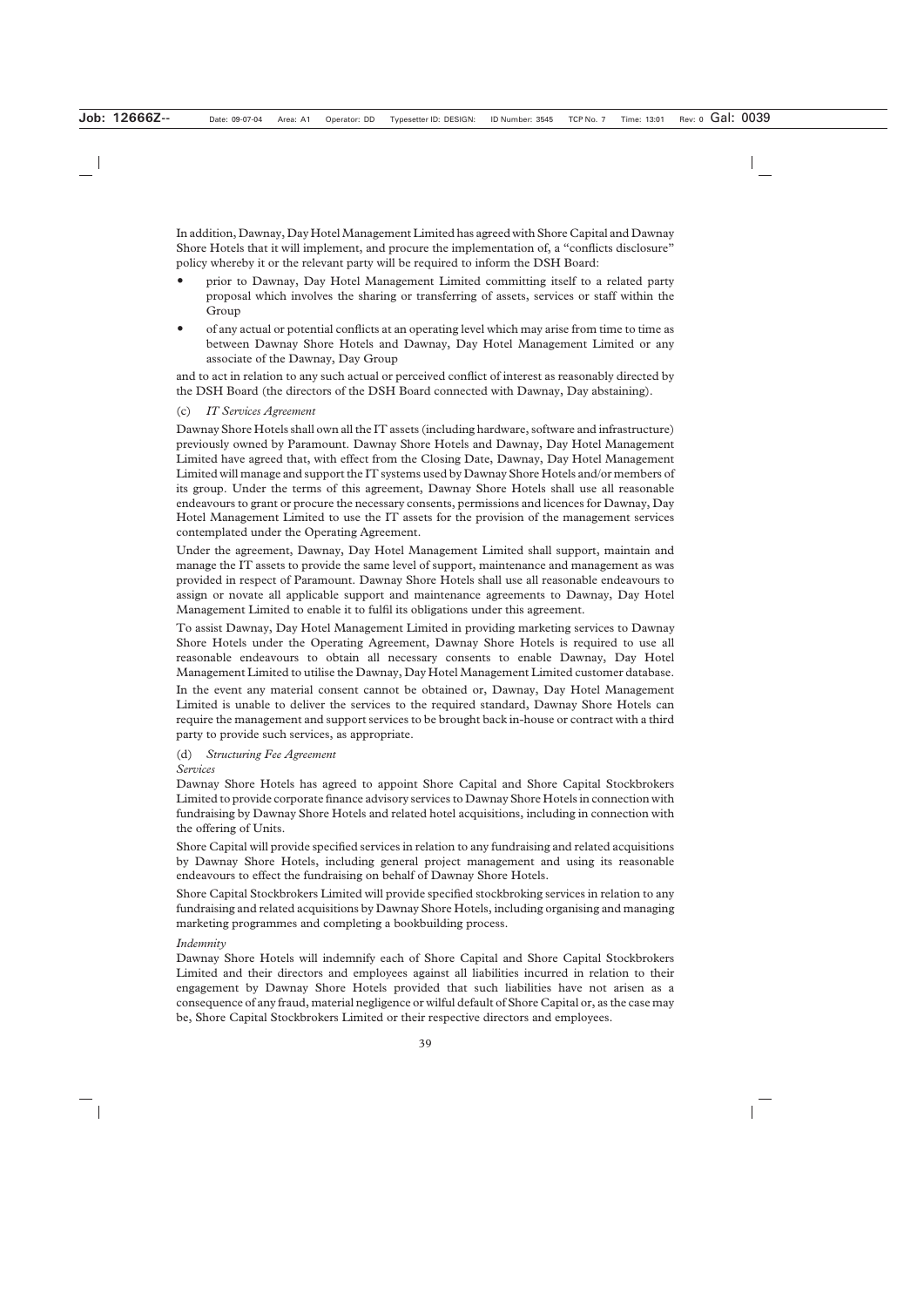If a matter arises which may give rise to a claim by Shore Capital or Shore Capital Stockbrokers Limited under the indemnity described above, then Dawnay Shore Hotels is entitled to require Shore Capital or Shore Capital Stockbrokers Limited (as the case may be) to take such action in respect of the claim as Dawnay Shore Hotels may reasonably request or to itself assume conduct of the claim, subject to the consent of Shore Capital's or Shore Capital Stockbrokers Limited's (as the case may be) insurers and subject to Dawnay Shore Hotels indemnifying and securing Shore Capital and Shore Capital Stockbrokers Limited against any liabilities which may be incurred.

#### *Term and termination*

The agreement is terminable by any party giving three months' notice, provided that the earliest any such notice can take effect in relation to termination by Dawnay Shore Hotels is five years from the date of the agreement.

Each of Dawnay Shore Hotels and Shore Capital /Shore Capital Stockbrokers Limited may immediately determine the agreement if the other fails to comply with any material legal or regulatory requirement. Shore Capital and Shore Capital Stockbrokers Limited may also immediately terminate the agreement if they believe such termination is necessary in order to preserve their reputation or in the event of a material breach by Dawnay Shore Hotels of the agreement.

#### *Fees*

Dawnay Shore Hotels will pay to Shore Capital a corporate finance fee equal to 0.5 per cent. of the aggregate cost to Dawnay Shore Hotels (including consideration and expenses borne by Dawnay Shore Hotels) of each hotel acquisition effected by Dawnay Shore Hotels. The fee is payable upon completion of the relevant acquisition. Shore Capital has agreed with Dawnay, Day to pay to Dawnay, Day one-half of any such fee received by it (after deduction of any third party commission or other payments or deductions).

#### *Alienation*

Each of Shore Capital and Shore Capital Stockbrokers Limited may assign the benefit (subject to the burden) of the agreement to any suitable Shore Capital group company. Dawnay Shore Hotels is not entitled to assign its rights under the agreement without the prior written consent of Shore Capital /Shore Capital Stockbrokers Limited.

#### (e) *Paramount Acquisition Agreement*

#### *Principal sale and purchase agreement*

A draft agreement relating to the sale and purchase of Paramount between Alchemy Partners Nominees Limited, Michael Purtill, Ian Goulding and Others (the "Sellers") (1) and Dawnay Shore Hotels (2). Under this agreement Dawnay Shore Hotels will agree to acquire the majority of the issued share capital of Paramount from the Sellers. The acquisition is made on a debt-free/cash-free basis, the consideration payable being  $f(215)$  million (excluding associated costs), part of which will be utilised on completion to discharge the borrowings of the Paramount group of companies (the "Paramount Group"). The agreement provides for warranties to be given by two of the Sellers (Michael Purtill and Ian Goulding) in favour of Dawnay Shore Hotels in respect of certain undisclosed financial, commercial, employment, trading and taxation issues. In addition Messrs Purtill and Goulding have agreed to enter into a covenant in favour of Dawnay Shore Hotels in respect of certain possible taxation liabilities of the Paramount Group. These warranties and covenants will be subject to certain financial and time limits.

The agreement further provides for certificates of title to be given in favour of Dawnay Shore Hotels in respect of each of the Paramount hotels.

Messrs Purtill and Goulding will also enter into certain covenants not to solicit or employ any employees of Paramount.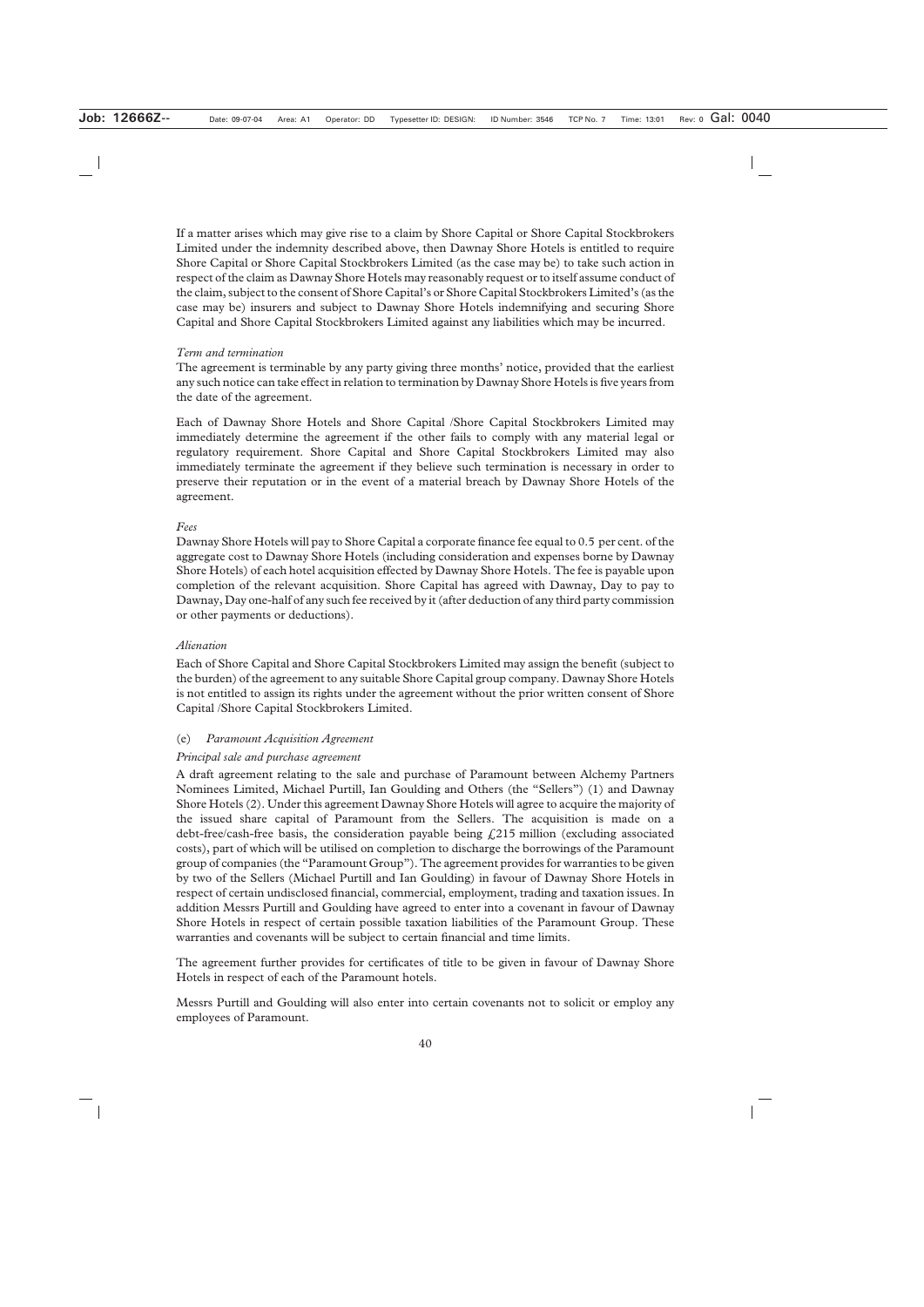#### *Minority sale and purchase agreement*

An agreement will be entered into for the purchase of the remaining issued share capital of Paramount by Dawnay Shore Hotels from several minority shareholders. The warranties given by the minority shareholders are limited to their ownership of the shares being sold and their sale unencumbered by any restrictions.

#### *Provisions relating to optionholders in Paramount*

Separate provision is also made for the acquisition on similar terms and at an equivalent price per share, calculated on a debt-free/cash free basis, of shares resulting from the exercise of certain options held in respect of shares in the capital of Paramount. As a result of each of these agreements, Dawnay Shore Hotels will acquire the whole of the issued and to be issued share capital of Paramount.

#### (f) *Facility Agreement*

A draft facility agreement relating to the provision of acquisition finance by Anglo Irish Bank Corporation Plc in the form of an approximately 5 year term loan of up to  $\ell$  305 million. The facility is available to finance the acquisition of Paramount and the other Target Group or for the acquisition of Paramount alone. The facility is split approximately as to  $\ell$ , 177 million for the acquisition of Paramount and  $\mathcal{L}128$  million for the acquisition of the other Target Group. The loan is to be repaid in part by quarterly instalments, the balance being repayable at maturity of the loan's term. Proceeds of any disposals by Dawnay Shore Hotels will pay down outstanding principal. The facilities bear interest at a margin above cost of funds. Dawnay Shore Hotels has agreed an interest rate hedging strategy with the lender. The facility agreement provides for normal covenants to be given to the lender including financial covenants regarding loan-to-value ratios, EBITDA-to-loan ratios, cashflow cover and debt service cover. Provision is made for Dawnay Shore Hotels to maintain specific debt service and capital expenditure accounts.

The facility is secured by cross-guarantees, debentures and first fixed charges over each of the hotels and all of the other assets and undertaking of Dawnay Shore Hotels and the DSH Subsidiary, of each member of the Paramount Group and, if acquired, the second Target Group.

#### (g) *Intra-Group Facility and Subordination Deed*

The DSH Subsidiary and Dawnay Shore Hotels will enter into an intra-group loan agreement (the "Intra-Group Loan") whereby the DSH Subsidiary will lend to Dawnay Shore Hotels an amount equivalent to the aggregate sum subscribed by Investors for the DSH Bonds. The Intra-Group Loan will be repayable on demand and will carry interest at a rate to be agreed by Dawnay Shore Hotels and the DSH Subsidiary. The purpose of the Intra-Group Loan is to part-fund the acquisition by Dawnay Shore Hotels of the Target Groups.

Dawnay Shore Hotels and the DSH Subsidiary will enter into a subordination deed with Anglo Irish Bank Corporation Plc pursuant to which the DSH Subsidiary will agree to fully subordinate the Intra-Group Loan to the term loan being provided by Anglo Irish Bank Corporation Plc pursuant to the facility agreement referred to above.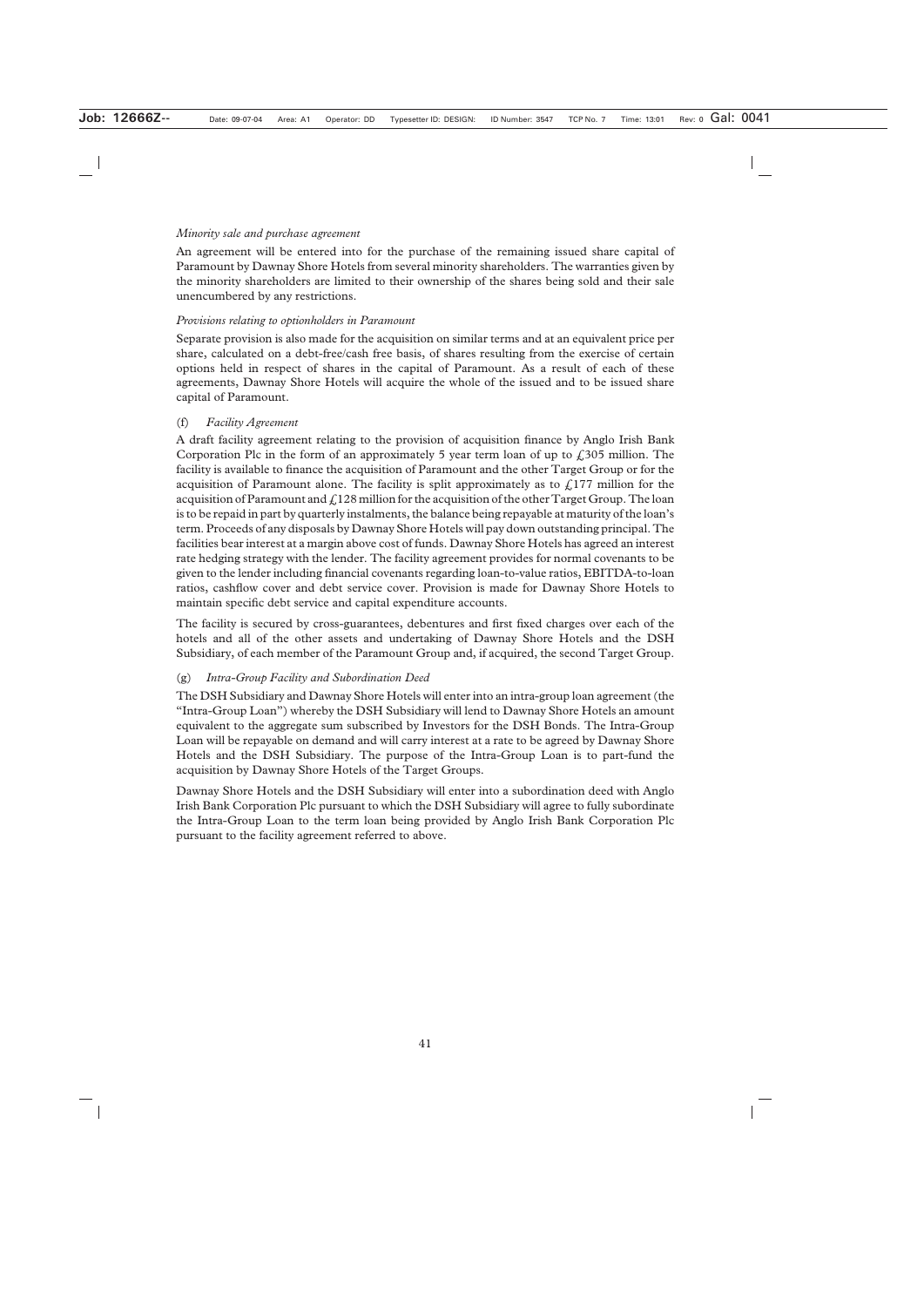## **PART 3**

# **RISK FACTORS**

The Directors believe that an investment in the Ordinary Shares is subject to a number of risks. Prospective investors and investors should consider carefully all of the information set out in this document and the risks attaching to an investment in the Company, including, in particular, the risks described below, before making any investment decision. The information below does not purport to be an exhaustive list. Prospective investors and investors should consider carefully whether investment in the Ordinary Shares is suitable for them in light of the information in this document and their personal circumstances.

- There can be no guarantee that the Company will successfully invest in any businesses meeting the objectives for which it has been established. No representation is or can be made as to the future operating performance of the investments made by the Company.
- The financial projections contained in this document have been prepared to provide an illustration of the possible returns to investors in Dawnay Shore Hotels. The Directors can give no assurance that these illustrative financial projections will be achieved and investors should be aware that the actual performance of the investments may vary materially from these illustrative financial projections.
- In the event that there is a significant breach of banking covenants by Dawnay Shore Hotels which would be caused *inter alia* if the value of its assets fell materially, the lending banks may, in certain circumstances, be able to exercise their security interest in those assets, as a result of which the value of the Company's investment in Dawnay Shore Hotels may be depleted or eliminated.
- The Company's strategy is to invest in hotels and/or hotel chains in the UK, operating principally outside London and in the mid-market, four star range. There can be no certainty concerning the future performance of these hotels.
- The financial operations of the investments made by the Company may be adversely affected by the impact of general economic conditions, and by conditions within the leisure and travel and property and financial markets (including levels of interest rates and changes in taxation) or by the particular financial condition of parties doing business with the Company.
- The success of the Company depends, in part, on the availability of businesses that meet the Company's investment criteria, the ability of the Directors to negotiate investments on attractive terms and, in particular in relation to Paramount, the expertise of the Supervisory and Operating Boards of Dawnay Shore Hotels.
- Dawnay Shore Hotels is expected to finance a substantial part of its acquisition cost of hotels by borrowing. Borrowing may expose the company to movements in loan interest rates and the possibility that if the value of the hotels falls, the company's capital repayment commitments may exceed the capital value of the company's assets.
- Units in Dawnay Shore Hotels may represent an illiquid investment since there may be no market for the Units or the underlying DSH Ordinary Shares and DSH Bonds. It may also be difficult for the Company to ascertain the value of its Units or to sell its Units or the underlying DSH Ordinary Shares or DSH Bonds before a sale of the underlying assets of Dawnay Shore Hotels. The value of Units may go down as well as up.
- Dawnay Shore Hotels is proposing to dispose of the properties in its portfolio at the end of its planned life. It may be difficult to dispose of such properties at the values which the DSH Board considers are reasonable in the circumstances, but which represent discounts to book valuations, in order to manage an orderly winding up of Dawnay Shore Hotels.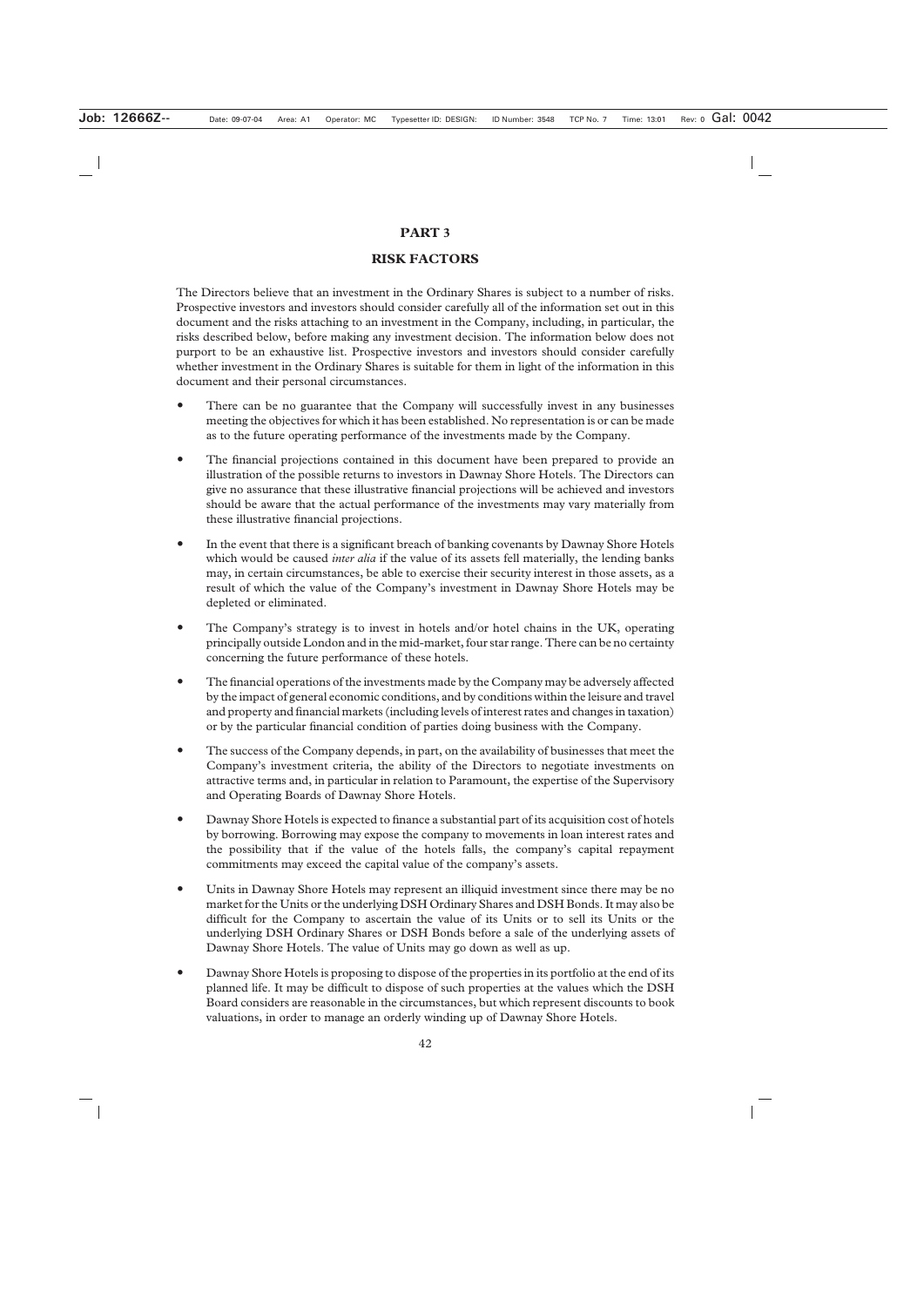- As further investment opportunities may arise in the future, it may become necessary for the Company to raise additional further funds by a further issue of Ordinary Shares.
- AIM is not the Official List. Consequently, it may be more difficult for an investor to sell his/her Ordinary Shares and he/she may receive less than the amount paid. The market price of the Ordinary Shares may not reflect the underlying value of the Company's net assets. The market for shares in smaller public companies is less liquid than for larger public companies. Consequently, the Company's share price may be subject to greater fluctuation and the shares may be difficult to buy and sell. The Ordinary Shares may not be suitable as a short term investment.
- Application will be made for the Company's issued share capital to be traded on AIM. AIM is a market designed primarily for emerging or smaller companies. The rules of this market are less demanding than those of the Official List. The London Stock Exchange has not itself examined this document for the purposes of Admission.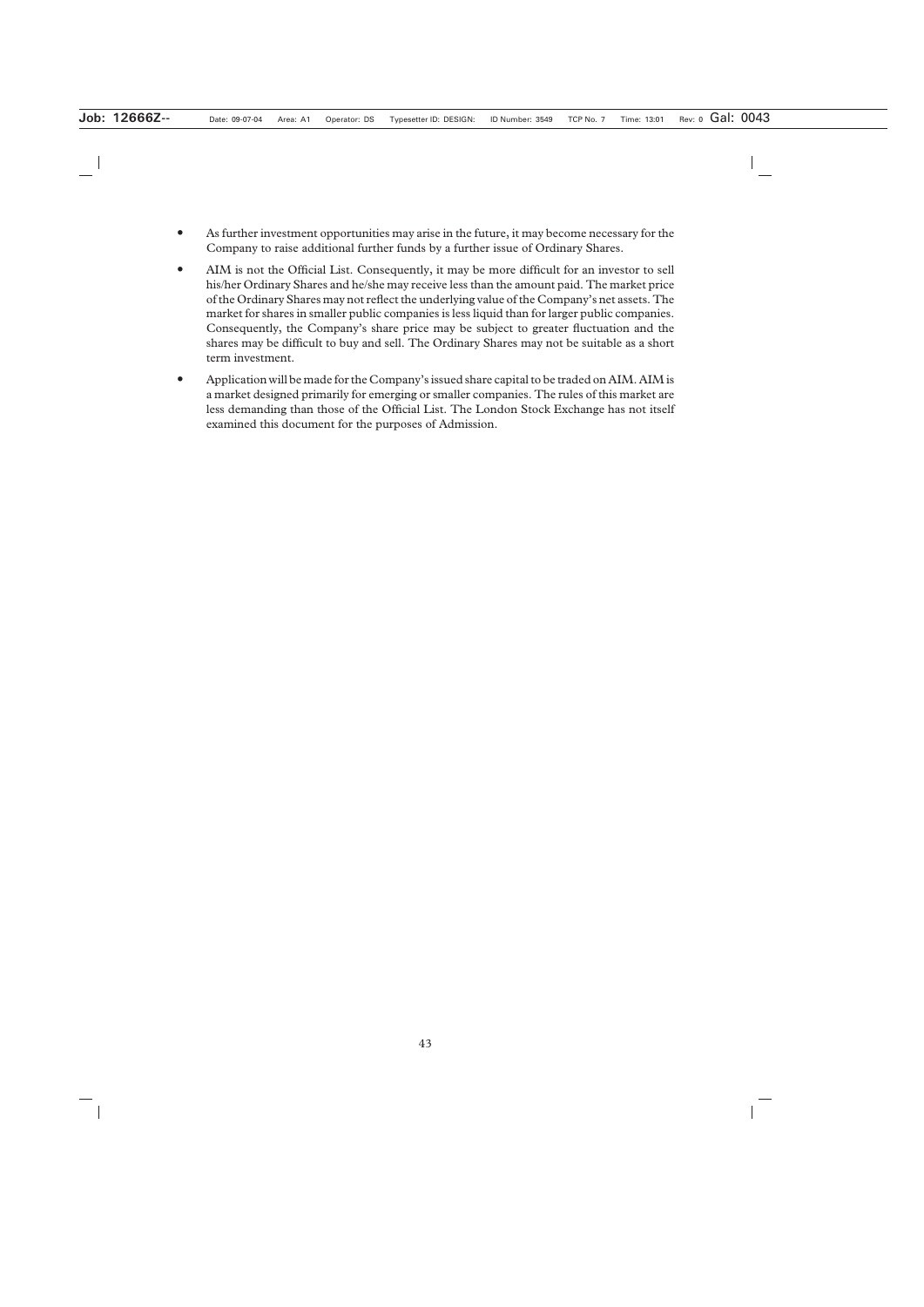#### **PART 4**

## **AUDITORS' AND ACCOUNTANTS' REPORT ON THE HOTEL CORPORATION**

The following is the full text of a report on The Hotel Corporation from Baker Tilly, the Auditors and Reporting Accountants, to the Directors of The Hotel Corporation and Shore Capital.



2 Bloomsbury Street London WC1B 3ST www.bakertilly.co.uk

The Directors The Hotel Corporation plc 1st Floor 28 Victoria Street Douglas Isle of Man IM1 2LE

and

The Directors Shore Capital and Corporate Limited Bond Street House 14 Clifford Street London W1S 4JU 9 July 2004

Dear Sirs

#### **The Hotel Corporation plc ("the Company")**

#### **Introduction**

We report in connection with the proposed placing of the ordinary shares of the Company ("the Placing") and the admission of the ordinary share capital of the Company to trading on AIM ("the Admission"). This report has been prepared for inclusion in the prospectus dated 9 July 2004 ("Prospectus") of the Company.

The Company was incorporated in the Isle of Man with Company number 111066C on 7 June 2004 as Rievaulx Limited. On 10 June 2004 the Company changed its name to The Hotel Corporation plc and became a public limited company.

The Company has not traded, prepared any financial statements for presentation to members, incurred neither profit nor loss, and neither declared nor paid dividends or made any other distributions since the date of incorporation. There have been no transactions other than the allotment of shares described below and the execution of the material contracts referred to in section 4 of Part 5 of the Prospectus. Accordingly, no profit and loss account information is presented in this report.

#### **Basis of preparation**

The financial information set out below has been extracted from the financial records of the Company for the period from incorporation to 8 July 2004, no adjustments being considered necessary. No audited financial statements have been prepared for submission to members in respect of any period since incorporation.

#### **Responsibility**

The financial records are the responsibility of the directors of the Company ("the Directors"). The Directors are also responsible for the contents of the Prospectus dated 9 July 2004 in which this report is included.

It is our responsibility to compile the financial information set out in our report from the Company's financial records, and to make a report in accordance with paragraph 45 of Schedule 1 to the Public Offers of Securities Regulations 1995 and Part II of the Fourth Schedule of the Isle of Man Companies Act 1931 (as amended). Our work has been undertaken so that we might state those matters we are required to state in our report and for no other purpose. To the fullest extent permitted by law, we do not accept or assume responsibility to anyone for any other purpose for our work, for this report or for the opinions we have formed.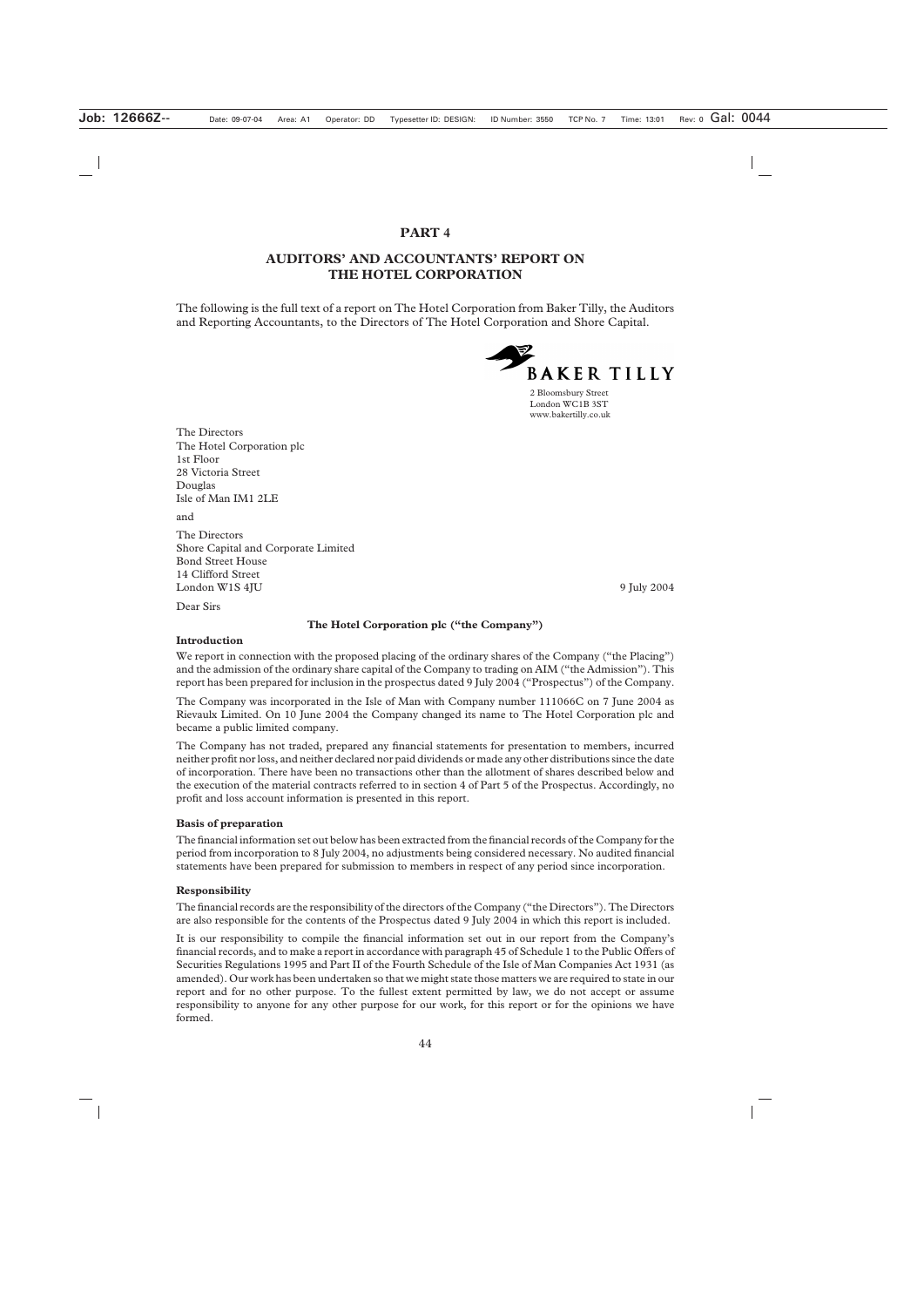#### **Basis of opinion**

We conducted our work in accordance with the Statements of Investment Circular Reporting Standards issued by the Auditing Practices Board. Our work included an assessment of evidence relevant to the amounts and disclosures in the financial information. It also included an assessment of significant estimates and judgements made by those responsible for the preparation of the financial records and whether the accounting policies are appropriate to the Company's circumstances, consistently applied and adequately disclosed.

We planned and performed our work so as to obtain all the information and explanations which we considered necessary in order to provide us with sufficient evidence to give reasonable assurance that the financial information is free from material misstatement, whether caused by fraud or other irregularity or error.

#### **Opinion**

In our opinion, the financial information gives, for the purpose of the Prospectus, a true and fair view of the state of affairs of the Company as at 8 July 2004.

#### **BALANCE SHEET**

|                                                   | <b>Notes</b> | As at<br>8 July<br>2004<br>£ |
|---------------------------------------------------|--------------|------------------------------|
| <b>Current assets</b><br>Cash at bank and in hand |              | 2                            |
| Represented by:<br><b>Share Capital</b>           | 2            | 2                            |

#### **Notes to the financial information**

#### **1. Accounting policies**

The principal accounting policies which have been consistently applied in the Company's financial information throughout the period under review are as follows:

#### *Accounting convention*

The financial information has been prepared under the historical cost convention and in accordance with applicable accounting standards in the United Kingdom.

#### **2. Share capital**

The Company was incorporated with an authorised share capital of  $\text{\textsterling}2,000$  comprising 2,000 ordinary shares of  $\ell$ 1 each. One ordinary share was allotted for cash, and fully paid, on incorporation. On 10 June 2004, a further ordinary share was allotted at par. The existing authorised share capital was subdivided on 6 July 2004 into 40,000 ordinary shares with a nominal value of 5p each and on the same date the authorised share capital was increased to  $\mathcal{L}4,000,000$  by the creation of 79,960,000 additional ordinary shares of 5p each.

#### **3. Nature of financial information**

The financial information presented above in respect of the period ended 8 July 2004 does not constitute statutory accounts for that period.

#### **4. Consent**

We consent to the inclusion of this report in the Prospectus and accept responsibility for this report for the purposes of paragraph 45 of Schedule 1 of the Public Offers of Securities Regulations 1995.

Yours faithfully

#### **Baker Tilly** Chartered Accountants Registered Auditor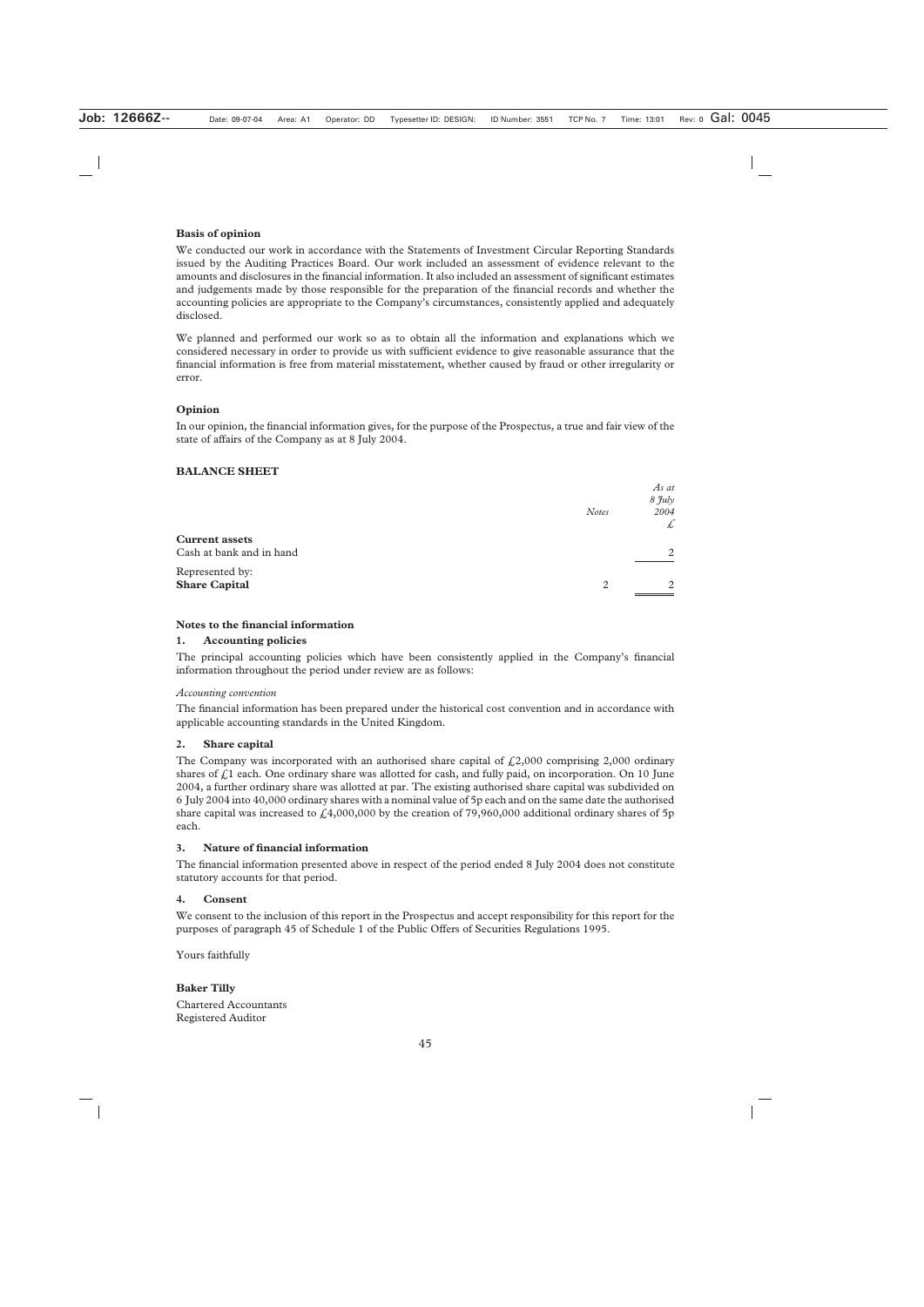#### **PART 5**

#### **GENERAL INFORMATION**

#### **1. The Company**

- (a) On 7 June 2004, the Company was incorporated with the name Rievaulx Limited as a private company limited by shares under the IOM Act with registered number 111066C. On 10 June 2004 the Company changed its name to The Hotel Corporation plc and became a public company limited by shares in the Isle of Man under the IOM Act.
- (b) The Company's main activity is that of an investment company. The Company currently has no subsidiaries.
- (c) The principal legislation under which the Company operates is the IOM Act (as amended from time to time) and regulations made thereunder.
- (d) The Company does not have a place of business within the United Kingdom. The Company's registered office is 1st Floor, 28 Victoria Street, Douglas, Isle of Man IM1 2LE.
- (e) The liability of the members of the Company is limited.

#### **2. Share capital**

Although there are no provisions in the laws of the Isle of Man equivalent to sections 89 to 96 of the Companies Act 1985 of England and Wales which confer pre-emption rights on existing shareholders in connection with the allotment of equity securities for cash, the Company's Articles contain provisions having a similar effect and giving shareholders similar rights to those contained in sections 89 to 96 of the Companies Act 1985.

- (a) The Company was incorporated with an authorised share capital of  $\text{\textsterling}2,000$  divided into  $2,000 \text{ f}$  ordinary shares of which one was issued.
- (b) The following is the summary of the changes in the issued share capital of the Company since incorporation:
	- (i) on 7 June 2004, one ordinary share was taken up by the initial subscriber to the Memorandum of Association at par.
	- (ii) on 10 June 2004, a further ordinary share was allocated at par to Ridgeway Corporate Nominees Limited.
- (c) By a special resolution passed on 6 July 2004 the members resolved that:
	- (i) the revised articles of association be adopted;
	- (ii) the 2,000 ordinary shares of  $\zeta$ 1 each be subdivided into 40,000 Ordinary Shares with a nominal value of 5 pence each;
	- (iii) that the authorised share capital of the Company be increased from  $\text{\textsterling}2,000$  to  $£4,000,000$  by the creation of an additional 79,960,000 Ordinary Shares;
	- (iv) the Directors be given authority to allot Placing Shares in connection with the Placing and otherwise to allot Ordinary Shares up to a maximum aggregate nominal value of £900,000, such power (unless and to the extent previously revoked, varied or renewed by the Company in general meeting) to expire on 6 July 2009;
	- (v) the Directors be empowered to allot Ordinary Shares as if the pre-emption provisions in the Articles did not apply to any such allotment, such power (unless and to the extent previously revoked, varied or renewed by the Company in general meeting) to expire on 6 July 2009 and be limited to: (a) the allotment of the Placing Shares in connection with the Placing; (b) the allotment of shares for cash to Shareholders where the shares respectively attributable to the interests of such Shareholders are proportionate (as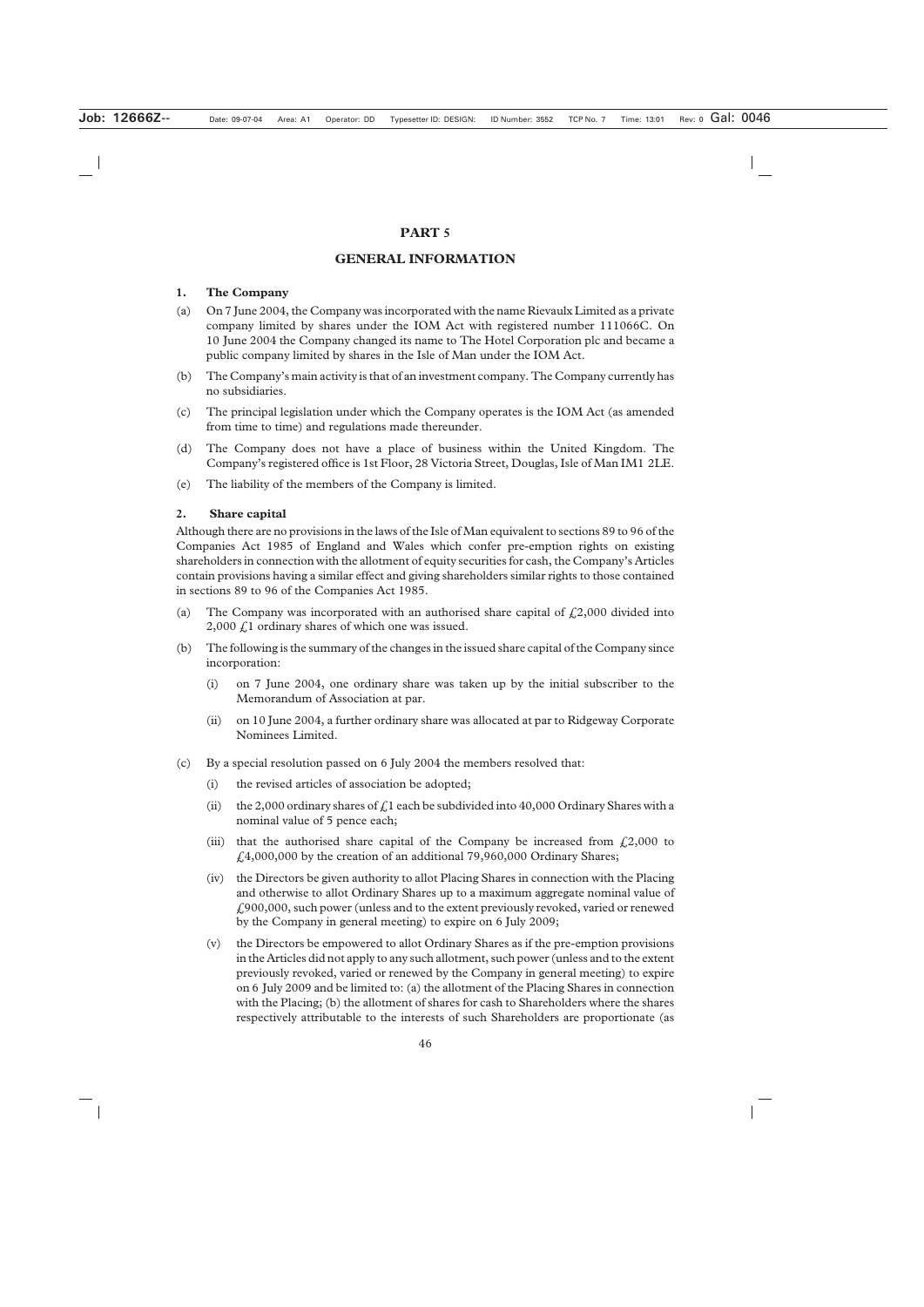nearly as may be practicable) to the respective numbers of Ordinary Shares held by them, but subject to such exclusions or other arrangements as the Directors may deem necessary or expedient to deal with any fractional entitlements or any legal or practical problems under the laws of, or the requirements of any regulatory body or any recognised stock exchange in any country or territory; (c) the allotment (other than pursuant to paragraphs (a) and (b) above) of shares up to a maximum aggregate nominal value of  $f(900,000)$ .

- (d) No shares in the Company are currently in issue with a fixed date on which entitlement to a dividend arises and there are no arrangements in force whereby future dividends are waived or agreed to be waived.
- (e) The Placing Shares will rank in full for all dividends or other distributions hereafter declared, paid or made on the ordinary share capital of the Company.
- (f) Save as set out in this document the Company has no present intention to issue any of the authorised but unissued share capital of the Company.
- (g) Except as stated in this document:
	- (i) the Company does not have in issue any securities not representing share capital; and
	- (ii) there are no outstanding convertible securities issued by the Company.
- (h) No share capital of the Company is under option or has been agreed conditionally or unconditionally to be put under option.
- (i) None of the Directors or members of their families has a related financial product referenced to the Ordinary Shares.

#### **3. Interests in the Company**

(a) The interests (all of which are beneficial) of applicable employees and of the Directors and their immediate families and of persons connected with them within the meaning of section 346 of the UK Act in the share capital of the Company as at the date of this document (which would have been notified to the Company pursuant to section 324 of the UK Act were the Company incorporated in England and Wales), or could, with reasonable diligence, be ascertained by the Directors and as they are expected to be immediately following completion of the Placing are as follows:

| Number of       |                   | Percentage of       |
|-----------------|-------------------|---------------------|
| Ordinary Shares | Number of         | <i>issued share</i> |
| before the      | Ordinary Shares   | capital after the   |
| Placing         | after the Placing | Placing             |
|                 | 100,000           | $0.45\%$            |
|                 | 20,000            | $0.09\%$            |
|                 |                   |                     |
|                 | 10,000            | $0.05\%$            |
|                 |                   |                     |

Save as disclosed in this paragraph no Director, no member of their respective families, and no person connected with them within the meaning of section 346 of the UK Act, is interested in any share capital of the Company.

- (b) No loan or guarantee has been granted or provided by the Company to any Director or any person connected with them.
- (c) The Directors whose names appear on page 3 of this document, have been appointed to the offices set out against their respective names. The service agreements and engagement letter summarised below, dated on or around 17 June 2004, are conditional upon Admission: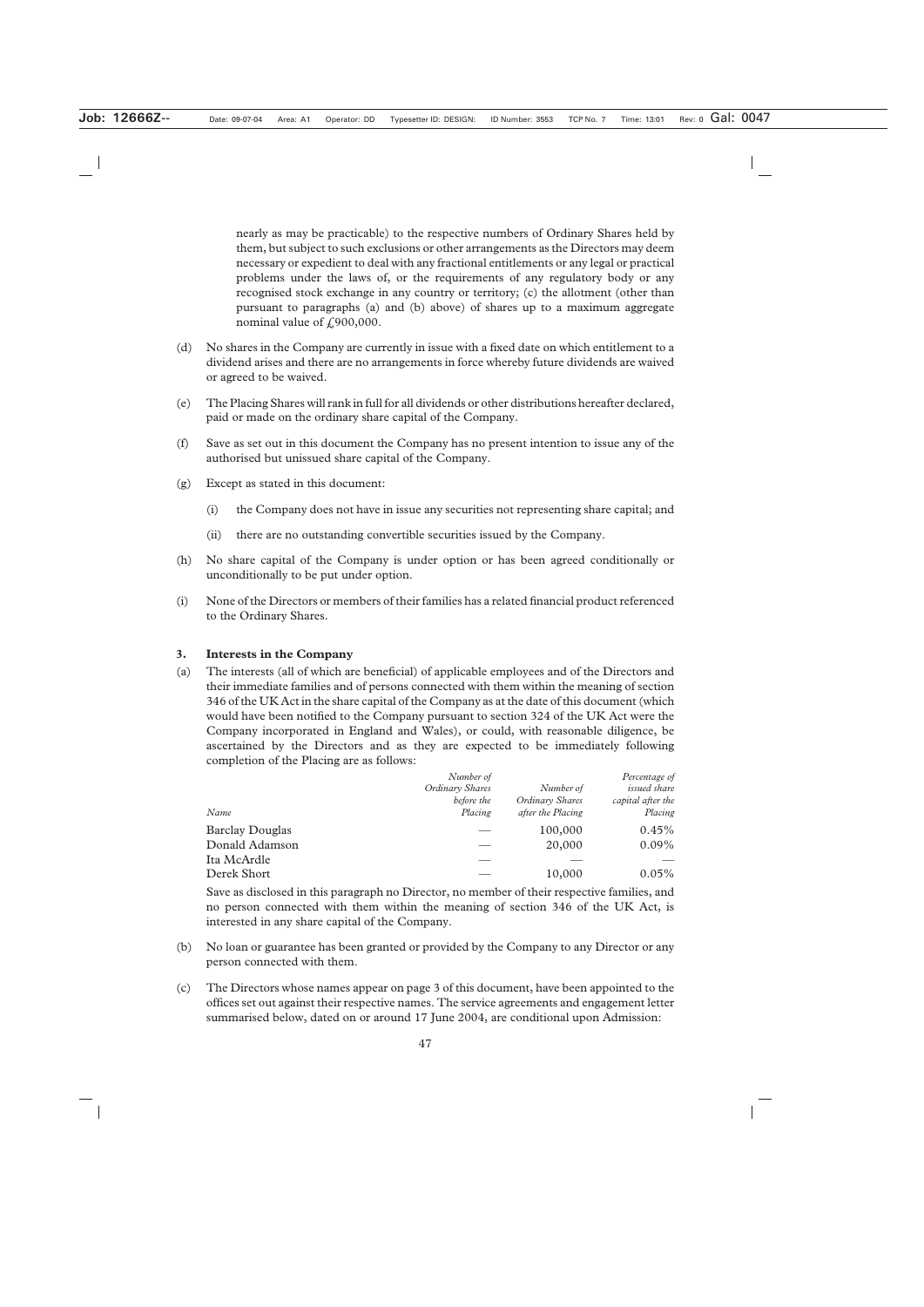- (i) Barclay Douglas has been appointed as a non-executive Chairman of the Company for an annual fee of  $f<sub>1</sub>(20,000)$ . His appointment is for a period of one year subject, however, to him resigning at any time thereafter by giving the Company three months' notice in writing to this effect.
- (ii) Donald Adamson has been appointed as a non-executive director of the Company for an annual fee of  $f<sub>i</sub>18,000$ . His appointment is for a period of one year subject, however, to him resigning at any time thereafter by giving the Company three months' notice in writing to this effect.
- (iii) Ita McArdle has been appointed as a non-executive director of the Company for an annual fee of  $\frac{1}{4}4,000$  together with such additional payments as the Board may authorise from time to time, payable to Simcocks Trust Limited. Her appointment is for a period of one year subject, however, to her resigning at any time thereafter by giving the Company three months' notice in writing to this effect.
- (iv) Derek Short has been appointed as a non-executive director of the Company for an annual fee of  $\text{\textsterling}18,000$ . His appointment is for a period of one year subject, however, to him resigning at any time thereafter by giving the Company three months' notice in writing to this effect.

Save as aforesaid, there are no other service agreements and engagement letters between the Company and any existing or proposed Director.

- (d) The Company has arranged directors' and officers' liability insurance cover in respect of each of the Directors.
- (e) It is estimated that the aggregate emoluments (including benefits in kind and pension contributions) of the Directors for the period from incorporation to 31 December 2004, will amount to approximately  $\text{\textsterling}30,000$  under the arrangements in force at the date hereof.
- (f) Save as disclosed in this document, none of the Directors has or has had any interest in transactions effected by the Company since its incorporation which are or were unusual in their nature or conditions or which are or were significant to the business of the Company.
- (g) The Company is aware of the following persons who, immediately following the Placing, will, directly or indirectly, be interested in three per cent. or more of the enlarged issued share capital, or who, directly or indirectly, jointly or severally, exercises or could exercise control over the Company:

| Name                                       | Number of<br>Ordinary Shares | Percentagte of<br><i>issued share</i><br>capital of the<br>Company |
|--------------------------------------------|------------------------------|--------------------------------------------------------------------|
| JP Morgan Fleming Asset Management Limited | 3,300,000                    | 15.00%                                                             |
| <b>Barfield Nominees Limited</b>           | 3,000,000                    | 13.64%                                                             |
| The Puma (II) Fund                         | 3,000,000                    | 13.64%                                                             |
| Jupiter Asset Management Limited           | 2,500,000                    | 11.36%                                                             |
| Artemis Investment Management Limited      | 1,300,000                    | 5.91%                                                              |
| Rathbone Unit Trust Management Limited     | 1,200,000                    | 5.45%                                                              |
| <b>Starlight Investments Limited</b>       | 1,000,000                    | 4.55%                                                              |
| <b>PJO</b> Nominees Limited                | 1,000,000                    | $4.55\%$                                                           |
| Gartmore Investment Management plc         | 870,000                      | $3.95\%$                                                           |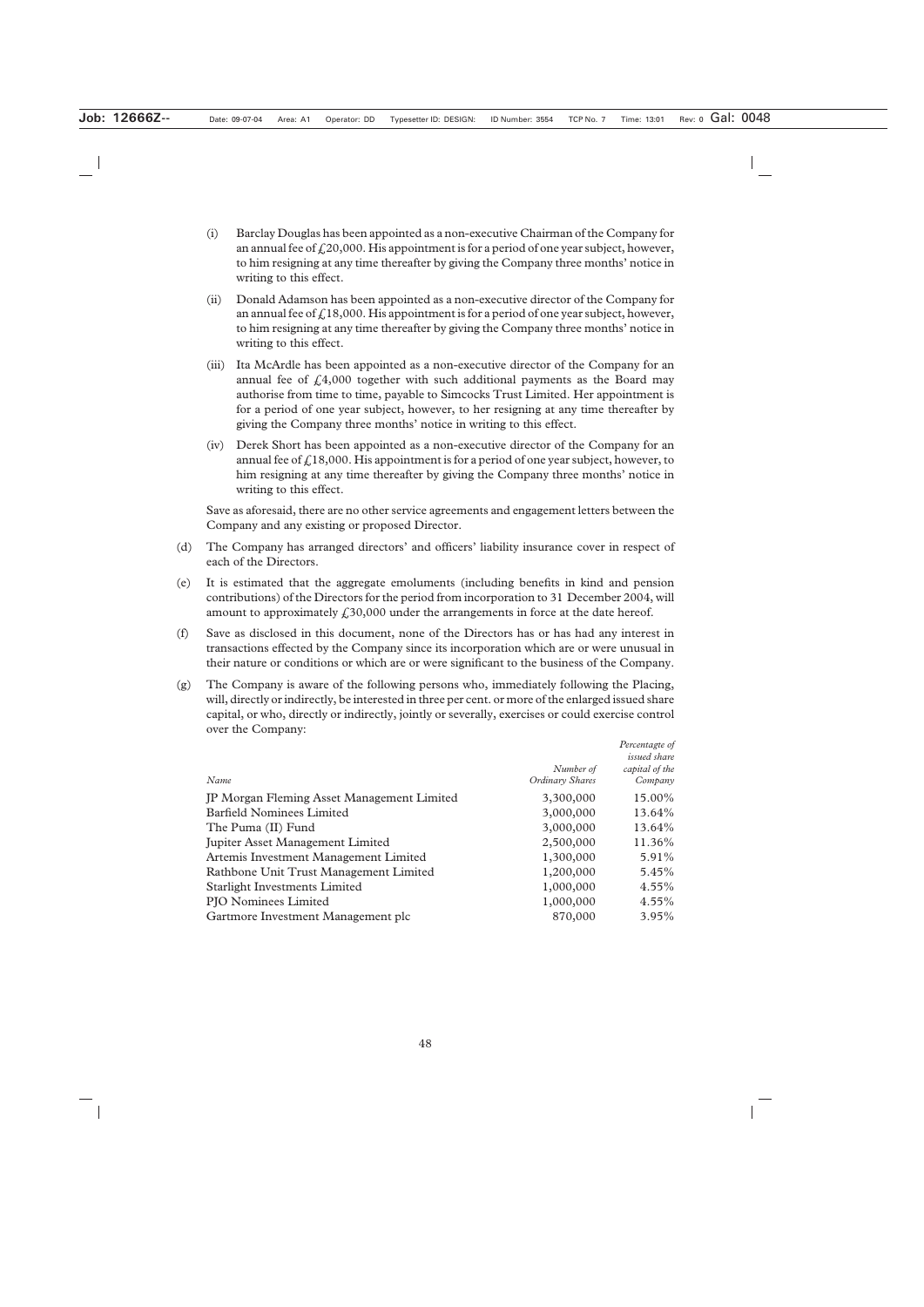| (h) | The partnerships and directorships held by each of the Directors over the five years<br>preceding the date of this document other than in the Company, are as follows: |                                                                                                                                                                                                                                                                                                                                                                                                                                                                                                                                                                                                                                                                                                                                                                                                                                                                                                                                                                                                                                                                                                                                                |                                                                                                                                                                                                                                                                                                                                                                                                                                                                                                                                                                                                                                                         |
|-----|------------------------------------------------------------------------------------------------------------------------------------------------------------------------|------------------------------------------------------------------------------------------------------------------------------------------------------------------------------------------------------------------------------------------------------------------------------------------------------------------------------------------------------------------------------------------------------------------------------------------------------------------------------------------------------------------------------------------------------------------------------------------------------------------------------------------------------------------------------------------------------------------------------------------------------------------------------------------------------------------------------------------------------------------------------------------------------------------------------------------------------------------------------------------------------------------------------------------------------------------------------------------------------------------------------------------------|---------------------------------------------------------------------------------------------------------------------------------------------------------------------------------------------------------------------------------------------------------------------------------------------------------------------------------------------------------------------------------------------------------------------------------------------------------------------------------------------------------------------------------------------------------------------------------------------------------------------------------------------------------|
|     |                                                                                                                                                                        | Current directorships                                                                                                                                                                                                                                                                                                                                                                                                                                                                                                                                                                                                                                                                                                                                                                                                                                                                                                                                                                                                                                                                                                                          | Past directorships                                                                                                                                                                                                                                                                                                                                                                                                                                                                                                                                                                                                                                      |
|     | <b>Barclay Douglas</b>                                                                                                                                                 | Worldmark International Limited Advarc II Limited<br>Shore Capital Group plc<br><b>Advance Visual Communications</b><br>plc                                                                                                                                                                                                                                                                                                                                                                                                                                                                                                                                                                                                                                                                                                                                                                                                                                                                                                                                                                                                                    | Homelink Technologies Limited                                                                                                                                                                                                                                                                                                                                                                                                                                                                                                                                                                                                                           |
|     |                                                                                                                                                                        | Second Advance Value Realisation<br>Company Limited                                                                                                                                                                                                                                                                                                                                                                                                                                                                                                                                                                                                                                                                                                                                                                                                                                                                                                                                                                                                                                                                                            |                                                                                                                                                                                                                                                                                                                                                                                                                                                                                                                                                                                                                                                         |
|     |                                                                                                                                                                        | Donald Adamson The Lindsell Train Investment<br><b>Trust PLC</b><br>Research & Consulting<br><b>Associates Limited</b><br><b>Forbes Limited</b><br>Daglingworth Limited<br>Juno International Participations<br>Limited<br>Juno Participations (Canada)<br>Limited<br>Pantheon USA Fund Limited<br>The Bayard Fund Limited<br>Pantheon Asia Fund Limited<br>Pantheon USA Fund II Limited<br>Meridian Asset Management<br>(CI) Limited<br>Pantheon Europe Limited<br><b>Alternative Investment Strategies</b><br>Limited<br>Pantheon Asia Fund II Limited<br>Pantheon USA Fund III Limited<br>450 Wire Free System Fund<br>Limited<br>Fitzrovia International Limited<br>Hanseatic Asset Management<br><b>LBG</b><br>Park Heights Limited<br>Pantheon Global Secondary Fund<br>Limited<br>Invesco Leveraged High Yield<br><b>Fund Limited</b><br>Pantheon Europe II Fund Limited<br>Saanen Limited<br>Pantheon USA IV Limited<br>Launen Limited<br>Pantheon Asia III Limited<br>Network CPD Limited<br>Lindsell Train Japan<br>(Distributor) Inc.<br>Lindsell Train Japan<br>(Accumulator) Inc<br>Lindsell Train Japan (General<br>Partner) Inc | The Bayard Fund (Euro) Limited<br>Bayard Cayman Limited<br>North American Growth<br><b>Investments Limited</b><br>Scottish Asian Investment Co<br>Limited<br>Murray Johnstone (Jersey) Limited<br>Janus Participations Limited<br>Aberdeen Graham Asset<br>Management Limited<br>Aberdeen Asset Managers Jersey<br>Limited<br><b>Murray Scots Portfolios Limited</b><br><b>GIML Services Limited</b><br>Leveraged Income Fund Limited<br>Jersey Phoenix Trust Limited<br>Pantheon Global PCC Limited<br><b>Pantheon Secondary Interests</b><br>Limited<br><b>Counterpoint Corporate</b><br><b>Consultants Limited</b><br>European Fund Dynamics Limited |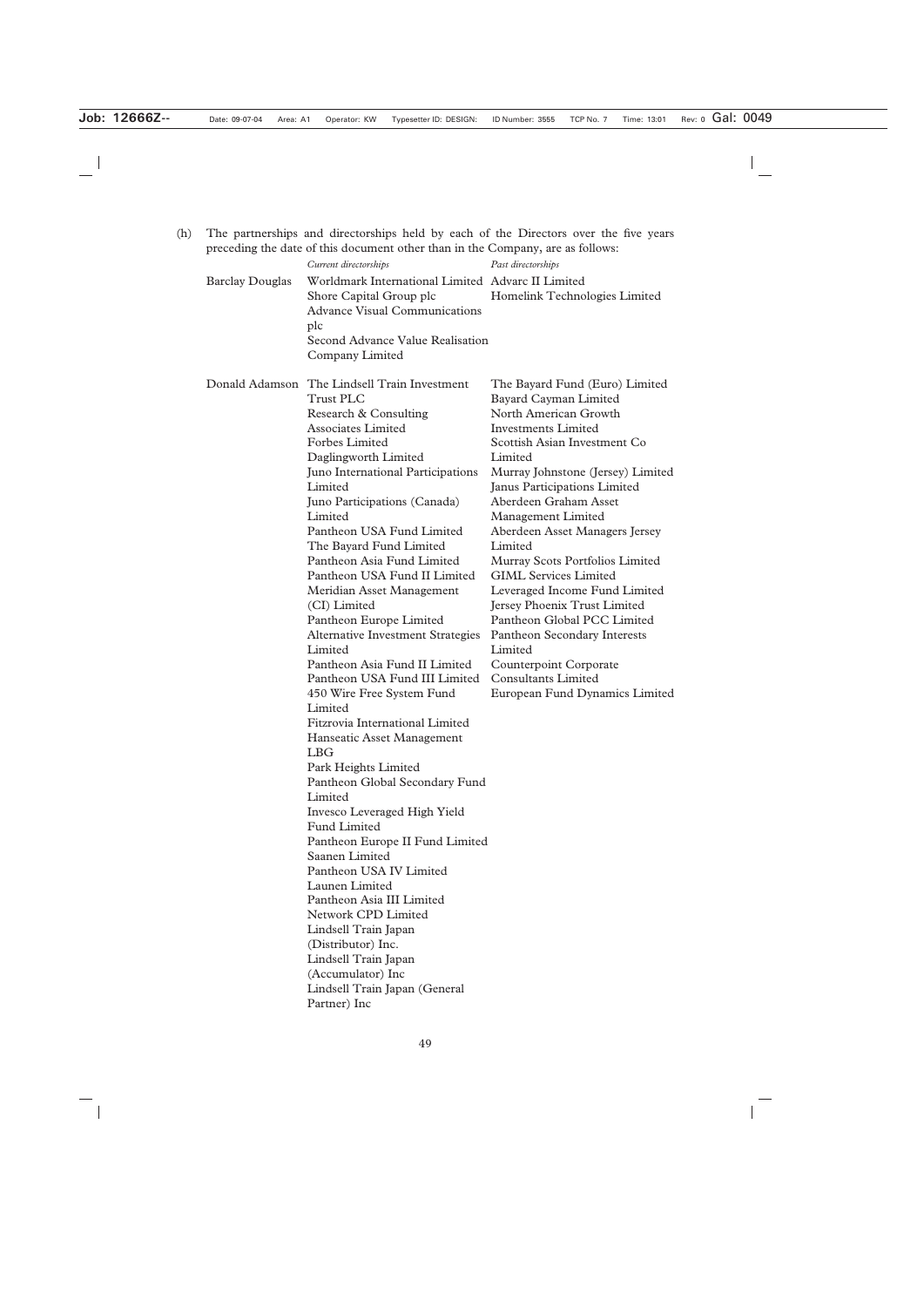|             | Donald Adamson Pantheon Europe Fund III |
|-------------|-----------------------------------------|
| (continued) | Limited                                 |
|             | <b>Equity Partnership Investment Co</b> |
|             | Limited                                 |
|             | Lindsell Train Global Media             |
|             | (Distributor) Inc                       |
|             | Lindsell Train Global Media             |
|             | (Accumulator) Inc                       |
|             | Lindsell Train Global Media             |
|             | (General Partner) Inc                   |
|             | Pantheon USA Fund V Limited             |
|             | Pantheon Global Secondary Fund          |
|             | <b>II</b> Limited                       |
|             | <b>EPIC Reconstruction PLC</b>          |
|             | Pantheon USA Fund VI Limited            |
|             | Pantheon Europe Fund IV                 |
|             | Limited                                 |
| Ita McArdle | Holidaybreak Insurance Company          |
|             | Limited                                 |
|             | Holidaybreak Holding Company            |
|             | Limited                                 |
|             | <b>NGT Insurance Company Limited</b>    |
|             | Womans Aid Limited                      |
|             | <b>Haslett Limited</b>                  |
|             | Raleigh Insurance Limited               |
|             | <b>NNC Holdings Limited</b>             |
|             | <b>Enhanced Profit Fund Limited</b>     |
|             | Fernbrae Limited                        |
|             | Seif-Malabar Limited                    |
|             | <b>Benbaun Limited</b>                  |
|             | Benbreen Limited                        |
|             | <b>Blomidon Investments Limited</b>     |
|             | Derryclare Limited                      |
|             | <b>Fallen Limited</b>                   |
|             | <b>Still Investments Limited</b>        |
|             | <b>Wimberley Investments Limited</b>    |
|             | Holmaengen Properties Limited           |
|             | <b>ISIS Bond Arbitrage Limited</b>      |
|             | <b>Titon Capital Fund Limited</b>       |
|             | Alpen Fund Limited                      |
|             | Chancerygate Limited                    |
|             | L P Hedge Fund Limited                  |
|             | Multihedge Fund Limited                 |
|             | Oxford & Cambridge Investment           |
|             | <b>Management Limited</b>               |
|             | Neilsen Global Limited                  |
|             | <b>EFG Hermes Middle East</b>           |
|             | <b>Technology Limited</b>               |
|             | EFG Hermes Jordan Hi-Tech               |
|             | <b>Fund Limited</b>                     |
|             | <b>Traded Policies Limited</b>          |
|             | Themis MN Fund Limited                  |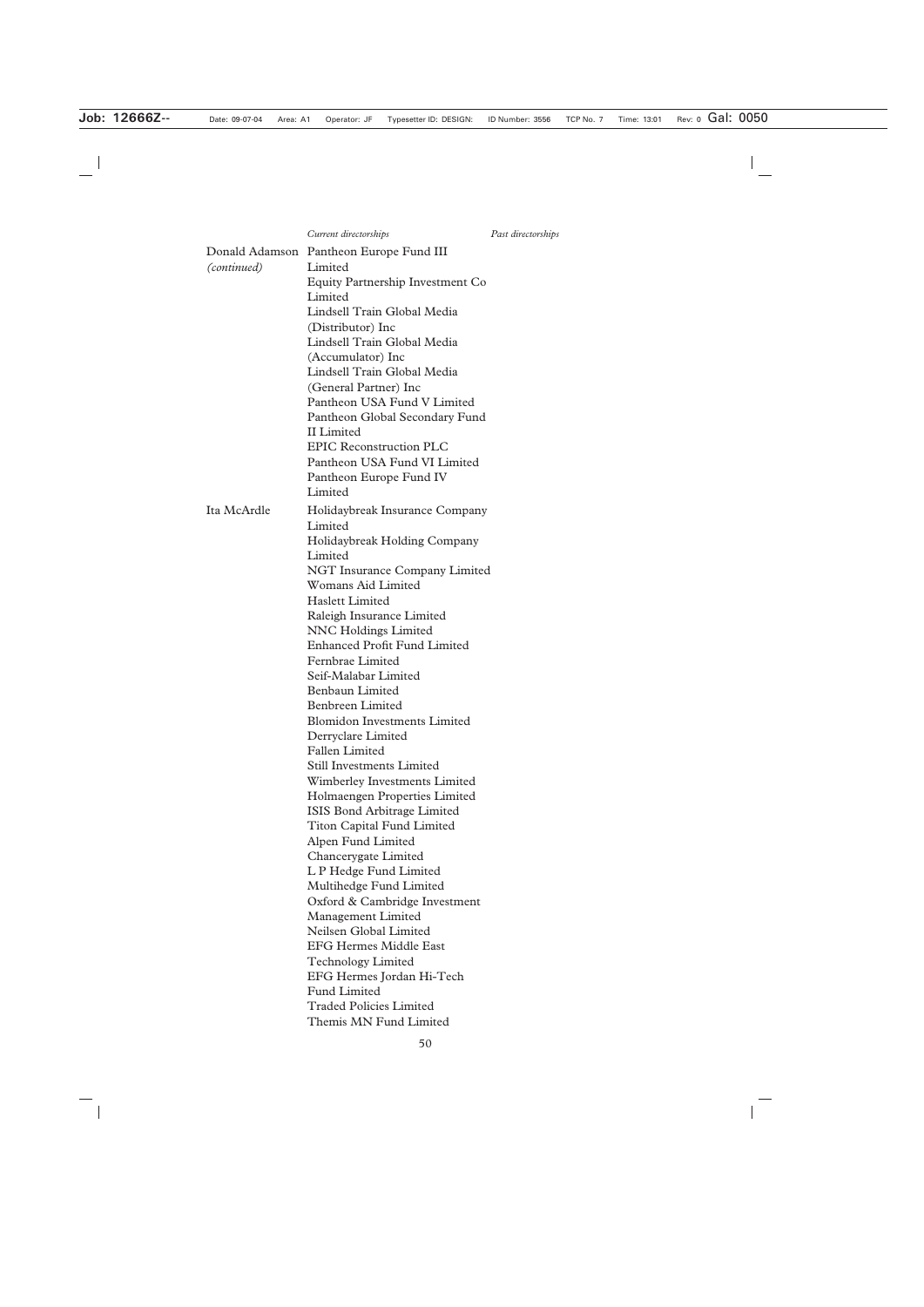*Current directorships Past directorships*

| Derek Short | Vandy Holdings Limited             | Axiscross Limited                    |
|-------------|------------------------------------|--------------------------------------|
|             | Mole River Properties Limited      | <b>English and Continental Trust</b> |
|             | <b>Tiverton Properties Limited</b> | Company                              |
|             | <b>English and Continental</b>     |                                      |
|             | <b>Properties Limited</b>          |                                      |
|             | Loan Management Limited            |                                      |
|             | Channel Islands Air Search         |                                      |
|             | Limited                            |                                      |
|             | <b>Spring Grove Property</b>       |                                      |
|             | Maintenance plc                    |                                      |

Derek Short, in his capacity providing banking and trust management services through English and Continental Trust Company Limited, was a director of a large number of private companies based in Jersey, Guernsey and other offshore financial centres on behalf of his client base, the names of which are not disclosed here.

- (i) No Director has any unspent convictions relating to indictable offences, has been bankrupt or has made or been the subject of any individual voluntary arrangement.
- (j) None of the Directors has been a director of any company at the time of or within twelve months preceding the date of its receivership, compulsory liquidation, creditors' voluntary liquidation, administration, company voluntary arrangement or any composition or arrangement with its creditors generally or any class of its creditors save for Ita McArdle who, as a director of Simcocks Trust Limited, acts or has acted as a director of a number of companies and routinely some of these are dissolved or wound up. None of the Directors has been a partner of any partnership which has been placed into compulsory liquidation or administration or entered into a partnership voluntary arrangement at the time or within twelve months preceding such event and there have been no receiverships of any asset of any Director or of any partnership of which the Director was a partner at the time of or within twelve months preceding such events.
- (k) None of the Directors has been publicly criticised by any statutory or regulatory authority (including recognised professional bodies) or been disqualified by a court from acting as a director of a company or from acting in the management or conduct of the affairs of any company. However, Donald Adamson resigned as a director of Leveraged Income Fund Limited ("LIFL") on 7 April 2000. LIFL became insolvent over two years later. Donald Adamson was interviewed along with directors and former directors of LIFL, Jersey Phoenix Trust Limited, Aberdeen Graham Investment Managers Limited and Aberdeen Asset Managers Jersey Limited by inspectors appointed by the Jersey Financial Services Commission, as part of a wide ranging regulatory investigation in a number of jurisdictions on the split capital investment market sector. No negative or critical outcome has been notified or is anticipated at this date.

#### **4. Material contracts**

The following contracts, not being contracts entered into in the ordinary course of business, have been entered into by the Company since incorporation and are, or may be, material:

(a) the Placing Agreement dated 8 July 2004 between the Company (1), the Directors (2) Shore Capital (3) and Shore Capital Stockbrokers Limited (4) pursuant to which, *inter alia*, on Admission taking place on or before 9.00 a.m. on 12 July 2004 (or such later time and/or date as Shore Capital Stockbrokers Limited and the Company may agree, being not later than 31 July 2004) Shore Capital Stockbrokers Limited has agreed to act as broker to the Company and to use reasonable endeavours to procure subscribers for the Placing Shares proposed to be issued by the Company at the Placing Price.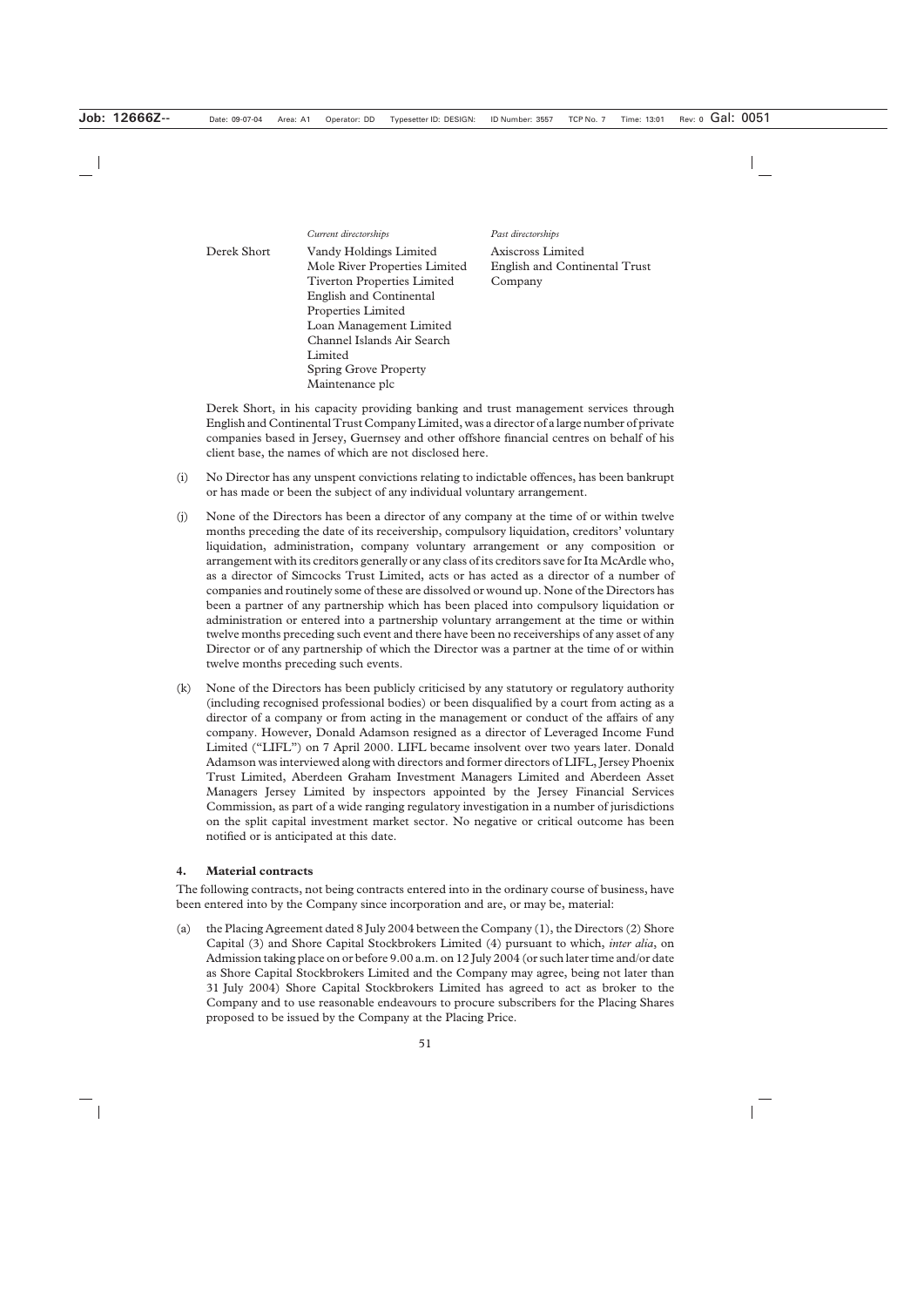The Placing Agreement provides for the Company to pay all costs and expenses of an incidental nature to the Placing and the application for Admission. No specific fees are payable to Shore Capital and Shore Capital Stockbrokers Limited pursuant to this agreement.

Shore Capital Stockbrokers Limited may terminate the Placing Agreement in specified circumstances prior to Admission.

The Company has given certain warranties and indemnities to Shore Capital Stockbrokers Limited and Shore Capital concerning the Company and the contents of this document. The Directors have given limited warranties, subject to appropriate limitations, to Shore Capital Stockbrokers Limited and Shore Capital concerning the Company and the document. The Directors have also undertaken not to dispose of their Ordinary Shares in the Company for a period of twelve months from Admission.

- (b) The nominated adviser agreement dated 8 July 2004 between the Company (1) Shore Capital (2) and Shore Capital Stockbrokers Limited (3) setting out the terms on which Shore Capital has agreed to act as the Company's nominated adviser for the purposes of the AIM Rules and the terms on which Shore Capital Stockbrokers Limited has agreed to act as the Company's stockbroker, for an annual fee of  $f<sub>0</sub>10,000$ . The agreement may be terminated by either party on three months' written notice not to expire before the first anniversary of the date of appointment.
- (c) The engagement letter dated 7 July 2004 between the Company (1) Shore Capital (2) and Shore Capital Stockbrokers Limited (3) whereby Shore Capital is appointed corporate finance adviser and Shore Capital Stockbrokers Limited is appointed broker in relation to the Placing and Admission for a nominal fee.
- (d) The administration agreement dated 6 July 2004 between the Company (1) and Simcocks Trust Limited (2) setting out the terms on which Simcocks Trust Limited will provide company secretarial, administration, income and expenses reporting to the Company.

#### **5. Memorandum and Articles of Association**

The Memorandum of Association of the Company provides that the objects of the Company are unrestricted and the Company has, by and subject to the IOM Act, the same rights, powers and privileges as an individual, unless restricted by special resolution and no such restrictions have been imposed or are resolved to be imposed.

The Articles of Association of the Company contain provisions, *inter alia*, to the following effect:

#### *Voting rights*

- (a) Shareholders shall have the right to receive notice of, to attend and to vote at all general meetings of the Company. Save as otherwise provided in the Articles, on a show of hands each holder of shares present in person and entitled to vote shall have one vote and upon a poll each such holder who is present in person or by proxy and entitled to vote shall have one vote in respect of every share held by them.
- (b) No member shall be entitled to vote at any general meeting if any calls or other sum presently payable by him in respect of such share remain unpaid.

#### *Restrictions on Ordinary Shares*

If a member or any person appearing to be interested in any shares in the Company has been duly served with a notice requiring details of their shareholding in the Company and is in default in supplying to the Company information thereby required within a prescribed period after the service of such notice the Directors may serve on such member or on any such person a notice (a "direction notice") in respect of the shares in relation to which the default occurred ("default shares") directing that the member shall not be entitled to vote at any general meeting or class meeting of the Company. Where the default shares represent at least 0.25 per cent. of the shares the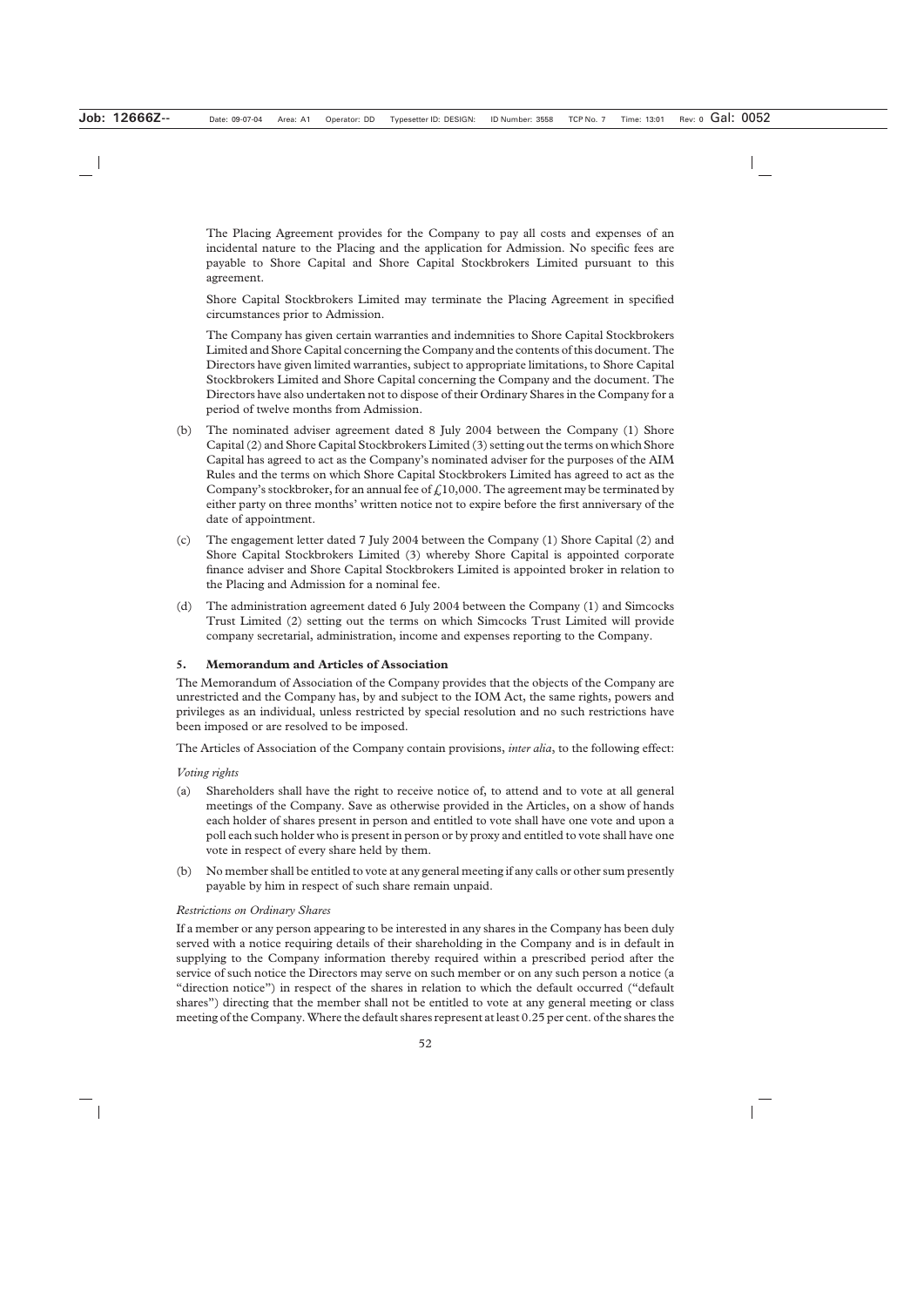direction notice may in addition direct that, any dividend or other money which would otherwise be payable on such shares shall be retained by the Company without liability to pay interest and no transfer of any of the shares held by the member in certificated form shall be registered unless the member is not himself in default in supplying the requested information and proves to the satisfaction of the Board that no person in default as regards supplying such information is interested in any of the shares which are the subject of the transfer and other than an "excepted transfer", i.e:

- (a) a transfer pursuant to acceptance of a takeover offer for the Company;
- (b) a transfer in consequence of a sale made through a recognised investment exchange or any stock exchange outside the United Kingdom on which the Company's shares are normally traded; or
- (c) a transfer which is shown to the satisfaction of the Board to be made in consequence of a sale of the whole of the beneficial interest in the shares to a person who is unconnected with the member and with any other person appearing to be interested in the shares.

The prescribed period referred to above means 14 days from the date of service of the notice requiring details of the shareholding where the default shares represent at least 0.25 per cent. of the class of shares concerned and 28 days in all other cases.

#### *Variation of class rights and alteration of capital*

- (a) Subject to the provisions of the IOM Act and every statute for the time being in force concerning the Company (the "Statutes"), all or any of the rights or privileges attached to any share or class of shares in the Company may be varied or abrogated in such manner (if any) as may be provided by such rights or, in the absence of any such provision, either with the consent in writing of the holders of at least three-quarters of the nominal amount of the issued shares of that class or with the sanction of an extraordinary resolution passed at a separate meeting of the holders of the issued shares of that class. Any separate meeting of the holders of any class of shares shall be convened and conducted in all respects as nearly as possible in the same way as an extraordinary general meeting of the Company and the provisions of the IOM Act and the provisions of the Articles relating to general meetings shall apply *mutatis mutandis*, provided that:
	- (i) the quorum at any such meeting other than an adjourned meeting shall be 2 persons present in person holding or representing by proxy at least one-third in nominal value of the issued shares of the class;
	- (ii) the quorum at any adjourned meeting shall be not less than one person holding shares of the class in question who are present in person or by proxy;
	- (iii) a poll may be demanded by any holder of shares of the class, present in person or by proxy and entitled to vote at the meeting and, on a poll, each member shall have one vote for every share of the class in question of which he is the holder.

The rights or privileges attaching to any class of shares shall not, unless otherwise expressly provided in the rights attaching to such shares, be deemed to be varied or abrogated by the creation or issue of shares ranking *pari passu* with or subsequent to them or by the purchase or redemption by the Company of any of its own shares.

- (b) Subject to the provisions of the statutes the Company may by ordinary resolution increase its share capital, consolidate and divide all or any of its share capital into shares of larger amount, subdivide its shares into shares of smaller amount and cancel any shares not taken or agreed to be taken by any person, and diminish the amount of its share capital by the amount of shares so cancelled.
- (c) Subject to any consent required by law, the Company may by special resolution reduce its share capital, any capital redemption reserve and any share premium account.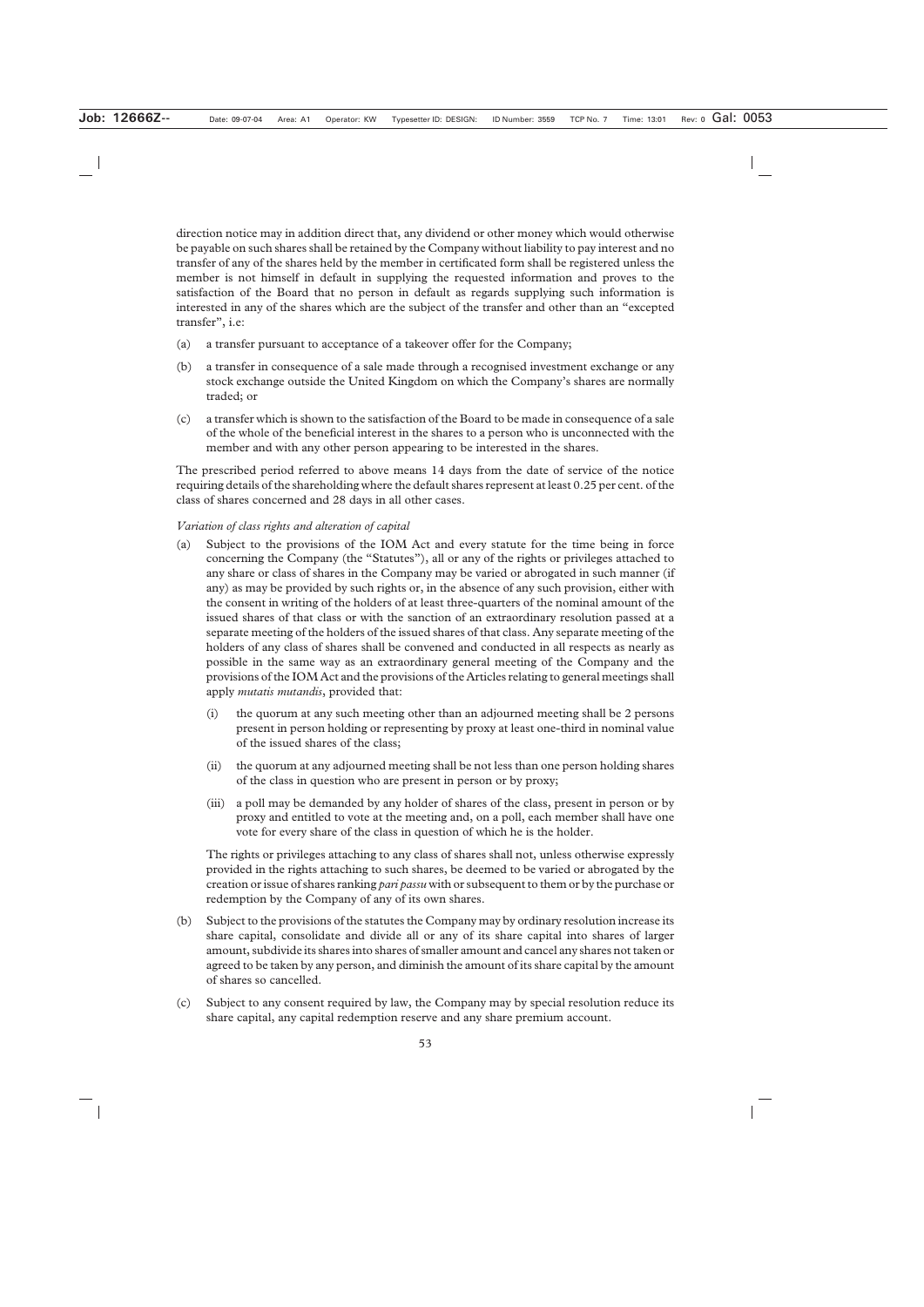- (d) Subject to the provisions of the Statutes and the Articles all unissued shares of the Company are at the disposal of the Directors.
- (e) Subject to the provisions of the Statutes and to any rights attached to any existing shares, any shares may be issued on terms that they are to be redeemed or liable to be redeemed at the option of the Company or the holders on the terms and in the manner provided for by the Articles.
- (f) Subject to the provisions of the Statutes, the Company may purchase its own shares (including any redeemable shares).

#### *Transfer of shares*

- (a) A Shareholder may transfer any of his shares by an instrument of transfer in writing in any usual form or in another form approved by the Directors or, without a written instrument (subject to the class of shares becoming a participating security for the purposes of the Regulations), through CREST in accordance with the Regulations. The transferor will remain the holder of the share transferred until the name of the transferee is entered in the Company's register of members in respect of it.
- (b) The Board may, in its absolute discretion and without giving any reason, refuse to register any transfer of a certificated share or renunciation of a renounceable letter of allotment unless:
	- (i) it is in respect of a share which is fully paid up;
	- (ii) it is in respect of a share upon which the Company has no lien;
	- (iii) it is in favour of a single transferee or not more than four joint transferees;
	- (iv) it is duly stamped (if so required); and
	- (v) it is delivered for registration to the registered office of the Company or such other place as the Board may from time to time determine accompanied by the certificate for the shares to which it relates and such other evidence the Board may reasonably require to show the right of the transferor to make the transfer or renunciation or, if the transfer or renunciation is executed by some other person on his behalf, the authority of that person to do so;

the Board may also refuse to register a transfer if in its opinion (and with the concurrence of The Financial Services Authority or such other competent authority) exceptional circumstances so warrant.

- (c) The Board shall refuse to register any transfer of shares which:
	- (i) would be in breach of the law or requirements of a jurisdiction or governmental authority; or
	- (ii) may cause the Company to be classified as an investment company under the United States Investment Companies Act 1940; or
	- (iii) in the opinion of the Board, might result in the Company and/or shareholders incurring any liability to taxation or suffering any other regulatory, pecuniary, legal or material administrative disadvantage that the Company might not otherwise have suffered or incurred;

and for this purpose transfers to United States based entities and Isle of Man residents without the consent of the Board shall be refused.

(d) The Directors are required to register (and may refuse registration of) a transfer of an uncertificated share (a share in CREST) in accordance with the Regulations.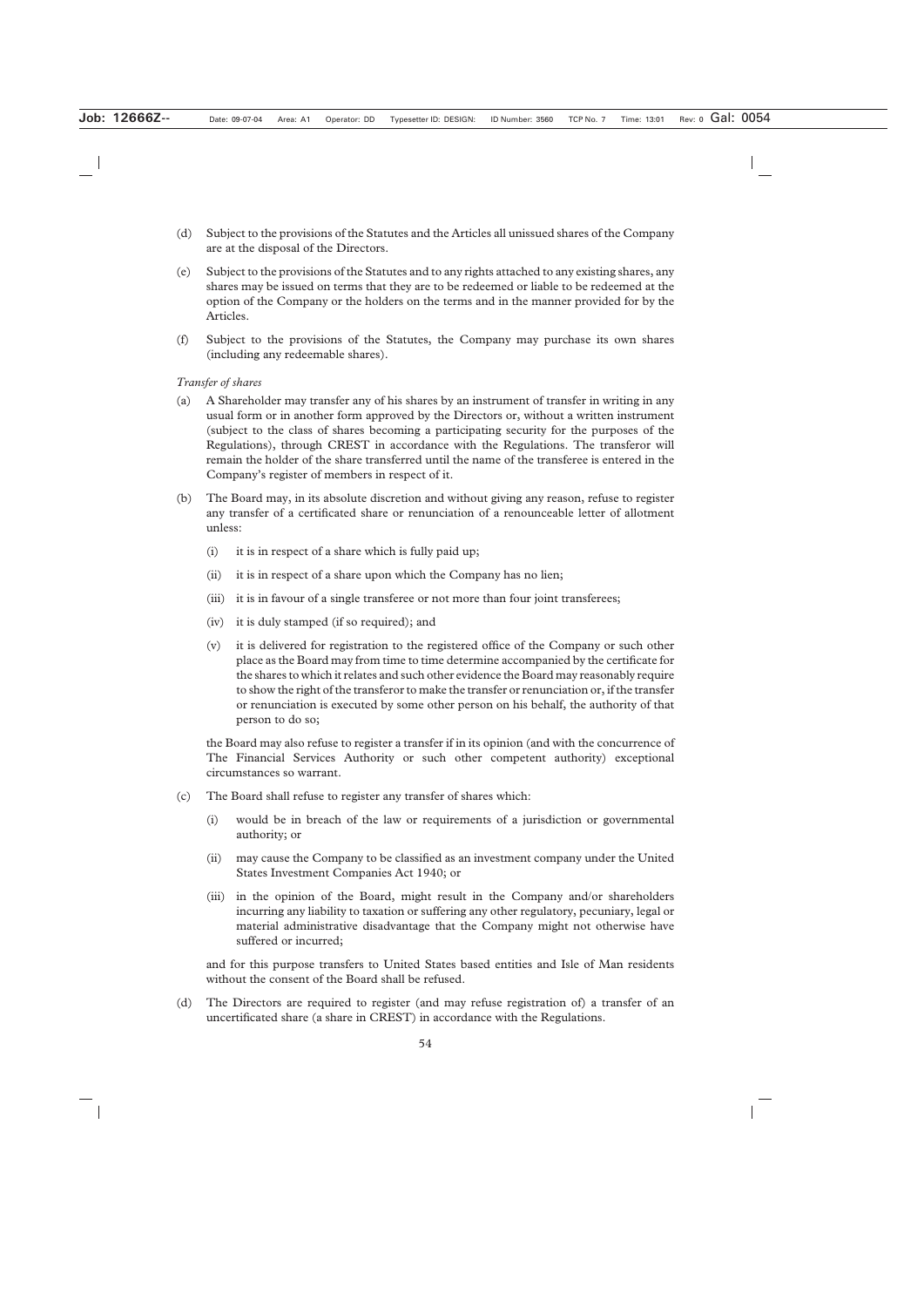- (e) The Board shall not refuse to register any transfer or renunciation of shares which are traded on the London Stock Exchange in circumstances where such refusal would prevent dealings in such shares from taking place on an open and proper basis.
- (f) If the Directors refuse to register a share transfer, the Board must send notice of the refusal to the transferee within two months following the delivery of the transfer to the Company. No fee is chargeable by the Company for the registration of a share transfer. The registration of share transfers may be suspended at such times and for such periods (not exceeding 30 days in any year) as the Directors may decide.

#### *Borrowing powers*

- (a) The Directors may, save as the Articles otherwise provide, exercise all the powers of the Company to borrow money and to mortgage or charge its undertaking, property, assets and uncalled capital, or any part thereof and, subject to the provisions of the Statutes and the Articles, to issue debentures and other securities whether outright or as security for any debt, liability or obligation of the Company or of any third party.
- (b) The Directors shall restrict the borrowings of the Company so as to secure that the aggregate principal amount for the time being remaining outstanding of all monies borrowed by the Company and for the time being owing to persons outside the Company shall not at any time, without the previous sanction of an ordinary resolution of the Company in general meeting, exceed four times the aggregate of (aa) the amount paid up on the issued share capital of the Company and (bb) the total of capital and revenue reserves including any share premium account, capital redemption reserve, all as shown in the latest balance sheet of the Company.

#### *Dividends and distributions to shareholders on liquidation*

- (a) The Company in general meeting may declare dividends, but no dividend shall exceed the amount recommended by the Directors. Subject to any priority, preference or special rights, all dividends shall be declared and paid according to the amounts paid up on the shares and shall be apportioned and paid proportionately to the amounts paid up on the shares during any portion of the period in respect of which the dividend is paid.
- (b) The Directors may pay such interim dividends as they think fit.
- (c) No dividend or interim dividend shall be paid otherwise than in accordance with the provisions of the Statutes.
- (d) On a liquidation, the liquidator may with the sanction of an extraordinary resolution of the Company and any other sanction required by the Statutes, divide amongst the members in specie or in kind the whole or any part of the assets of the Company and may, for such purpose, set such value as he deems fair upon any property to be divided and may determine how such division shall be carried out.
- (e) The Directors may, with the sanction of an ordinary resolution of the Company in general meeting, offer the holders of Ordinary Shares the right to elect to receive new Ordinary Shares credited as fully paid instead of cash in respect of the whole or part of any dividend.
- (f) Any dividend unclaimed for a period of 12 years after it was declared or became due for payment shall be forfeited and shall revert to the Company.

#### *Directors*

(a) Subject to the provisions of the Statutes, the Memorandum of Association of the Company and the Articles and to any directions given by special resolution of the Company (which are consistent with the Statutes), the business of the Company shall be managed by the Board, which may exercise all the powers of the Company, whether relating to the management of the business or not.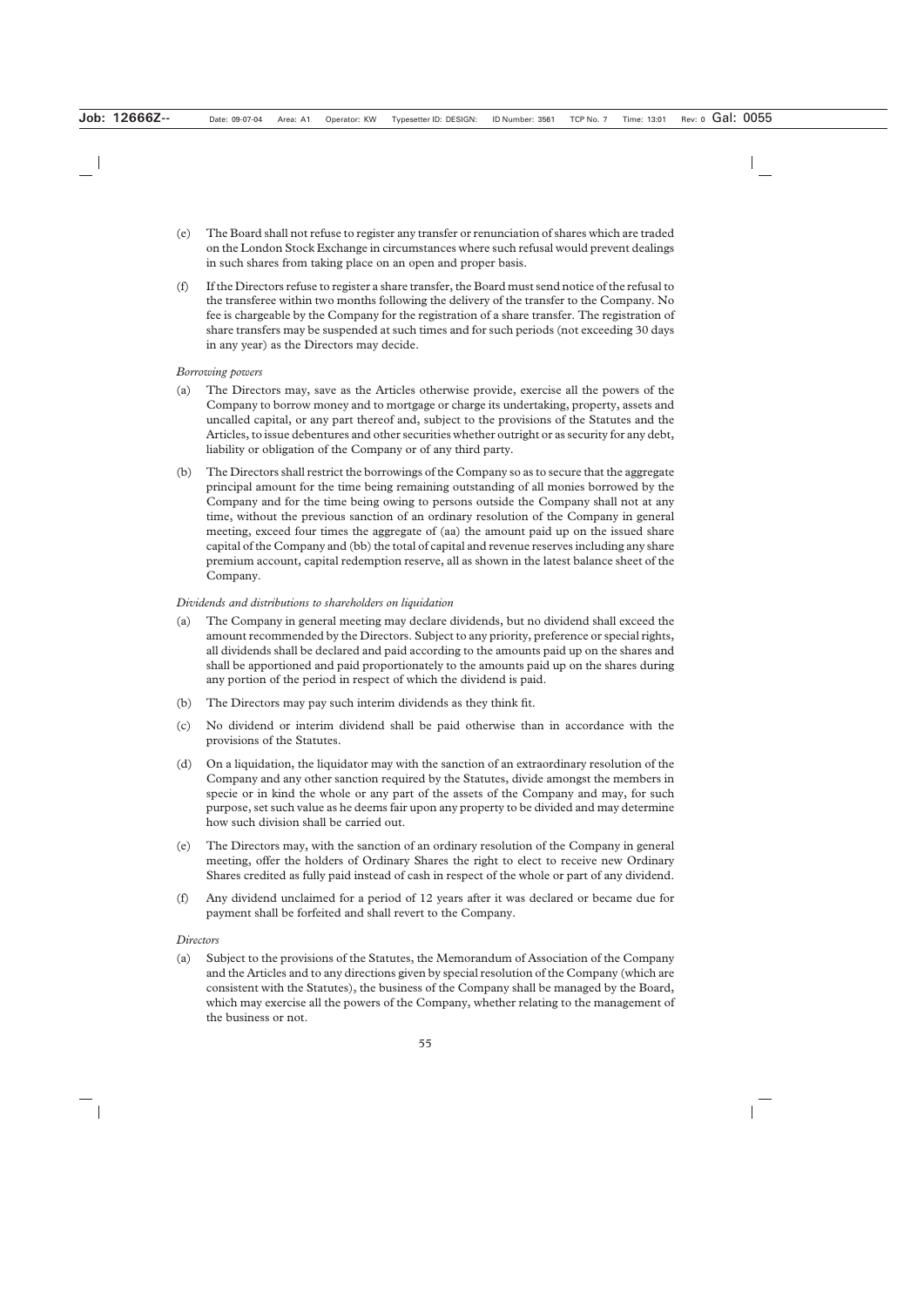- (b) Unless and until the Company in general meeting shall otherwise determine, the number of Directors shall not be less than two. A director shall not be required to hold any shares in the capital of the Company.
- (c) No Director shall be disqualified by his office from entering into any contract, arrangement, transaction or proposal with the Company either in regard to his tenure of any office or place of profit or acting in a professional capacity for the Company or as vendor, purchaser or otherwise. Subject to the provisions of the Statutes and save as therein provided, no such contract, arrangement, transaction or proposal entered into by or on behalf of the Company in which any Director or person connected with him is in any way interested, whether directly or indirectly, shall be liable to be avoided, nor shall any Director who enters into any such contract, arrangement, transaction or proposal or who is so interested be liable to account to the Company for any profit, remuneration or other benefit realised by any such contract, arrangement, transaction or proposal by reason of such Director holding that office or of the fiduciary relationship thereby established, but such Director shall declare the nature of his interest in accordance with the Statutes.
- (d) A Director shall (in the absence of some other material interest than is indicated below) be entitled to vote (and be counted in the quorum) in respect of any resolution concerning any of the following matters, namely:
	- (i) the giving of any security, guarantee or indemnity to him in respect of money lent or obligations incurred by him at the request of or for the benefit of the Company or its subsidiary;
	- (ii) the giving of any security, guarantee or indemnity in respect of a debt or obligation of the Company or its subsidiary for which he himself has assumed responsibility in whole or in part under a guarantee or indemnity or by the giving of security;
	- (iii) any proposal concerning an offer of shares or debentures or other securities of or by the Company or its subsidiary for subscription or purchase in which offer he is or may be interested as a participant in the underwriting or sub-underwriting thereof;
	- (iv) another company in which he and any persons connected with him do not to his knowledge hold an interest in shares representing 1 per cent. or more of either any class of equity share capital or the voting rights in such company;
	- (v) an arrangement for the benefit of the employees of the Company or any of its subsidiary undertakings which does not award him any privilege or benefit not generally awarded to the employees to whom such arrangement relates; and
	- (vi) an arrangement concerning insurance which the Company proposes to maintain or purchase for the benefit of the Directors or for the benefit of persons including Directors.
- (e) If any question shall arise at any meeting as to the materiality of a Director's interest or as to the entitlement of any Director to vote and such question is not resolved by his voluntarily agreeing to abstain from voting, such question shall be referred to the Chairman of the meeting and his ruling in relation to any other Director shall be final and conclusive except in a case where the nature or extent of the interests of the Director concerned have not been fairly disclosed.
- (f) The Directors shall be entitled to such remuneration as the Company may by ordinary resolution determine and unless the resolution provides otherwise. Unless and until the members so resolve, the maximum remuneration to which the Directors shall be entitled shall be  $\frac{1}{2}$  150,000 per annum. Such remuneration shall be divided between the Directors as they shall agree or, failing agreement, equally. Such remuneration shall be deemed to accrue from day to day.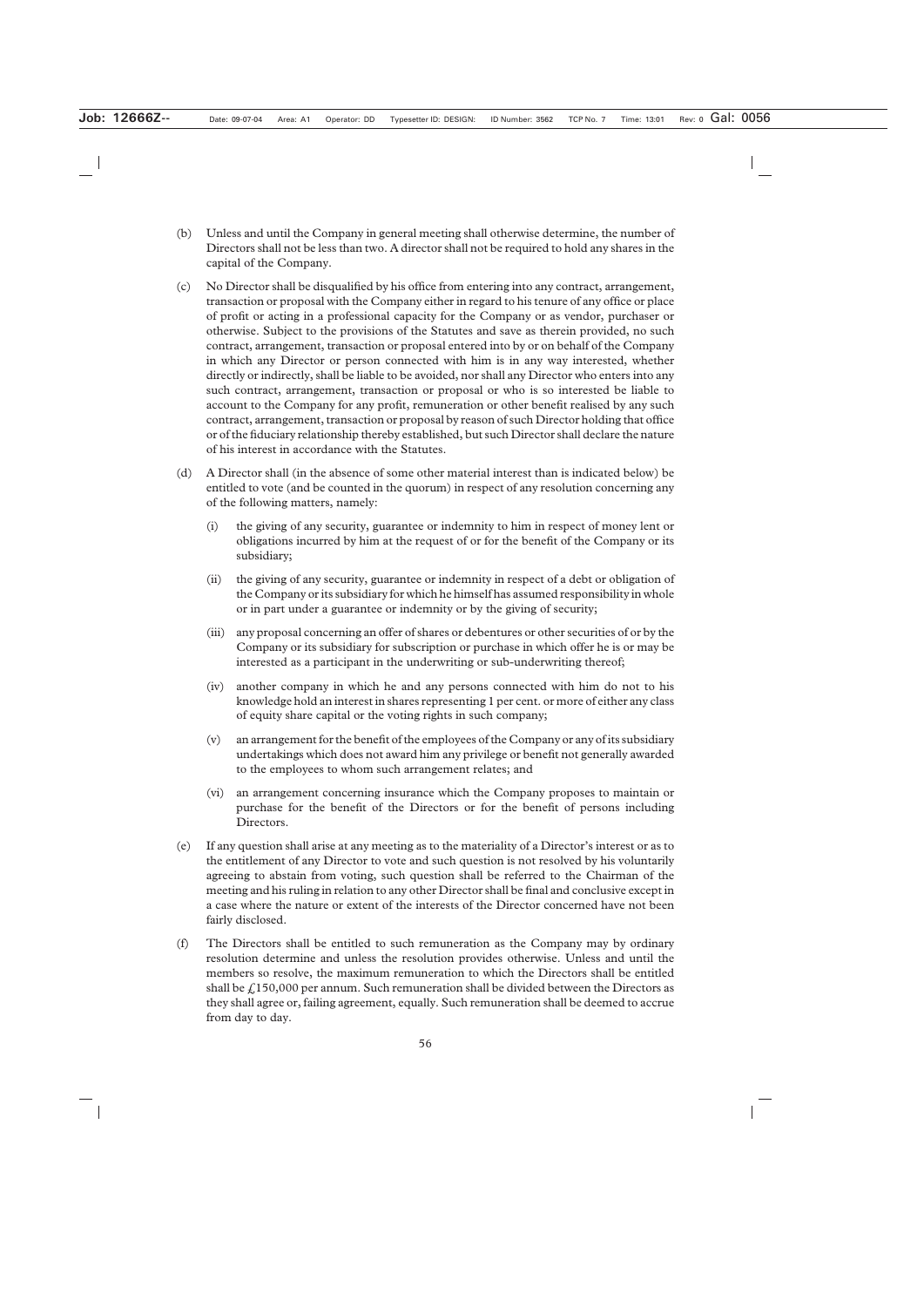- (g) Subject to the provisions of the Statutes, the Directors may from time to time appoint one or more of their body to such executive office as they may decide. His appointment shall be automatically determined if he ceases for any cause to be a Director, without prejudice to any claim for damages such Director may have for breach of any service contract between him and the Company. The salary or remuneration of any executive Director shall, subject as provided in any contract, be such as the Directors may from time to time determine.
- (h) Where proposals are under consideration concerning the appointment (including fixing or varying the terms of appointment) of two or more Directors to offices or employments with the Company or any body corporate in which the Company is interested, such proposals may be divided and considered in relation to each Director separately and in such cases each of the Directors concerned (subject to the Articles) shall be entitled to vote (and be counted in the quorum) in respect of each resolution except that concerning his own appointment.
- (i) The Directors may entrust to and confer upon a managing director or an executive Director any of the powers and discretions exercisable by them upon such terms and conditions and with such restrictions as they may think fit, and either collaterally with or to the exclusion of their own powers and discretions and may from time to time revoke, withdraw, alter or vary all or any of such powers or discretions.
- (j) Each Director shall have the power at any time to appoint as an alternate Director either (i) another Director or (ii) any other person approved for that purpose by a resolution of the Directors, and at any time to terminate such appointment.
- (k) At each annual general meeting of the Company one third of the Directors shall retire from office. The Directors to retire shall be firstly, any director who wishes to retire and not offer himself for re-election and secondly, those who have been longest in office or, in the case of those who were appointed or re-appointed on the same day, will be (unless they otherwise agree) determined by lot.

# **6. Litigation**

Since incorporation, the Company has not been engaged in, and is not currently engaged in, any litigation or arbitration proceedings which has or may have a significant effect on the financial position of the Company and, so far as the Directors are aware, there are no such proceedings pending or threatened by or against the Company.

#### **7. UK taxation**

The statements set out below are intended only as a general guide to certain aspects of current United Kingdom tax law and Inland Revenue practice as at the date of this document and apply only to certain shareholders resident or ordinarily resident for tax purposes in the UK (save where express reference is made to persons resident outside the UK). The summary does not purport to be a complete analysis or listing of all the potential tax consequences of holding Ordinary Shares. Prospective purchasers of Ordinary Shares are advised to consult their own independent tax advisers concerning the consequences under UK tax law of the acquisition, ownership and disposition of Ordinary Shares.

The statements are not applicable to all categories of shareholders, and in particular are not addressed to (i) shareholders who do not hold their Ordinary Shares as capital assets, (ii) shareholders who own (or are deemed to own) ten per cent. or more of the voting power of the Company, (iii) special classes of shareholders such as dealers in securities, broker-dealers, insurance companies, trustees of certain trusts and investment companies, (iv) shareholders who hold Ordinary Shares as part of hedging or commercial transactions, (v) shareholders who hold Ordinary Shares in connection with a trade, profession or vocation carried on in the UK (whether through a branch or agency or otherwise), (vi) shareholders who hold Ordinary Shares in a personal equity plan or an individual savings account or (vii) shareholders who are not resident or ordinarily resident in the UK for tax purposes (unless express reference is made to non-UK resident shareholders).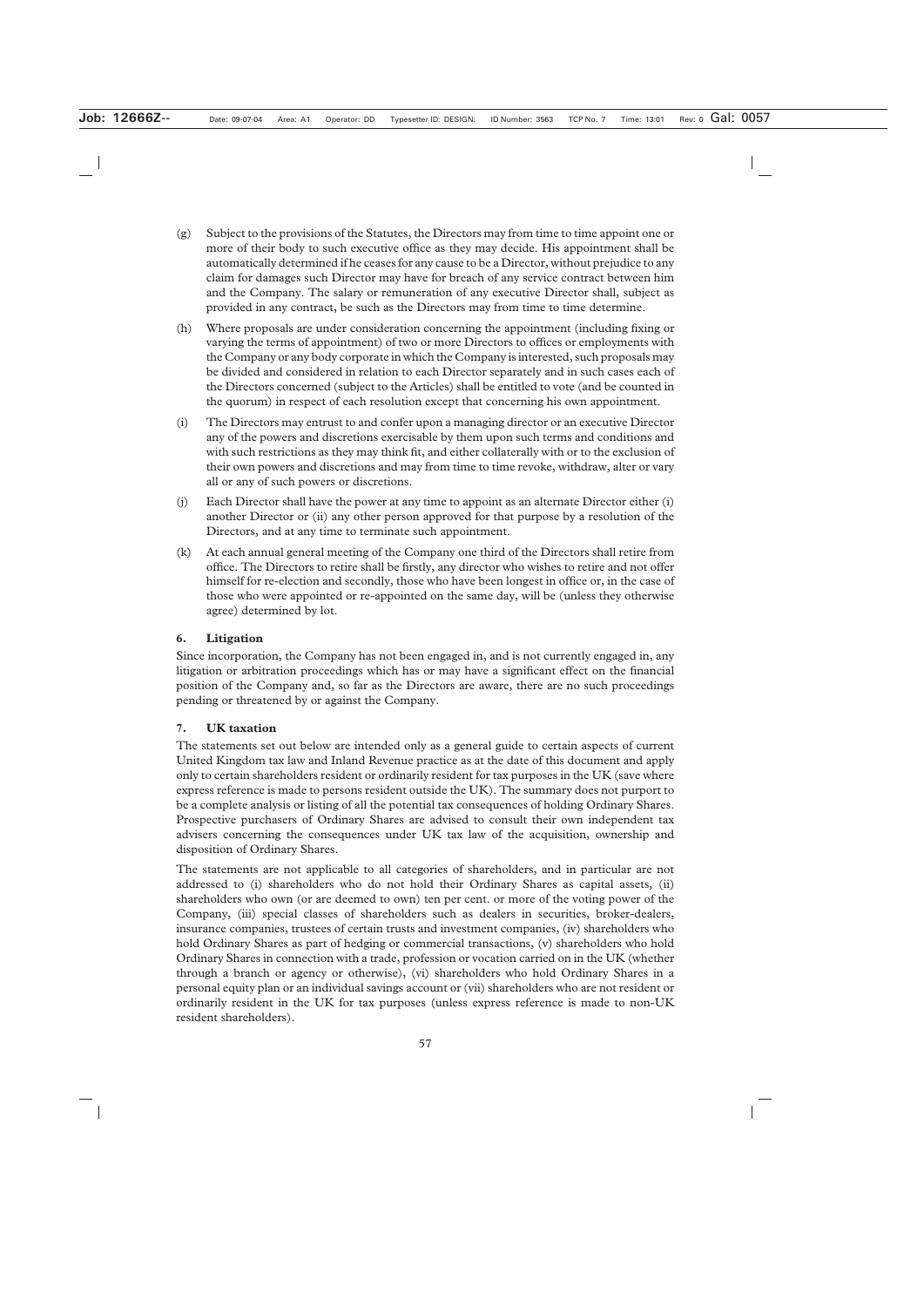# (a) *Residence of the Company for tax purposes*

The Company is registered in the Isle of Man and central management and control will be exercised in the Isle of Man. Consequently, the Company is resident in the Isle of Man for tax purposes. As a tax exempt company, the Company will not be subject to Isle of Man income tax (as detailed in paragraph 8 below).

## (b) *Dividends – UK resident shareholders*

A UK resident individual shareholder who receives a dividend from the Company and who is liable to income tax at the starting or basic rate will be subject to tax on the dividend at the rate of ten per cent. of the gross dividend. A UK resident individual shareholder who is liable to income tax at the higher rate will be liable to tax on the dividend at the rate of 32.5 per cent.

A shareholder which is a company resident for tax purposes in the UK and which receives a dividend from the company will be subject to corporation tax on the dividend at the appropriate rate, currently 30 per cent.

#### (c) *Dividends – non-UK resident shareholders*

A shareholder resident outside the UK may also be subject to foreign taxation on dividend income under local law. A shareholder who is not resident in the UK (for tax purposes) should consult his own tax adviser concerning his tax liabilities on dividends received from the Company.

# (d) *Taxation of capital gains*

A disposal of Ordinary Shares by a shareholder who is either resident or, in the case of individuals, ordinarily resident for tax purposes in the UK may, depending on the shareholder's circumstances and subject to any available exemption or relief, give rise to a chargeable gain or allowable loss for the purposes of the taxation of chargeable gains. Broadly, shareholders who are not resident or ordinarily resident for tax purposes in the UK will not be liable for UK tax on capital gains realised on the disposal of their Ordinary Shares unless such Ordinary Shares are used, held or acquired for the purposes of a trade, profession or vocation carried on in the UK through a branch or agency or for the purpose of such branch or agency. Such shareholders may be subject to foreign taxation on any gain under local law. A shareholder who ceases to be resident or ordinarily resident for tax purposes in the UK for a period of less than five years, and who disposes of the Ordinary Shares during that period of non-residence, may also be liable to UK taxation on chargeable gains (subject to any available exemption or relief) as if, broadly, the disposal was made in such shareholder's year of return to the UK.

For the purposes of taper relief, the qualifying holding period will run from the date when the relevant holding of Ordinary Shares was acquired. Following the Finance Act 1998, indexation is not available to shareholders, other than those subject to corporation tax on chargeable gains. Shareholders subject to corporation tax on chargeable gains remain entitled to indexation allowance but are not entitled to taper relief. The Ordinary Shares will be non-business assets for the purposes of taper relief.

#### (e) *UK stamp duty and stamp duty reserve tax ("SDRT")*

No stamp duty or SDRT will be payable by shareholders on the issue of the Ordinary Shares.

The above statements are intended only as a general guide to the current tax position under UK taxation law and practice. A Shareholder or potential investor who is in any doubt as to his or her tax position or is subject to tax in any jurisdiction other than the United Kingdom should consult his or her professional adviser without delay.

#### **8. Isle of Man taxation**

In the event of the death of a sole holder of Ordinary Shares, an Isle of Man grant of probate or administration may be required in respect of which certain fees will be payable to the Isle of Man Government.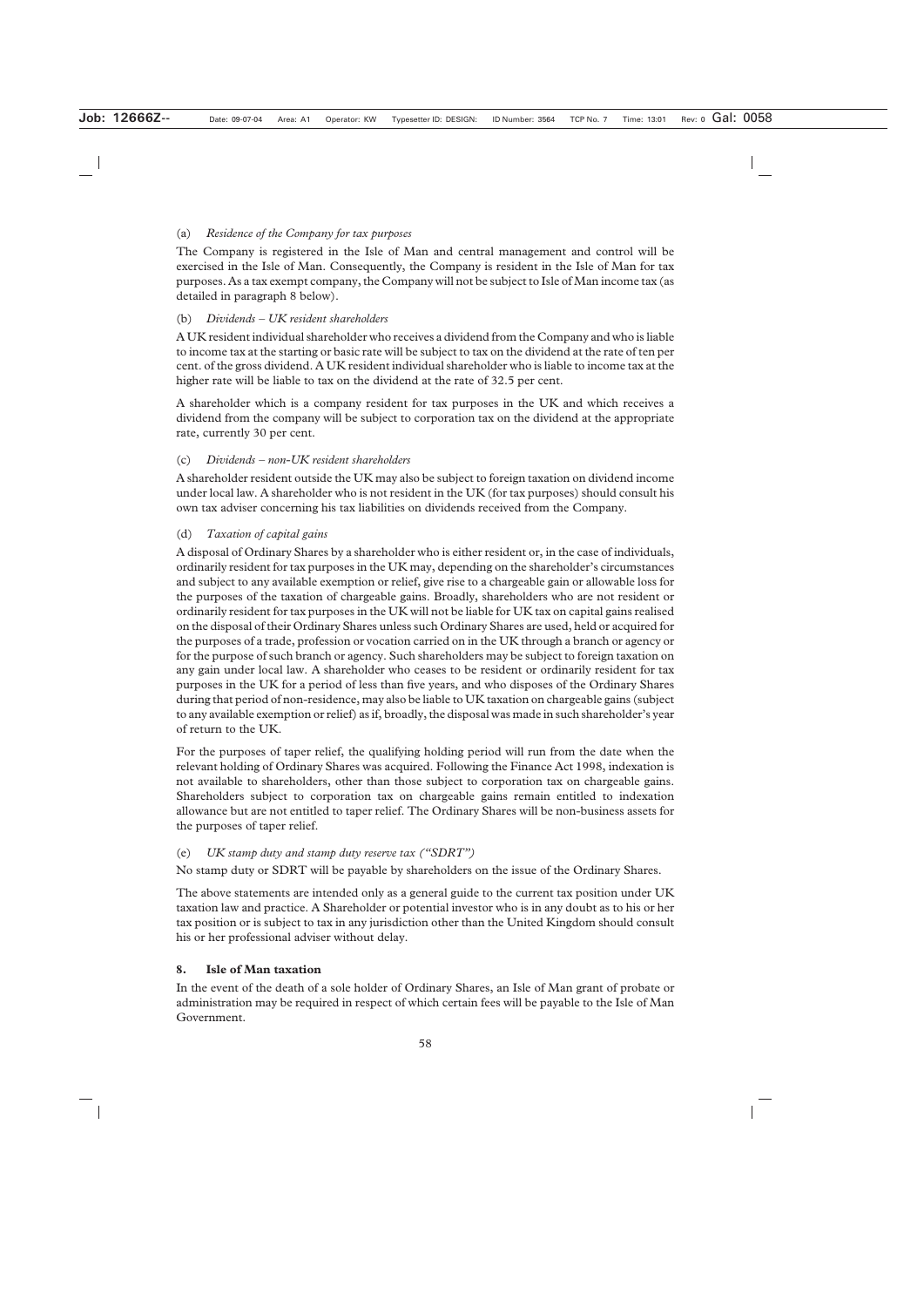Capital duty in the Isle of Man is calculated at the rate of 1.5 per cent. and is payable on incorporation or on any increase in the nominal value of the authorised share capital of the Company, ranging from a minimum of  $f(125)$  for capital up to  $f(2,000)$ , up to a maximum amount of duty of  $f(5,000)$  for each company.

# (a) *Exempt status*

The Company will apply on an annual basis for tax exempt status in the Isle of Man pursuant to the Isle of Man Income Tax (Exempt Companies) Act 1984 (as amended). As at 17 February 2004 the fee is £450 payable on an annual basis in respect of the Company's exempt status. As a tax exempt company the Company will not be subject to Isle of Man income tax. There is no capital gains tax, inheritance tax or stamp duty in the Isle of Man.

The granting of exemption does not affect the liability of a company to deduct and account for income tax under the Income Tax (Instalment Payments) Act 1974.

The Isle of Man is moving towards Zero Standard Tax Rate for businesses scheduled for completion by 1 January 2006.

The Isle of Man Treasury is proposing the introduction of a standard zero rate of income tax for business as a further evolution of its national tax strategy announced in June 2000.

The zero rate proposal has been developed in consultation with private sector representatives and its implementation would be subject to ongoing Tynwald approval.

The Isle of Man's 2004 Budget illustrated the continued financial strength of the economy and the continued progress being made to the zero rate tax regime for trading companies and implementation of the strategy which is scheduled for completion by 1 January 2006.

The corporate tax system will replace the existing income tax system for the taxation of companies. All companies will be subject to zero rate taxation on the same basis with a higher rate for defined regulated businesses, the exempt tax regime will ultimately be abolished in order to meet the international standards being set by both the OECD and the EU.

# (b) *Savings directive*

The Code of Conduct is part of a package of EU tax initiatives, the second limb being the proposed Savings Directive relating to automatic exchange of information on cross border interest payments to individual payees. The current draft proposals are conditional upon the introduction of equivalent measures in third party countries such as Switzerland and the USA and the same measures being introduced to the EU dependencies and associated territories including the Isle of Man.

The Isle of Man's position is that it will support all international initiatives to introduce greater fairness and to prevent illegal activities but will do so when other countries do likewise so that there is a level playing field and the Isle of Man economy is not disadvantaged.

It is the intention of the Directors to conduct the affairs of the Company so that the management and control of the Company are not exercised elsewhere other than the Isle of Man and it is not resident in the UK or elsewhere for taxation purposes and so that the Company does not carry on any trade in the UK or elsewhere (whether or not through a permanent establishment situated there). Accordingly, the Company should not be liable for the taxation by the UK or any other jurisdiction on its profits or gains, other than taxation sourced on certain income deriving from sources within that jurisdiction.

# **9. Working capital**

The Directors are of the opinion that, having made due and careful enquiry, and taking into account the net proceeds of the Placing, the working capital available to the Company will, from Admission, be sufficient for its present requirements, that is, for at least the next 12 months following the date of Admission.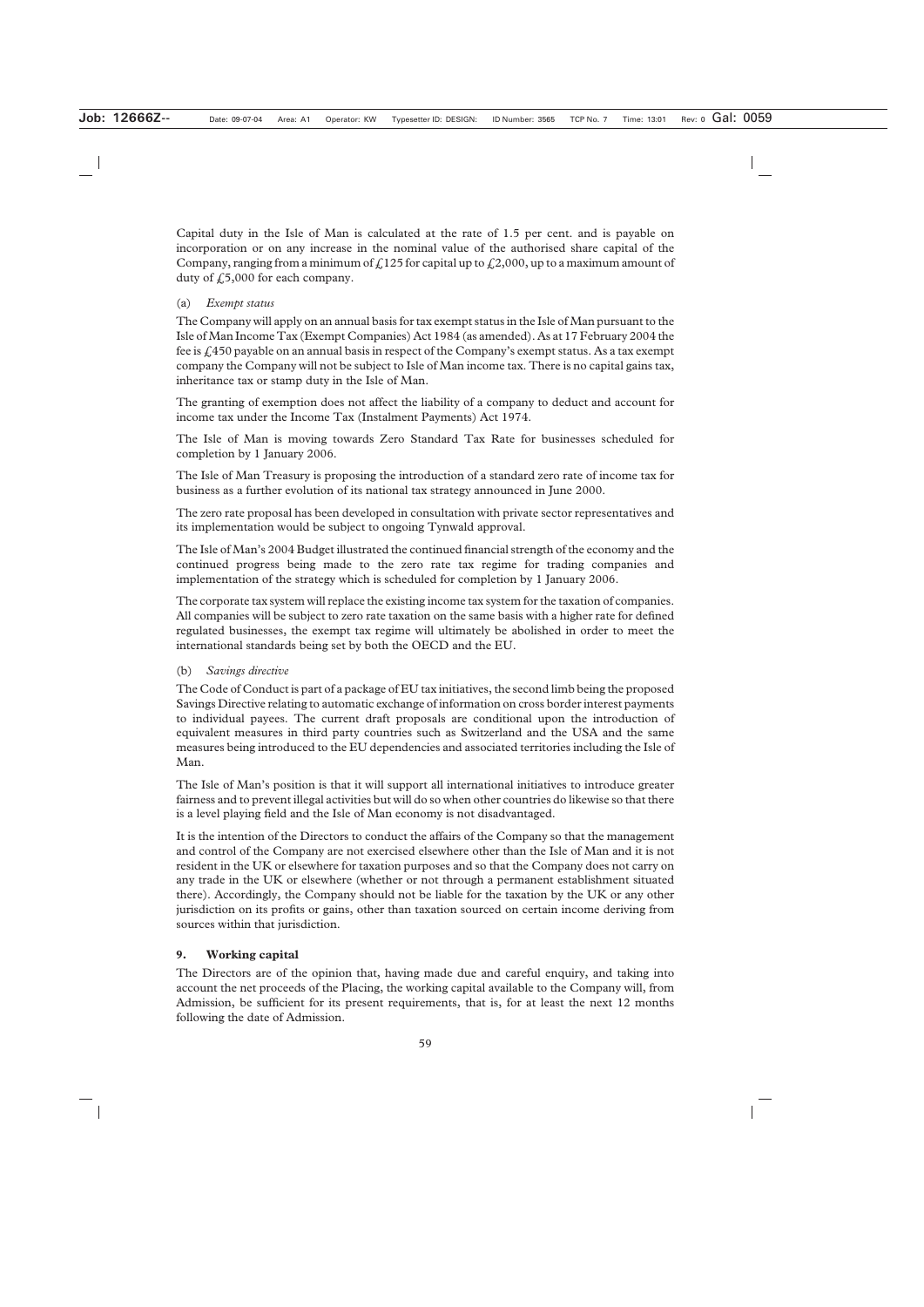#### **10. General**

- (a) The accounting reference date of the Company is 31 December.
- (b) The minimum amount which, in the opinion of the Directors, must be raised by the Company under the Placing to provide the sums required in respect of the matters specified in paragraph 21 of Schedule 1 to the POS Regulations and paragraph 5 of Schedule 4 of the IOM Act is  $f(22)$  million which will be applied as follows:
	- (i) approximately  $\frac{\ell}{145,000}$  (including VAT) in respect of the expenses of the Placing and Admission;
	- (ii) approximately  $f<sub>155,000</sub>$  of the proceeds of the Placing receivable by the Company will be used as working capital; and
	- (iii) the balance of the proceeds of the Placing receivable by the Company after payment of the sums described above will be used to subscribe for Units.
- (c) There are no amounts to be provided otherwise than from the proceeds of the Placing in respect of the matters specified in paragraphs  $21(a)(i)$  to (iv) of Schedule I of the POS Regulations and paragraph 5 of Schedule 4 of the IOM Act.
- (d) For the purposes of paragraph 25 of Part IV of Schedule 1 to the POS Regulations and paragraph 5 of Schedule 4 of the IOM Act, the subscription lists for the Placing closed at 4.30 p.m. on 8 July 2004.
- (e) Payment for the Ordinary Shares issued pursuant to the Placing is due on application to Shore Capital Stockbrokers Limited by electronic transfer (in addition to any bank transfer fees).
- (f) Baker Tilly has given and not withdrawn its written consent to the issue of this document with the inclusion of its report and the references to such report and to its name in the form and context in which they appear and accepts responsibility for such report in accordance with paragraph 45(8)(b) of Schedule I to the POS Regulations and have not become aware since the date of its report of any matter affecting the validity of such report at that date.
- (g) Shore Capital has given and not withdrawn its written consent to the inclusion in this document of references to its name in the form and context in which it appears.
- (h) The total costs and expenses payable by the Company in connection with the Placing and Admission (including London Stock Exchange fees, professional fees, commissions, the costs of printing and the fees payable to the registrars, Shore Capital and for legal and accounting services) are estimated to amount to approximately  $\text{\textsterling}145,000$  (including VAT).
- (i) Save as disclosed above, there are no trade marks, patents or other intellectual property rights, licences or particular contracts which are of fundamental importance to the Company's business or profitability.
- (j) Save as disclosed in this document (excluding professional advisers otherwise disclosed in this document and trade suppliers), no person has received, directly or indirectly, from the Company within 12 months preceding the date of this document or entered into contractual arrangements to receive, directly or indirectly, from the Company on or after Admission fees totalling  $\frac{1}{2}10,000$  or more or securities in the Company with a value of  $\frac{1}{2}10,000$  or more, calculated by reference to the Placing Price, or any other benefit with a value of  $\mathcal{L}10,000$  or more at the date of Admission.
- (k) The financial information for the relevant accounting period set out in the Auditors' and Accountants' Report in Part 4 of this document concerning the Company does not constitute statutory accounts of the Company within the meaning of Section 1 of the IOM Act.